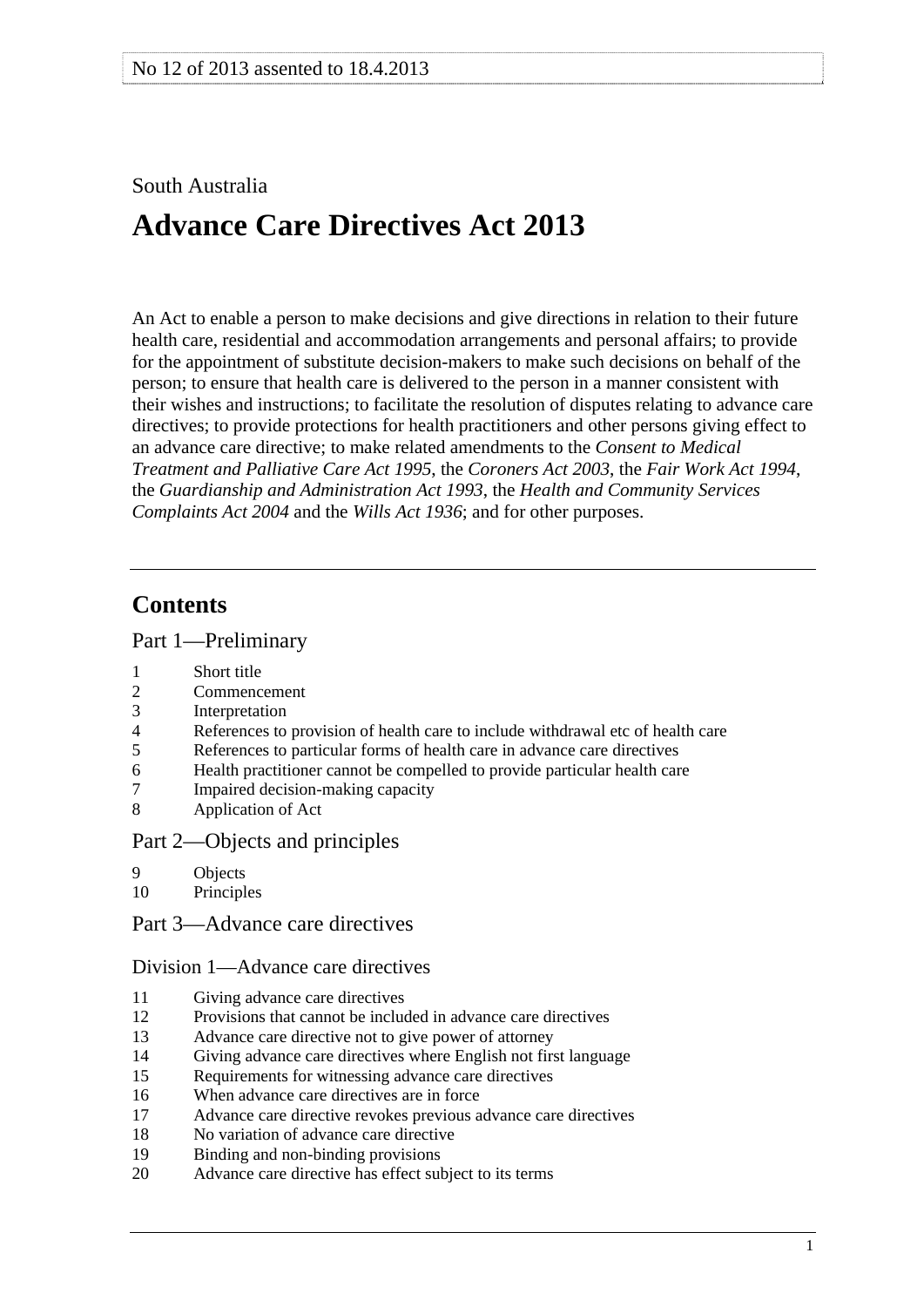#### [Division 2—Substitute decision-makers](#page-13-0)

- [21 Requirements in relation to appointment of substitute decision-makers](#page-13-0)
- [22 Substitute decision-makers jointly and severally empowered](#page-14-0)
- [23 Powers of substitute decision-maker](#page-14-0)
- [24 Exercise of powers by substitute decision-maker](#page-14-0)
- [25 Substitute decision-maker to give notice of decisions](#page-15-0)
- [26 Substitute decision-maker may obtain advice](#page-15-0)
- [27 Substitute decision-maker may renounce appointment](#page-15-0)
- [28 Death of substitute decision-maker does not affect validity of advance care directive](#page-15-0)

### [Division 3—Revoking advance care directives](#page-16-0)

[Subdivision 1—Revoking advance care directive where person competent](#page-16-0) 

[29 Revoking advance care directive where person competent](#page-16-0) 

#### [Subdivision 2—Revoking advance care directive where person not competent](#page-16-0)

- [30 Application of Subdivision](#page-16-0)
- [31 Guardianship Board to be advised of wish for revocation](#page-16-0)
- [32 Revoking advance care directives where person not competent](#page-17-0)

### [Part 4—Recognition of advance care directives from other jurisdictions](#page-18-0)

[33 Advance care directives from other jurisdictions](#page-18-0) 

### [Part 5—Giving effect to advance care directives](#page-18-0)

- [34 When things can happen under an advance care directive](#page-18-0)
- [35 Substitute decision-maker to give effect to advance care directive](#page-19-0)
- [36 Health practitioners to give effect to advance care directives](#page-19-0)
- [37 Conscientious objection](#page-20-0)
- [38 Consent etc taken to be that of person who gave advance care directive](#page-20-0)
- [39 Consent taken to be withdrawn in certain circumstances](#page-20-0)

### [Part 6—Validity and limitation of liability](#page-21-0)

- [40 Presumption of validity](#page-21-0)
- [41 Protection from liability](#page-21-0)
- [42 Validity of acts etc under revoked or varied advance care directive](#page-21-0)

### [Part 7—Dispute resolution, reviews and appeals](#page-21-0)

#### [Division 1—Preliminary](#page-21-0)

- [43 Interpretation](#page-21-0)
- [44 Application of Part](#page-22-0)

### [Division 2—Resolution of disputes by Public Advocate](#page-22-0)

- [45 Resolution of disputes by Public Advocate](#page-22-0)
- [46 Public Advocate may refer matter to Guardianship Board](#page-23-0)

#### [Division 3—Resolution of disputes by Guardianship Board](#page-24-0)

- [47 Guardianship Board to give priority to wishes of person who gave advance care directive](#page-24-0)
- [48 Resolution of disputes by Guardianship Board](#page-24-0)
- [49 Guardianship Board may refer matter to Public Advocate](#page-25-0)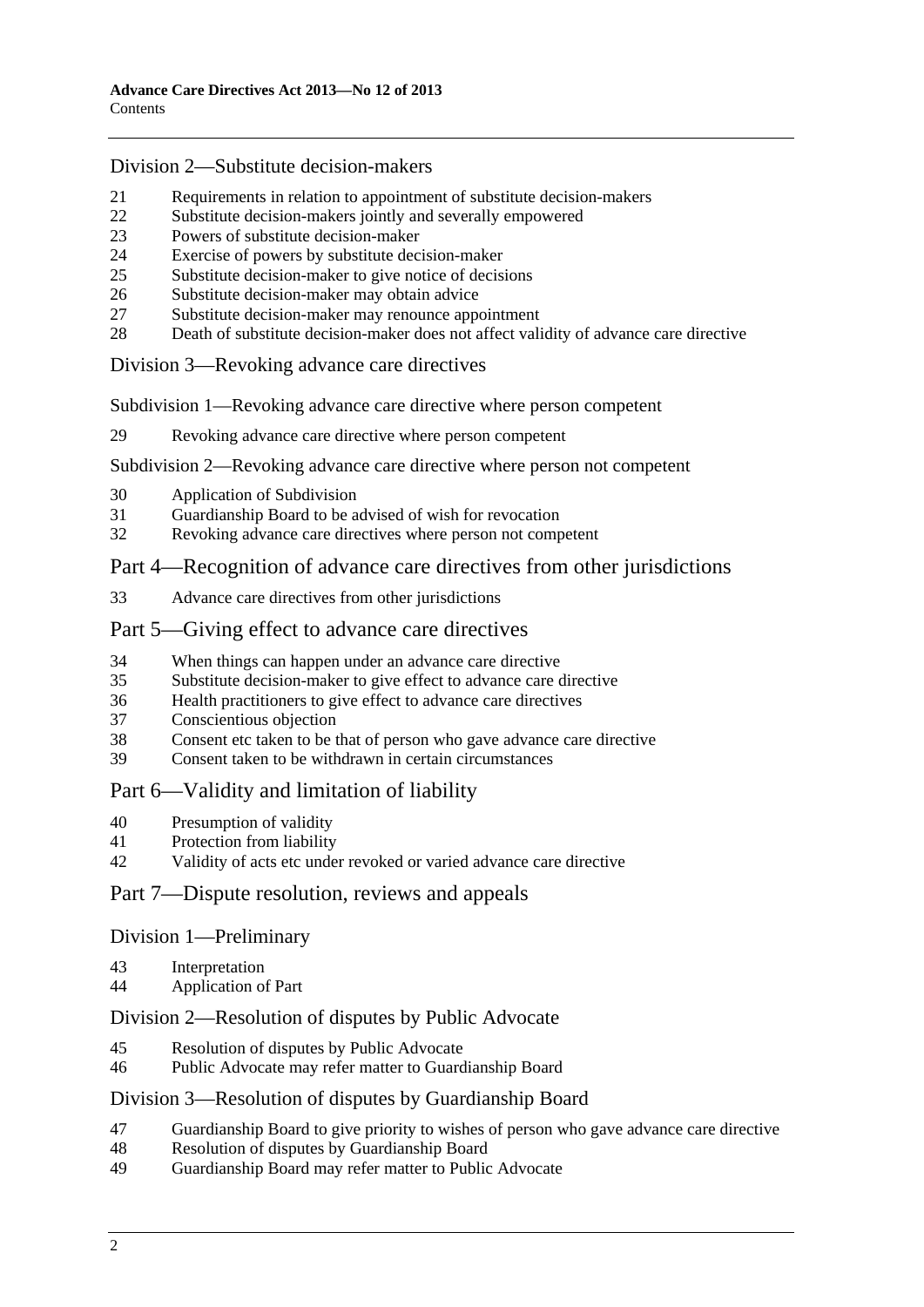- [50 Failing to comply with direction of Guardianship Board](#page-25-0)
- [51 Orders of Guardianship Board in relation to substitute decision-makers](#page-26-0)

#### [Division 4—Urgent review of decisions](#page-27-0)

- [52 Urgent review by Supreme Court](#page-27-0)
- [Division 5—Miscellaneous](#page-27-0)
- [53 Question of law may be referred to Supreme Court](#page-27-0)
- [54 Operation of orders pending appeal](#page-28-0)

### [Part 8—Offences](#page-28-0)

- [55 False or misleading statements](#page-28-0)
- [56 Fraud, undue influence etc](#page-28-0)

#### [Part 9—Miscellaneous](#page-29-0)

- [57 Giving notice to substitute decision-makers](#page-29-0)
- [58 Prohibition of publication of reports of proceedings](#page-29-0)
- [59 Service of documents](#page-29-0)
- [60 Victimisation](#page-30-0)
- [61 Confidentiality](#page-30-0)
- [62 Review of Act](#page-31-0)
- [63 Regulations](#page-31-0)

### [Schedule 1—Related amendments and transitional provisions](#page-32-0)

#### [Part 1—Preliminary](#page-0-0)

[1 Amendment provisions](#page-32-0) 

### Part 2—Amendment of *[Consent to Medical Treatment and Palliative Care](#page-0-0)  [Act 1995](#page-0-0)*

- [2 Amendment of section 3—Objects](#page-32-0)
- [3 Amendment of section 4—Interpretation](#page-32-0)
- [4 Insertion of sections 4A and 4B](#page-34-0)<br>4A References to provision of n
	- References to provision of medical treatment etc to include withdrawal etc of medical treatment [4B Consent not required for withdrawal etc of medical treatment](#page-0-0)
- [5 Repeal of section 5](#page-34-0)
- [6 Amendment of heading to Part 2](#page-34-0)
- [7 Repeal of Part 2 Divisions 2 and 3](#page-34-0)
- [8 Amendment of section 13—Emergency medical treatment](#page-34-0)
- [9 Repeal of Part 2 Division 6](#page-36-0)
- 10 Insertion of Part 2A

#### [Part 2A—Consent to medical treatment if person has impaired decision-making](#page-0-0)  [capacity](#page-0-0)

- [14 Interpretation](#page-0-0)<br>14A Application of
- 14A Application of Part<br>14B Consent of person r
- 14B Consent of person responsible for patient effective in certain circumstances<br>14C Person responsible for patient to make substituted decision
- Person responsible for patient to make substituted decision
- [14D Person must not give consent unless authorised to do so](#page-0-0)
- [11 Amendment of section 17—The care of people who are dying](#page-40-0)
- [12 Insertion of Part 3A](#page-40-0)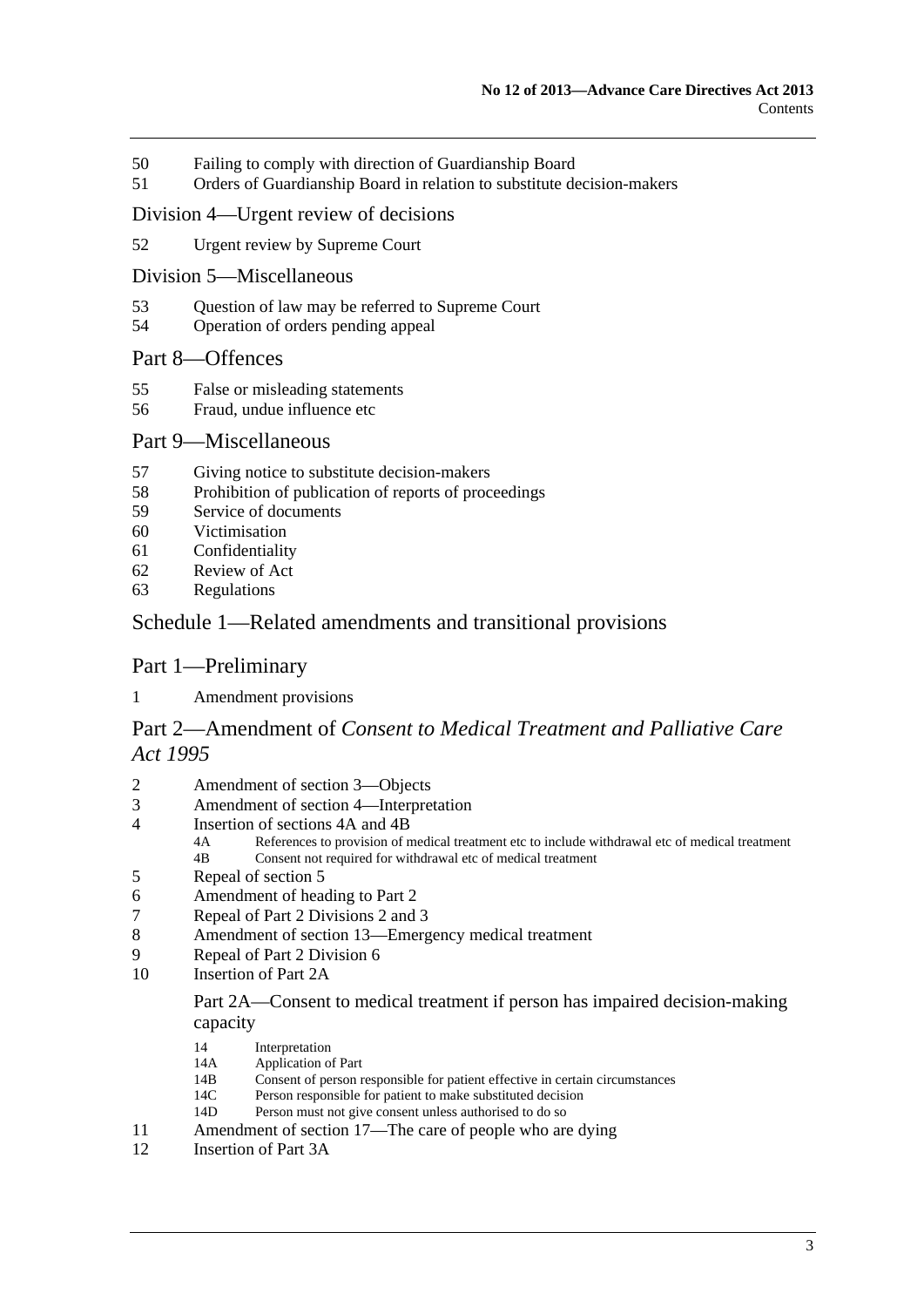#### [Part 3A—Dispute resolution](#page-0-0)

|    |                   | Division 1-Preliminary                                                                                                               |
|----|-------------------|--------------------------------------------------------------------------------------------------------------------------------------|
|    | 18A<br>18B        | Interpretation<br>Application of Part                                                                                                |
|    |                   | Division 2—Resolution of disputes by Public Advocate                                                                                 |
|    | 18C<br>18D        | Resolution of disputes by Public Advocate<br>Public Advocate may refer matter to Guardianship Board                                  |
|    |                   | Division 3—Resolution of disputes by Guardianship Board                                                                              |
|    | 18E<br>18F<br>18G | Resolution of disputes by Guardianship Board<br>Guardianship Board may refer matter to Public Advocate<br>Contravention of direction |
|    |                   | Division 4—Miscellaneous                                                                                                             |
|    | 18H<br>18I        | Question of law may be referred to Supreme Court<br>Operation of orders pending appeal                                               |
| 13 |                   | Substitution of section 19                                                                                                           |
|    | 19                | Regulations                                                                                                                          |

### [Part 3—Amendment of](#page-0-0) *Coroners Act 2003*

[14 Amendment of section 3—Interpretation](#page-46-0)

### [Part 4—Amendment of](#page-0-0) *Fair Work Act 1994*

[15 Amendment of section 76—Negotiation of enterprise agreement](#page-46-0)

### Part 5—Amendment of *[Guardianship and Administration Act 1993](#page-0-0)*

- [16 Amendment of section 3—Interpretation](#page-46-0)
- [17 Amendment of section 5—Principles to be observed](#page-48-0)
- [18 Repeal of Part 3](#page-48-0)
- [19 Amendment of section 28—Investigations by Public Advocate](#page-48-0)
- [20 Amendment of section 29—Guardianship orders](#page-48-0)
- [21 Insertion of section 31A](#page-48-0)<br>31A Guardian to give et
- Guardian to give effect to advance care directive
- [22 Amendment of section 32—Special powers to place and detain certain persons](#page-49-0)
- [23 Amendment of section 33—Applications under this Division](#page-50-0)
- [24 Amendment of section 37—Applications under this Division](#page-50-0)
- [25 Amendment of heading to Part 5](#page-50-0)
- [26 Repeal of sections 58, 59 and 60](#page-50-0)
- [27 Amendment of section 61—Prescribed treatment not to be carried out without Board's](#page-50-0)  [consent](#page-50-0)
- [28 Repeal of section 79](#page-50-0)
- [29 Repeal of Schedule](#page-50-0)

### Part 6—Amendment of *[Health and Community Services Complaints Act 2004](#page-0-0)*

[30 Amendment of section 24—Who may complain](#page-50-0)

#### [Part 7—Amendment of](#page-0-0) *Wills Act 1936*

[31 Amendment of section 7—Will of person lacking testamentary capacity pursuant to](#page-51-0)  [permission of court](#page-51-0)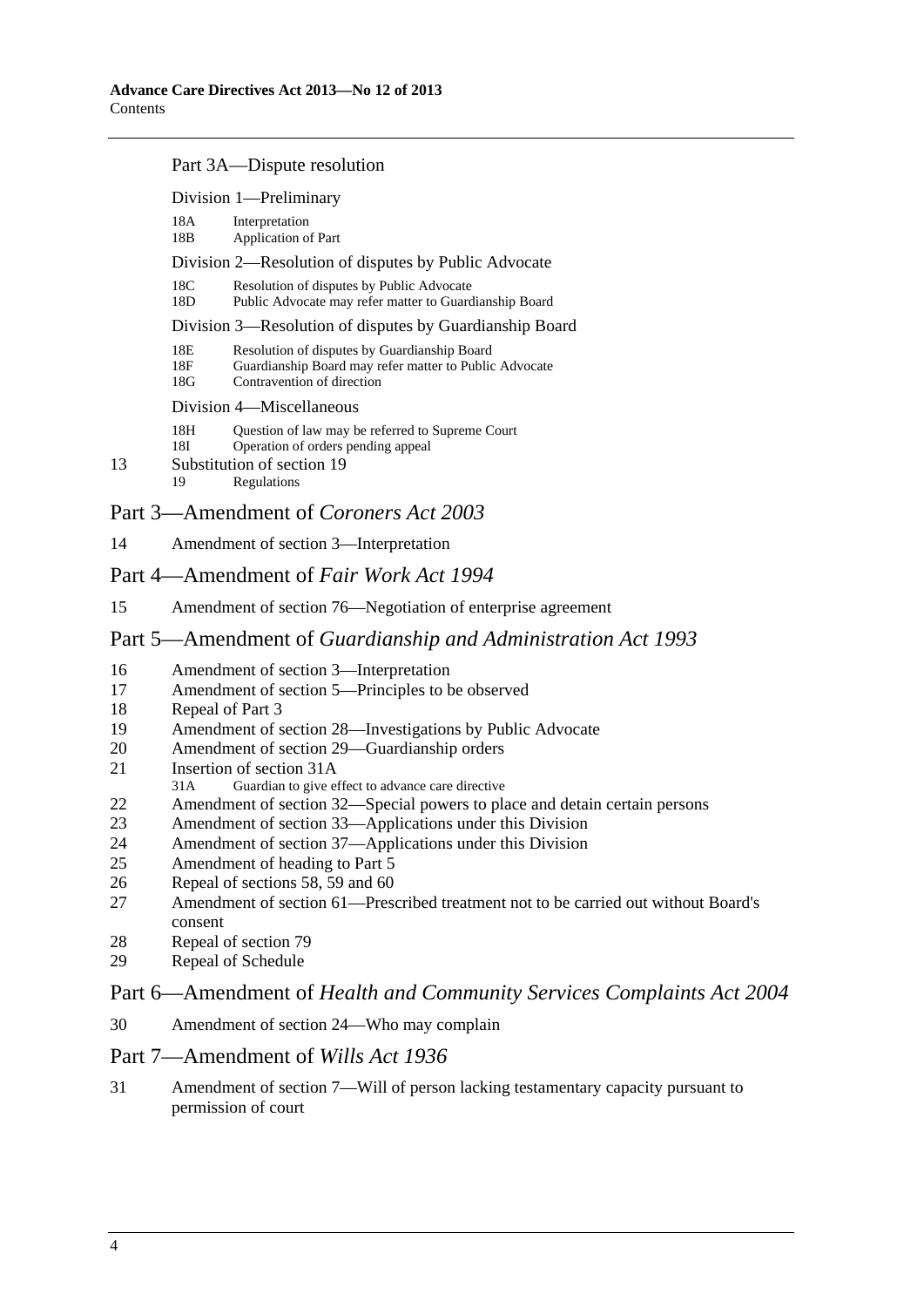### <span id="page-4-0"></span>[Part 8—Transitional provisions](#page-0-0)

| 32 | Transitional provisions relating to anticipatory directions under Consent to Medical                                         |
|----|------------------------------------------------------------------------------------------------------------------------------|
|    | Treatment and Palliative Care Act 1995                                                                                       |
| 33 | Transitional provisions relating to medical agents under <i>Consent to Medical Treatment</i><br>and Palliative Care Act 1995 |
| 34 | Transitional provisions relating to other instruments continued under Consent to Medical                                     |
|    | <i>Treatment and Palliative Care Act 1995</i>                                                                                |
| 35 | Transitional provisions relating to enduring guardians under <i>Guardianship and</i><br><b>Administration Act 1993</b>       |
| 36 | Only 1 advance care directive to be created                                                                                  |
| 37 | <b>Disputes</b>                                                                                                              |

### **The Parliament of South Australia enacts as follows:**

# **Part 1—Preliminary**

### **1—Short title**

This Act may be cited as the *Advance Care Directives Act 2013*.

### **2—Commencement**

This Act will come into operation on a day to be fixed by proclamation.

### **3—Interpretation**

(1) In this Act, unless the contrary intention appears—

*advance care directive* means an advance care directive given under this Act that is in force (and includes, where the context requires, a reference to the advance care directive form in relation to a particular advance care directive);

*advance care directive form* means the form for giving advance care directives approved by the Minister from time to time and published in the Gazette;

*binding provision* of an advance care directive—see [section 19](#page-13-0);

*Guardianship Board* means the Guardianship Board established under the *[Guardianship and Administration Act 1993](http://www.legislation.sa.gov.au/index.aspx?action=legref&type=act&legtitle=Guardianship%20and%20Administration%20Act%201993)*;

*health care* means any care, service, procedure or treatment (including medical treatment) provided by, or under the supervision of, a health practitioner for the purpose of diagnosing, maintaining or treating a physical or mental condition of a person;

**Note—** 

See also [section 4.](#page-5-0)

*health practitioner* means a person who practises 1 or more of the following:

- (a) a health profession (within the meaning of the *Health Practitioner Regulation National Law (South Australia)*;
- (b) any other profession or practice declared by the regulations to be included in the ambit of this definition;

*impaired decision-making capacity*, in relation to a decision—see [section 7](#page-6-0);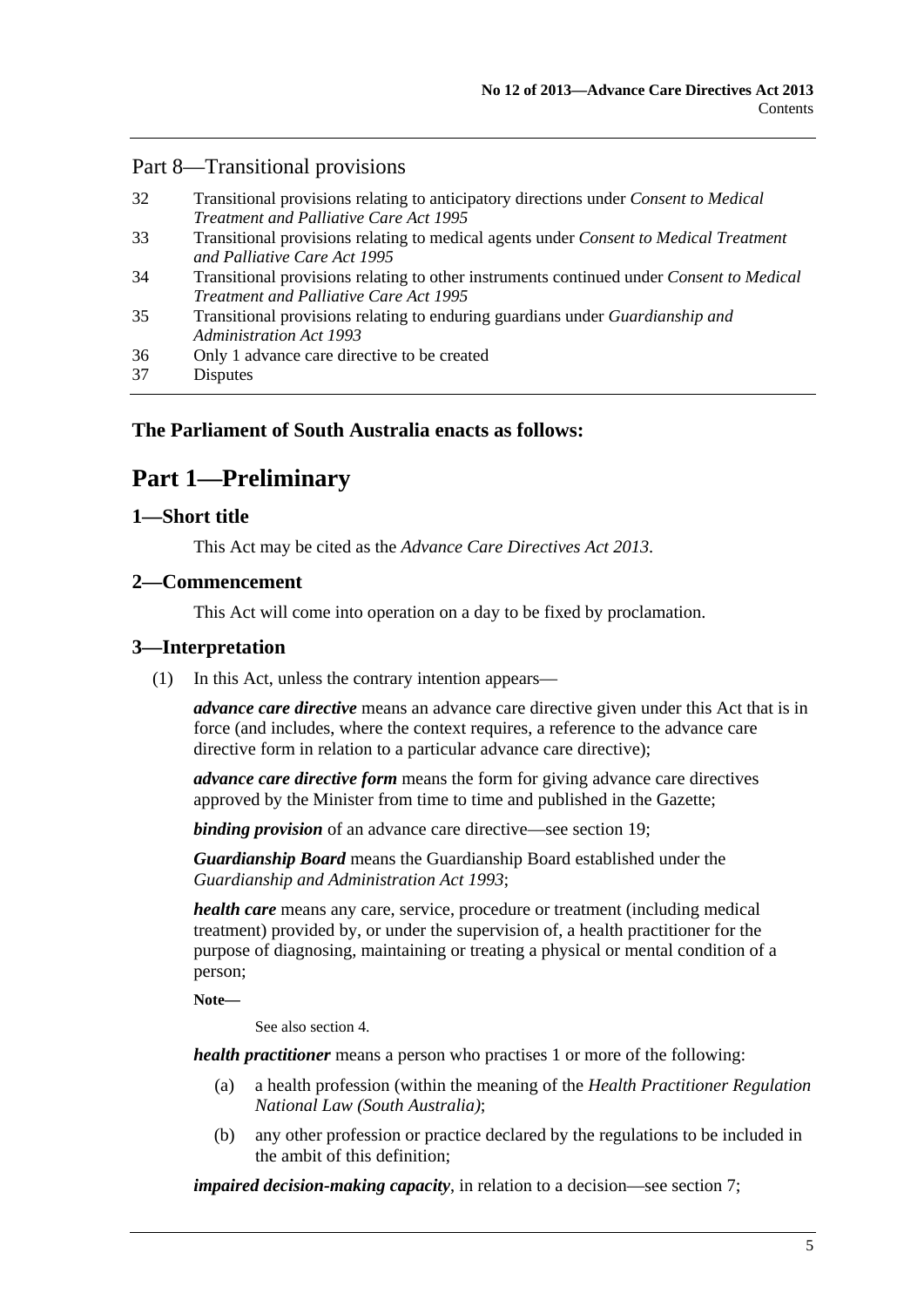<span id="page-5-0"></span>*life sustaining measures* has the same meaning as in the *[Consent to Medical](http://www.legislation.sa.gov.au/index.aspx?action=legref&type=act&legtitle=Consent%20to%20Medical%20Treatment%20and%20Palliative%20Care%20Act%201995)  [Treatment and Palliative Care Act 1995](http://www.legislation.sa.gov.au/index.aspx?action=legref&type=act&legtitle=Consent%20to%20Medical%20Treatment%20and%20Palliative%20Care%20Act%201995)*;

*medical practitioner* means a person registered under the *Health Practitioner Regulation National Law* to practise in the medical profession (other than as a student);

*medical treatment* means the provision by a medical practitioner of physical, surgical or psychological therapy to a person (including the provision of such therapy for the purposes of preventing disease, restoring or replacing bodily function in the face of disease or injury or improving comfort and quality of life) and includes the prescription or supply of drugs;

*non-binding provision*, of an advance care directive—see [section 19](#page-13-0);

*Public Advocate* means the person holding or acting in the office of Public Advocate under the *[Guardianship and Administration Act 1993](http://www.legislation.sa.gov.au/index.aspx?action=legref&type=act&legtitle=Guardianship%20and%20Administration%20Act%201993)*;

*substitute decision-maker*, under a particular advance care directive, means a substitute decision-maker appointed under [Part 3 Division 2](#page-13-0) or [Part 7](#page-21-0).

- (2) For the purposes of this Act, a reference to an act will be taken to include a reference to an attempt to do the act, and a refusal or omission to act.
- (3) For the purposes of this Act, a reference to a decision made by a substitute decision-maker appointed under an advance care directive will be taken to include a reference to an exercise of a power by the substitute decision-maker under the advance care directive.
- (4) For the purposes of this Act, a reference to a provision of an advance care directive will be taken to include a reference to a condition, instruction or direction of an advance care directive.

### **4—References to provision of health care to include withdrawal etc of health care**

Unless the contrary intention appears, a reference in this Act to the provision of health care to a person will be taken to include a reference to the withdrawal, or withholding, of health care to the person (including, to avoid doubt, the withdrawal or withholding of life sustaining measures).

### **5—References to particular forms of health care in advance care directives**

Subject to any provision of the advance care directive to the contrary, a reference in an advance care directive to particular health care will be taken to include a reference to any other health care that is of substantially the same kind, or that is only distinguishable on technical grounds not likely to be understood or appreciated by the person who gave the advance care directive.

### **6—Health practitioner cannot be compelled to provide particular health care**

- (1) Nothing in this Act authorises the making of—
	- (a) a provision of an advance care directive; or
	- (b) a decision by a substitute decision-maker under an advance care directive; or
	- (c) an order made under [Part 7](#page-21-0),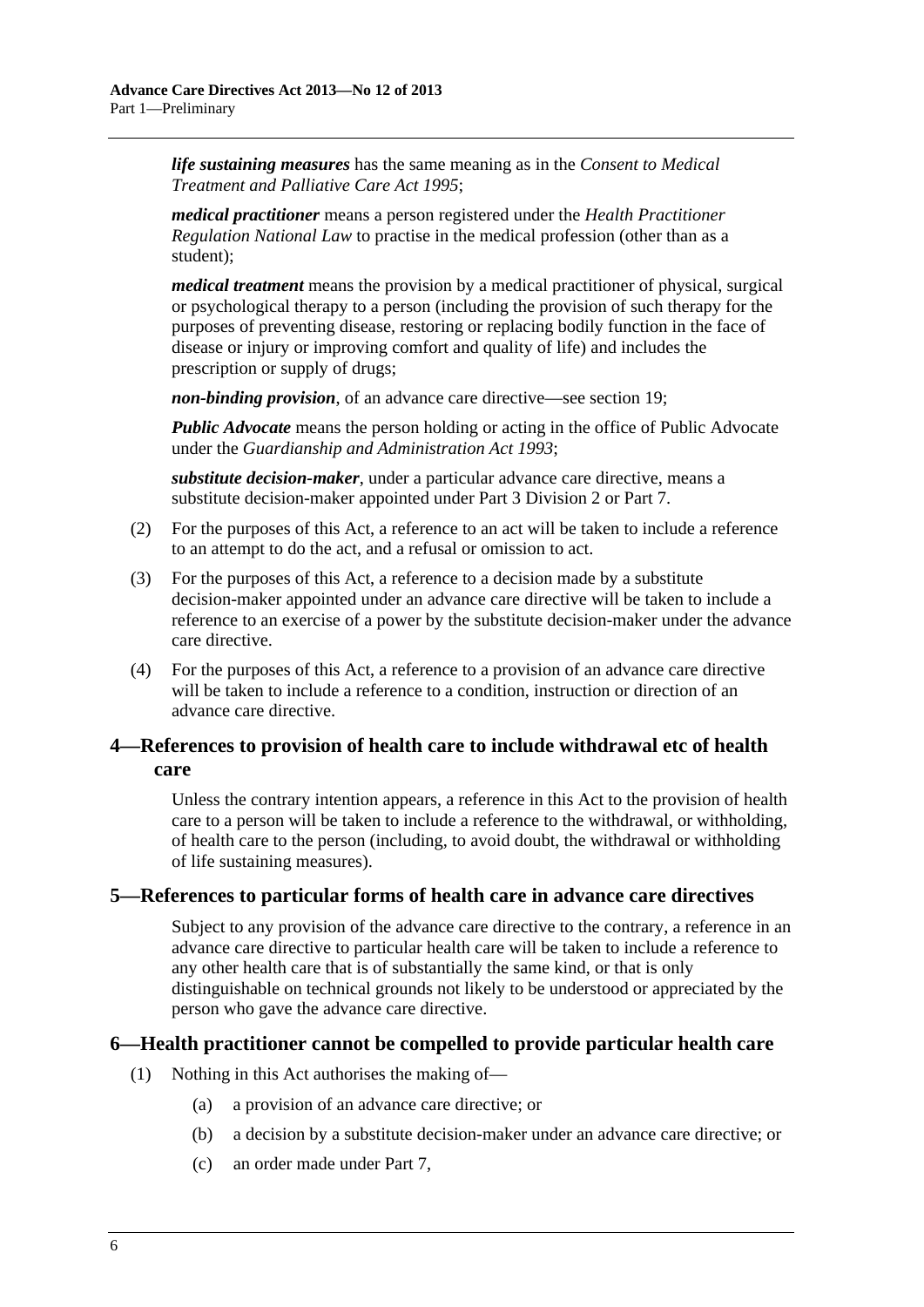<span id="page-6-0"></span>that purports to compel a health practitioner to provide a particular form of health care to a person.

**Note—** 

Whilst a person can indicate his or her wishes in respect of the health care he or she wishes to receive, ultimately the question of what form of health care should be provided to a patient is a matter for the health practitioner to decide (however, a person is entitled to refuse health care of any kind, or to require it to be stopped, including health care that saves or prolongs his or her life).

- (2) [Subsection \(1\)](#page-5-0) does not apply to health care comprising the withdrawal, or withholding, of health care to the person.
- (3) A provision of an advance care directive, a decision of a substitute decision-maker under an advance care directive or an order made under [Part 7](#page-21-0) is, to the extent that it contravenes [subsection \(1\)](#page-5-0), void and of no effect.

### **7—Impaired decision-making capacity**

- (1) For the purposes of this Act, a person will be taken to have impaired decision-making capacity in respect of a particular decision if—
	- (a) the person is not capable of—
		- (i) understanding any information that may be relevant to the decision (including information relating to the consequences of making a particular decision); or
		- (ii) retaining such information; or
		- (iii) using such information in the course of making the decision; or
		- (iv) communicating his or her decision in any manner; or
	- (b) the person has satisfied any requirement in an advance care directive given by the person that sets out when he or she is to be considered to have impaired decision-making capacity (however described) in respect of a decision of the relevant kind.
- (2) For the purposes of this Act—
	- (a) a person will not be taken to be incapable of understanding information merely because the person is not able to understand matters of a technical or trivial nature; and
	- (b) a person will not be taken to be incapable of retaining information merely because the person can only retain the information for a limited time; and
	- (c) a person may fluctuate between having impaired decision-making capacity and full decision-making capacity; and
	- (d) a person's decision-making capacity will not be taken to be impaired merely because a decision made by the person results, or may result, in an adverse outcome for the person.

#### **8—Application of Act**

This Act applies within the State, and outside of the State to the full extent of the extraterritorial power of the Parliament.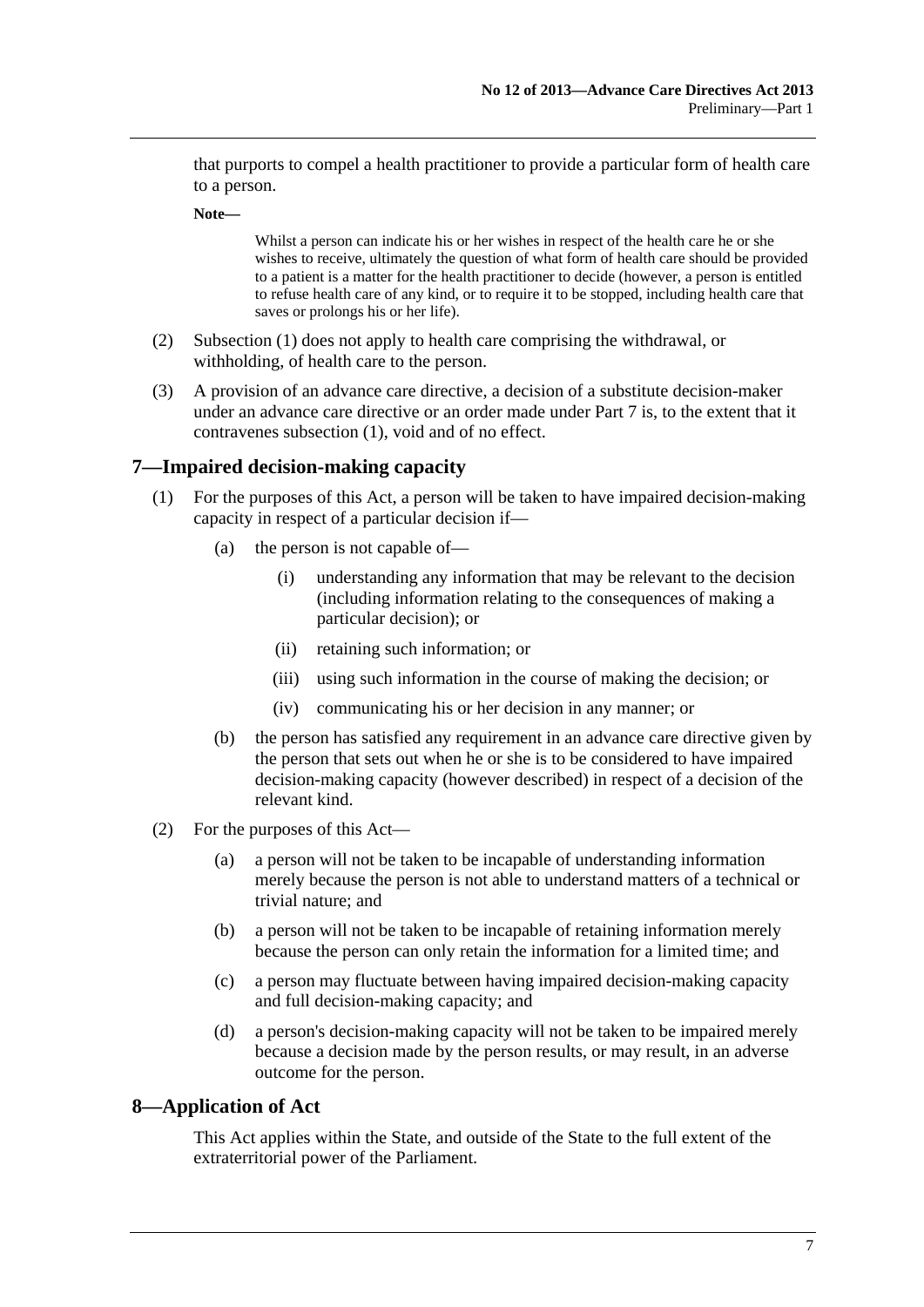# <span id="page-7-0"></span>**Part 2—Objects and principles**

### **9—Objects**

The objects of this Act include the following:

- (a) to enable competent adults to give directions about their future health care, residential and accommodation arrangements and personal affairs;
- (b) to enable competent adults to express their wishes and values in respect of health care, residential and accommodation arrangements and personal affairs, including by specifying outcomes or interventions that they wish to avoid;
- (c) to enable competent adults to allow decisions about their future health care, residential and accommodation arrangements and personal affairs to be made by another person on their behalf;
- (d) to ensure, as far as is reasonably practicable and appropriate, that health care that is provided to a person who has given an advance care directive accords with the person's directions, wishes and values;
- (e) to ensure that the directions, wishes and values of a person who has given an advance care directive are considered in dealing with the person's residential and accommodation arrangements and personal affairs;
- (f) to protect health practitioners and others giving effect to the directions, wishes and values of a person who has given an advance care directive;
- (g) to provide mechanisms for the resolution of disputes relating to decisions made on behalf of those who have given an advance care directive.

### **10—Principles**

The following principles must be taken into account in connection with the administration, operation and enforcement of this Act (including, to avoid doubt, the resolution of disputes under [Part 7\)](#page-21-0):

- (a) an advance care directive enables a competent adult to make decisions about his or her future health care, residential and accommodation arrangements and personal affairs either by stating their own wishes and instructions or through 1 or more substitute decision-makers;
- (b) a competent adult can decide what constitutes quality of life for him or her and can express that in advance in an advance care directive;
- (c) a person is, in the absence of evidence or a law of the State to the contrary, to be presumed to have full decision-making capacity in respect of decisions about his or her health care, residential and accommodation arrangements and personal affairs;
- (d) a person must be allowed to make their own decisions about their health care, residential and accommodation arrangements and personal affairs to the extent that they are able, and be supported to enable them to make such decisions for as long as they can;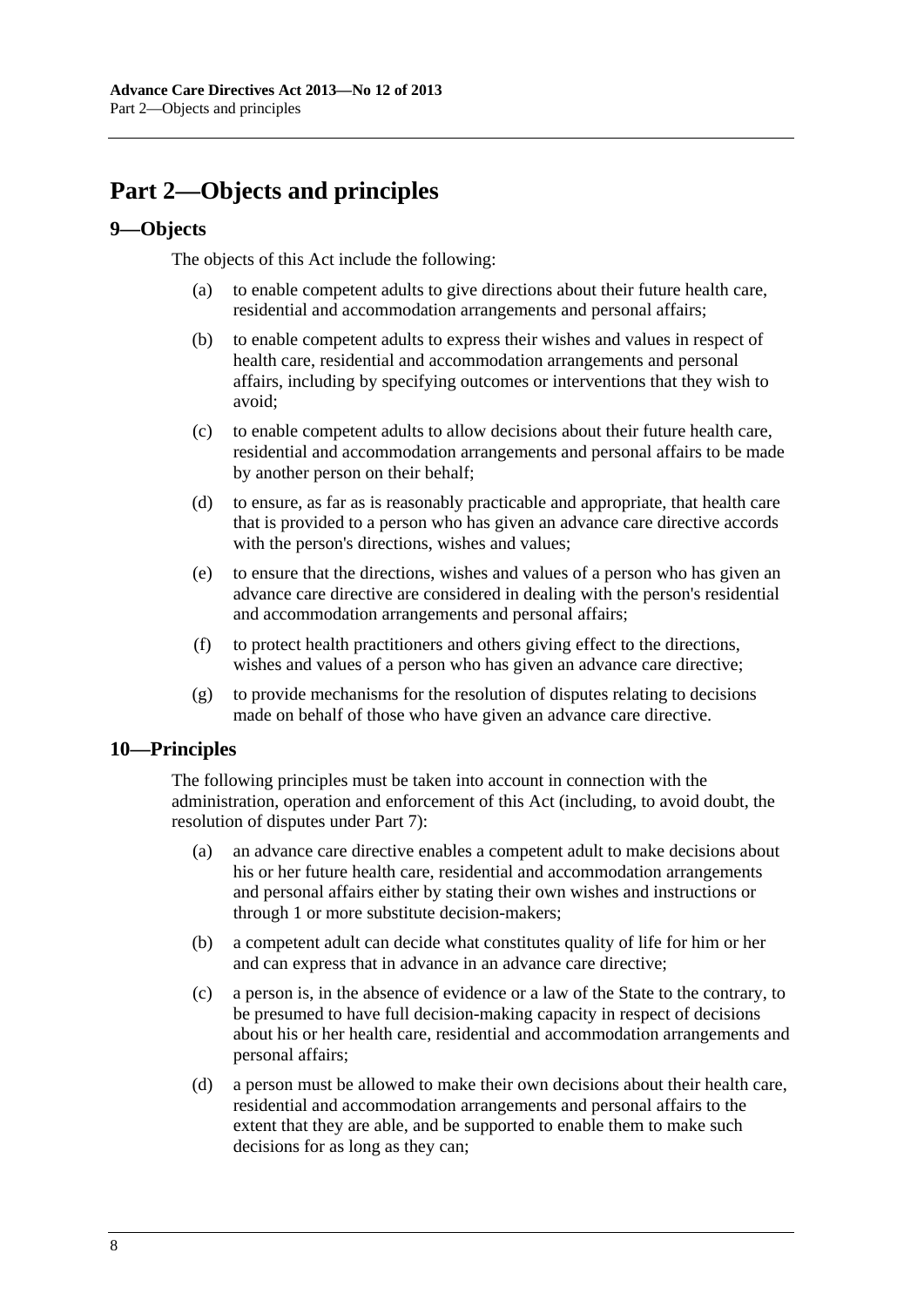- <span id="page-8-0"></span> (e) a person can exercise their autonomy by making self-determined decisions, delegating decision making to others, making collaborative decisions within a family or community, or a combination of any of these, according to a person's culture, background, history, spiritual or religious beliefs;
- (f) subject to this Act, an advance care directive, and each substitute decision-maker appointed under an advance care directive, has the same authority as the person who gave the advance care directive had when he or she had full decision-making capacity;
- (g) a decision made by a person on behalf of another in accordance with this Act—
	- (i) must, as far as is reasonably practicable, reflect the decision that the person would have made in the circumstances; and
	- (ii) must, in the absence of any specific instructions or expressed views of the person, be consistent with the proper care of the person and the protection of his or her interests; and
	- (iii) must not, as far as is reasonably practicable, restrict the basic rights and freedoms of the person;
- (h) in the event of a dispute arising in relation to an advance care directive, the wishes (whether expressed or implied) of the person who gave the advance care directive are of paramount importance and should, insofar as is reasonably practicable, be given effect;
- (i) subject to this Act, in determining the wishes of a person who gave an advance care directive in relation to a particular matter, consideration may be given to—
	- (i) any past wishes expressed by the person in relation to the matter; and
	- (ii) the person's values as displayed or expressed during the whole or any part of his or her life; and
	- (iii) any other matter that is relevant in determining the wishes of the person in relation to the matter.

## **Part 3—Advance care directives**

### **Division 1—Advance care directives**

### **11—Giving advance care directives**

- (1) A competent adult may give an advance care directive if he or she—
	- (a) understands what an advance care directive is; and
	- (b) understands the consequences of giving an advance care directive.
- (2) Subject to this section, a person gives an advance care directive by—
	- (a) completing any relevant sections of an advance care directive form in accordance with this Act and any instructions contained on that form, or causing any relevant sections to be so completed; and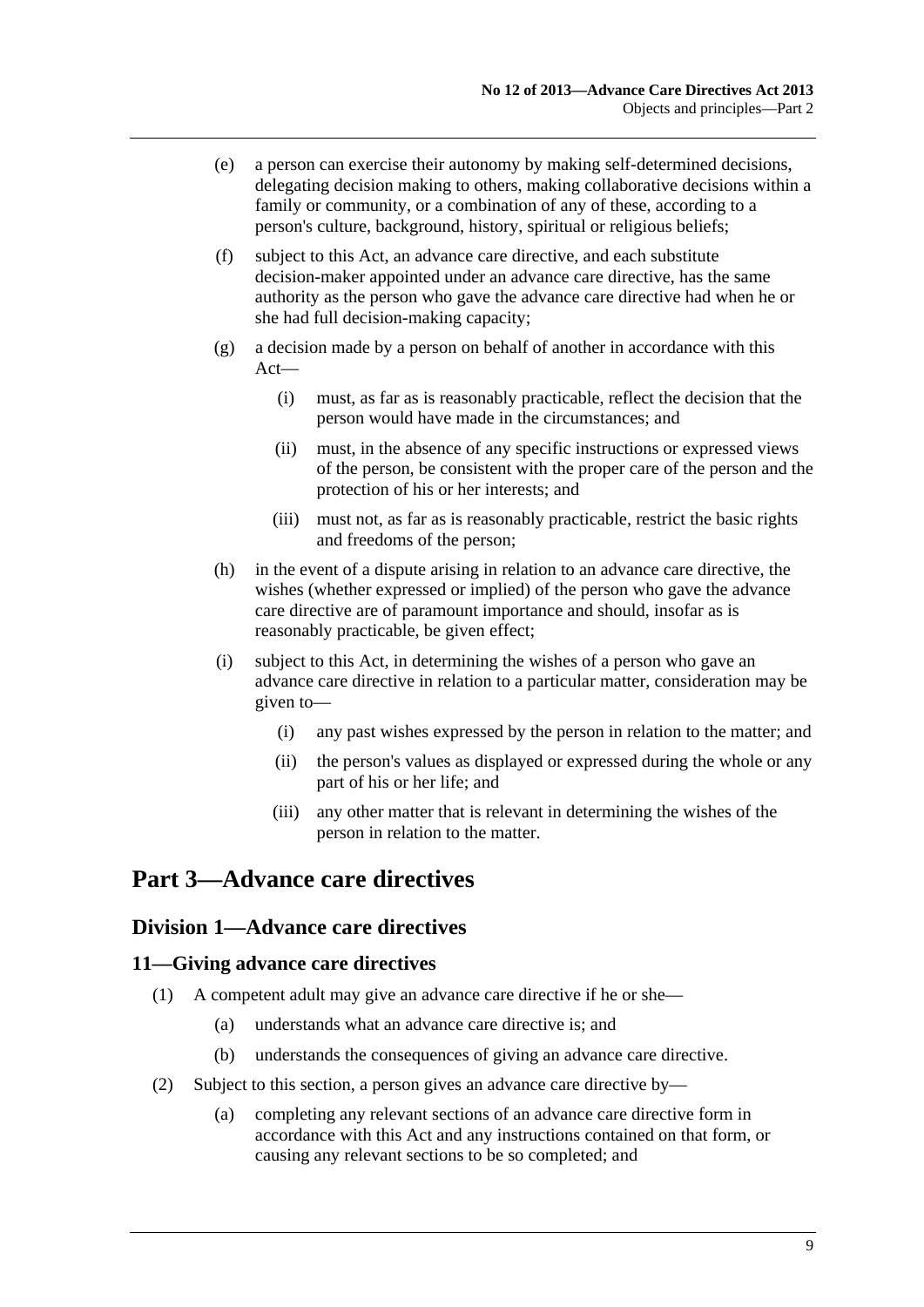#### **Note—**

An advance care directive form must be the approved form—see the definition of *advance care directive form* in [section 3\(1\)](#page-4-0).

- (b) having the completed advance care directive form witnessed in accordance with this Act; and
- (c) complying with any other requirements set out in the regulations in relation to giving advance care directives.
- (3) Subject to this Act, an advance care directive can make such provision relating to the future health care, residential and accommodation matters and personal affairs of the person giving the advance care directive as he or she thinks fit.
- (4) Nothing in this Act authorises a person to give an advance care directive for or on behalf of another person.

**Note—** 

A parent, for example, cannot give an advance care directive on behalf of his or her child.

- (5) An advance care directive, or a provision of an advance care directive, is not invalid merely because—
	- (a) the person giving the advance care directive did not complete a particular section of the advance care directive form (other than a section specified in an instruction on the form as being a section that must be completed); or
	- (b) the person giving the advance care directive did not appoint a substitute decision-maker; or
	- (c) the person giving the advance care directive was not fully informed in relation to each medical condition, or any other circumstance, to which the advance care directive relates; or
	- (d) the person giving the advance care directive did not seek legal or other professional advice in relation to the advance care directive; or
	- (e) the advance care directive contains a minor error (being an error that does not affect the ability to understand the wishes and instructions of the person who gave the advance care directive); or

**Note—** 

The type of error contemplated by this paragraph includes a misspelling or obsolete reference.

- (f) instructions in the advance care directive are expressed in informal language rather than medical or technical terminology; or
- (g) the person giving the advance care directive expressed their wishes in general terms rather than specific instructions, or that his or her wishes in relation to a particular matter need to be inferred from the advance care directive; or
- (h) instructions in the advance care directive are based solely on religious, moral or social grounds.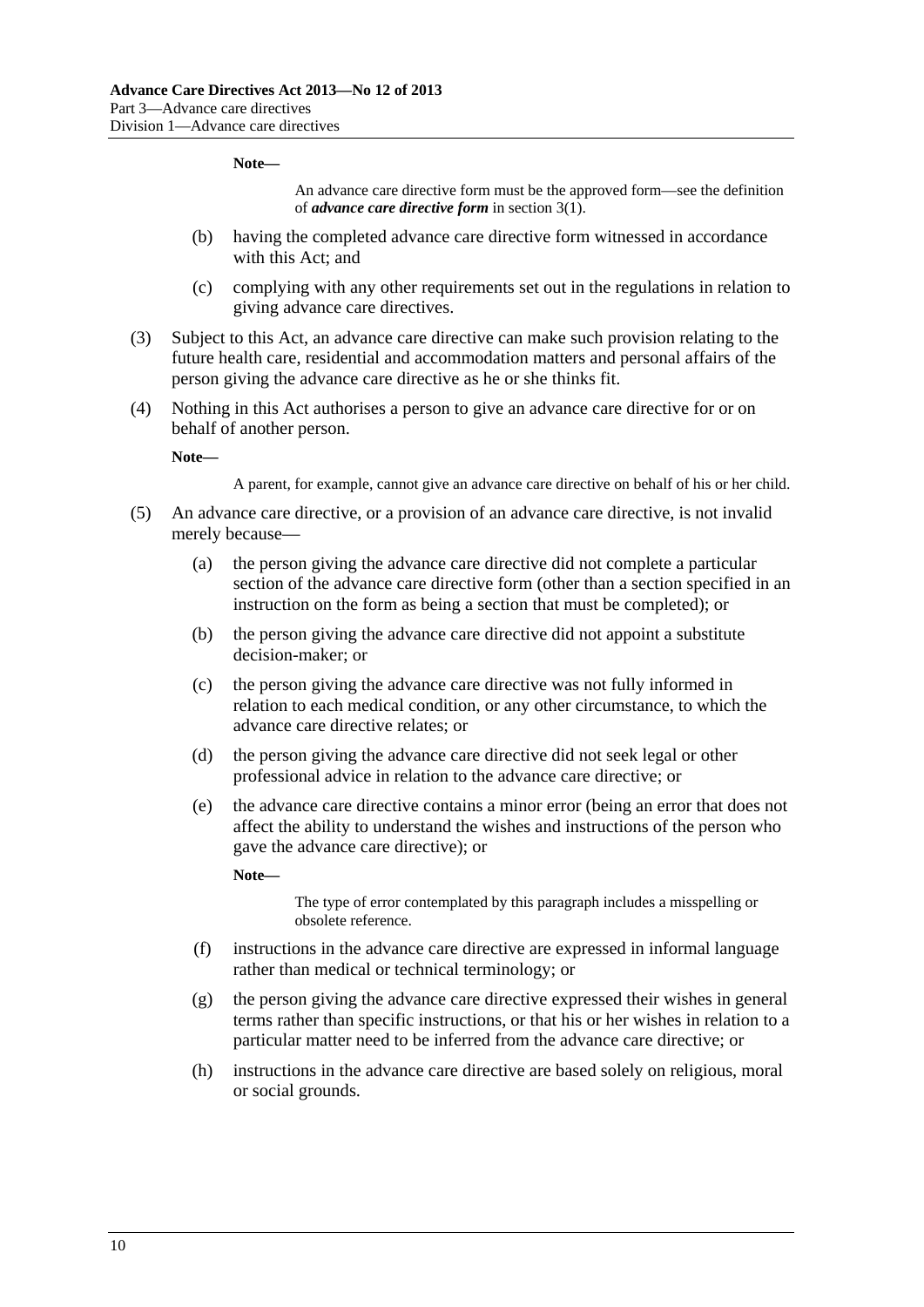### <span id="page-10-0"></span>**12—Provisions that cannot be included in advance care directives**

- (1) Subject to this Act, an advance care directive cannot make provisions of the following kinds:
	- (a) a provision—
		- (i) that is unlawful; or
		- (ii) that would require an unlawful act to be performed; or

#### **Example—**

An example of such a provision would be a request for euthanasia.

- (iii) that would, if given effect, cause a health practitioner or other person to contravene a professional standard or code of conduct (however described) applying to the health practitioner or person;
- (b) a provision that comprises a refusal of mandatory medical treatment;
- (c) any other provision of a kind declared by the regulations to be within the ambit of this section.
- (2) For the purposes of [subsection \(1\),](#page-10-0) a reference to a professional standard or code of conduct does not include a reference to a standard or code of conduct prepared by or on behalf of a hospital, clinic, hospice, nursing home or any other place at which health care is provided to a person that regulates the provision of health care or other services at that place.
- (3) A provision of an advance care directive that contravenes [subsection \(1\)](#page-10-0) is, to the extent of the contravention, void and of no effect.
- (4) In this section—

#### *mandatory medical treatment* means—

- (a) medical treatment ordered under a community treatment order or an inpatient treatment order under the *[Mental Health Act 2009](http://www.legislation.sa.gov.au/index.aspx?action=legref&type=act&legtitle=Mental%20Health%20Act%202009)*; or
- (b) any other medical treatment of a kind prescribed by regulations for the purposes of this definition.

### **13—Advance care directive not to give power of attorney**

 (1) Nothing in this Act authorises an advance care directive to have the effect of giving a power of attorney.

**Note—** 

A power of attorney under the *[Powers of Attorney and Agency Act 1984](http://www.legislation.sa.gov.au/index.aspx?action=legref&type=act&legtitle=Powers%20of%20Attorney%20and%20Agency%20Act%201984)* is required if the substitute decision-maker is to deal with the financial and legal affairs of the person giving the advance care directive.

 (2) A provision of an advance care directive that purports to give a power of attorney is void and of no effect.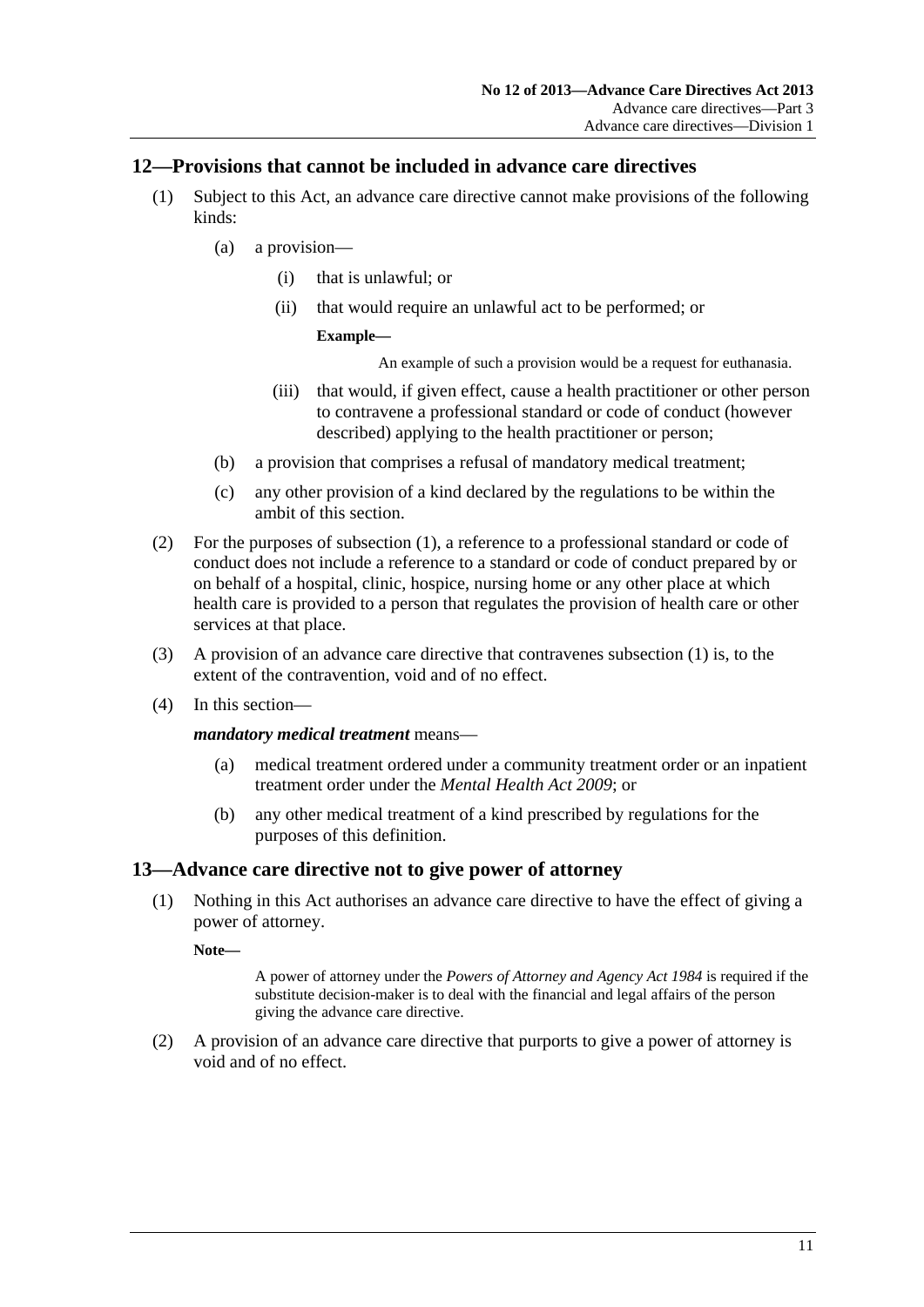### <span id="page-11-0"></span>**14—Giving advance care directives where English not first language**

- (1) The following provisions apply where a person for whom English is not his or her first language wishes to give an advance care directive:
	- (a) the advance care directive may be given with the assistance of an interpreter in relation to a language in which the person is fluent (the *interpreter*);
	- (b) any information required under this Act to be given to the person in relation to the advance care directive must be given to the person through the interpreter;
	- (c) the advance care directive form must be completed in English;
	- (d) the interpreter must complete the relevant section of the advance care directive form certifying that—
		- (i) in his or her opinion, any information required under this Act to be given to the person giving the advance care directive was given to, and appeared to be understood by, the person; and
		- (ii) the information recorded in the advance care directive form accurately reproduces in English the original information and instructions of the person provided in the course of giving the advance care directive;
	- (e) if an advance care directive form is completed in accordance with this section, the advance care directive will, for the purposes of this Act, be taken to have been given by the person.
- (2) Nothing in this section prevents a person who is a suitable witness in relation to a particular advance care directive from being an interpreter under this section.

#### **15—Requirements for witnessing advance care directives**

- (1) An advance care directive will only be taken to have been witnessed in accordance with this Act if—
	- (a) the advance care directive form is witnessed by a suitable witness in accordance with the regulations; and
	- (b) the suitable witness completes the appropriate parts of the advance care directive form certifying that—
		- (i) he or she gave to the person giving the advance care directive any information required by the regulations for the purposes of this section; and
		- (ii) he or she explained to the person giving the advance care directive the legal effects of giving an advance care directive of the kind proposed; and
		- (iii) in his or her opinion, the person giving the advance care directive appeared to understand the information and explanation given to him or her by the suitable witness under this paragraph; and
		- (iv) in his or her opinion, the person giving the advance care directive did not appear to be acting under any form of duress or coercion; and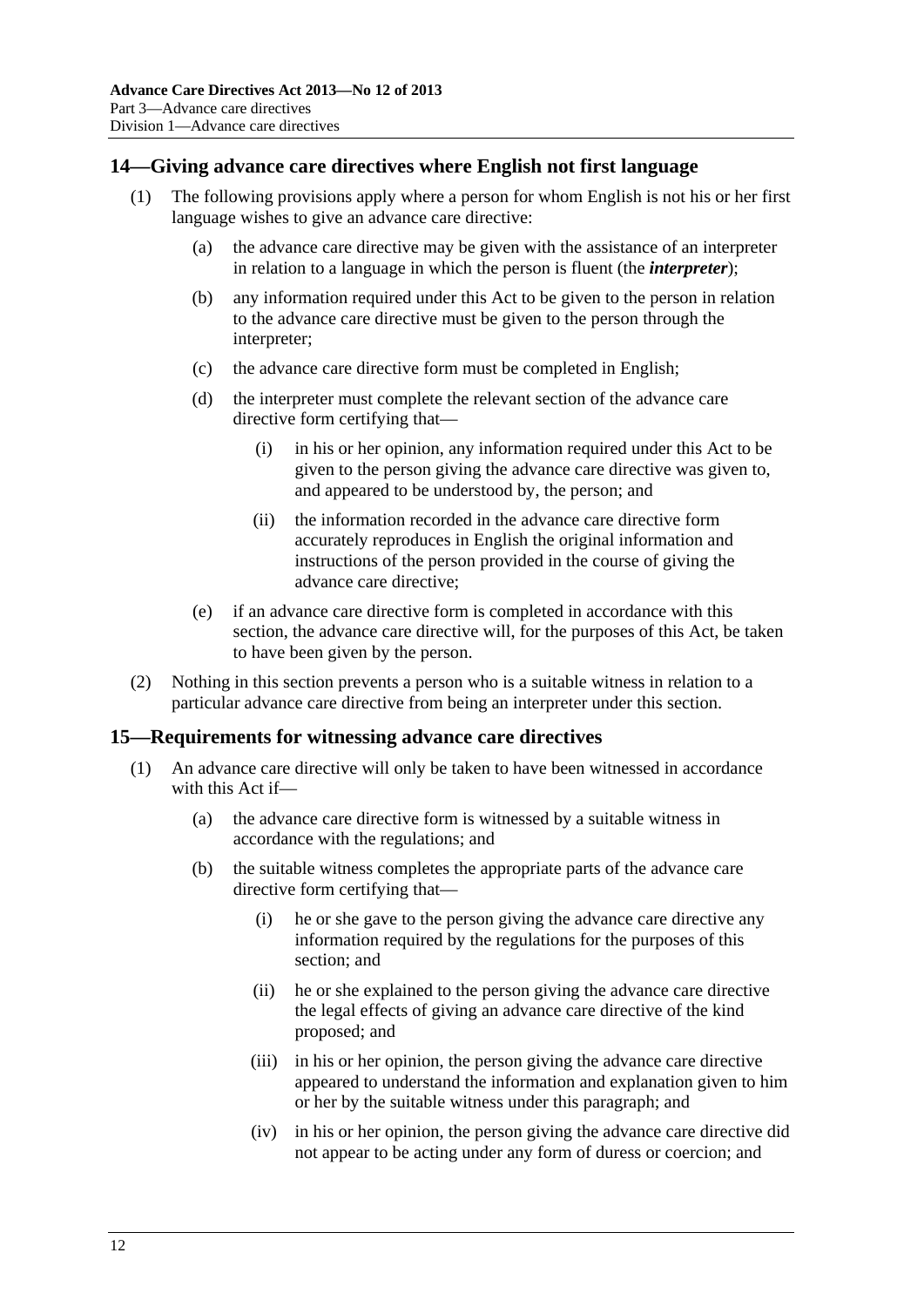- (c) any other requirements set out in the regulations in relation to the witnessing of advance care directives have been complied with.
- <span id="page-12-0"></span> (2) However, a person cannot be a suitable witness in relation to a particular advance care directive—
	- (a) if he or she is appointed under the advance care directive as a substitute decision-maker; or
	- (b) if he or she has a direct or indirect interest in the estate of the person giving the advance care directive (whether as a beneficiary of the person's will or otherwise); or
	- (c) if he or she is a health practitioner who is responsible (whether solely or with others) for the health care of the person giving the advance care directive; or
	- (d) if he or she occupies a position of authority in a hospital, hospice, nursing home or other facility at which the person giving the advance care directive resides; or
	- (e) in any other circumstances set out in the regulations in which a person cannot be a suitable witness in relation to a particular advance care directive.
- (3) For the purposes of this section, a reference to duress or coercion in relation to a person giving an advance care directive includes a reference to duress or coercion due solely to a perception or mistake on the part of the person.
- (4) In this section—

*suitable witness* means a person, or a class of persons, who satisfies any requirements prescribed by the regulations for the purposes of this definition.

#### **16—When advance care directives are in force**

- (1) An advance care directive will be taken to be in force from the time that the advance care directive is witnessed in accordance with this Act.
- (2) Subject to this Act, an advance care directive remains in force—
	- $(a)$
- (i) if an expiry date is specified in the advance care directive—until that day; or
- (ii) if no expiry date is specified in the advance care directive—until it is revoked in accordance with this Act; or
- (b) until the death of the person who gave the advance care directive,

whichever occurs first.

#### **17—Advance care directive revokes previous advance care directives**

- (1) Subject to this Act, if a person gives an advance care directive, any previous advance care directives given by the person are revoked.
- (2) A revocation of a previous advance care directive will be taken to have occurred at the time the later advance care directive is taken to be in force.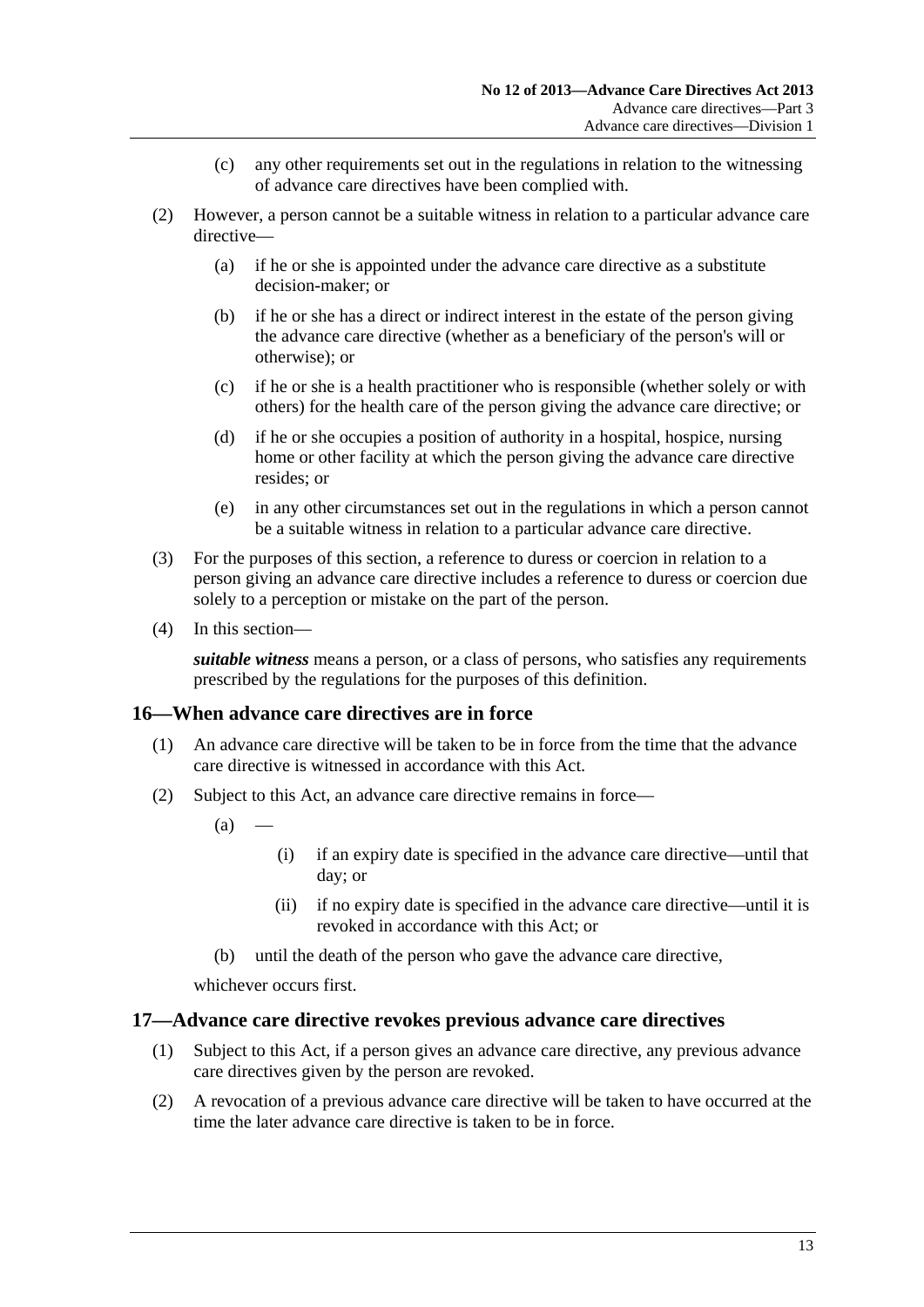### <span id="page-13-0"></span>**18—No variation of advance care directive**

Subject to this Act, an advance care directive cannot be varied.

**Note—** 

If a person wishes to vary the terms of his or her advance care directive, he or she must prepare a new one in accordance with this Act. However, only a competent adult can give an advance care directive—see [section 11.](#page-8-0)

There is, however, capacity for the Guardianship Board to vary an advance care directive by appointing another substitute decision-maker in certain circumstances—see [Part 7](#page-24-0)  [Division 3](#page-24-0).

#### **19—Binding and non-binding provisions**

 (1) Subject to this section, a provision of an advance care directive comprising a refusal of particular health care (whether express or implied) will, for the purposes of this Act, be taken to be a *binding provision*.

**Note—** 

Certain provisions of an advance care directive refusing some forms of mandatory medical treatment are void—see [section 12\(1\)\(b\).](#page-10-0)

- (2) If a binding provision of an advance care directive is expressed to apply, or to be binding, only in specified circumstances, the provision will be taken to be a binding provision only in respect of those circumstances.
- (3) All other provisions of an advance care directive are *non-binding provisions*.

#### **20—Advance care directive has effect subject to its terms**

Subject to this Act, and to any other Act or law, an advance care directive has effect according to its terms.

### **Division 2—Substitute decision-makers**

#### **21—Requirements in relation to appointment of substitute decision-makers**

 (1) Subject to this Act, a person giving an advance care directive may appoint 1 or more adults to be substitute decision-makers in respect of the advance care directive.

**Note—** 

Nothing in this Act requires a substitute decision-maker to be appointed under an advance care directive—a person may choose simply to give instructions in his or her advance care directive.

- (2) However, the following persons cannot be appointed or act as a substitute decision-maker in relation to a particular advance care directive:
	- (a) a person who is not competent;
	- (b) a health practitioner who is responsible (whether solely or with others) for the health care of the person giving the advance care directive;
	- (c) a paid carer of the person giving the advance care directive;
	- (d) any other person of a class prescribed by the regulations for the purposes of this section.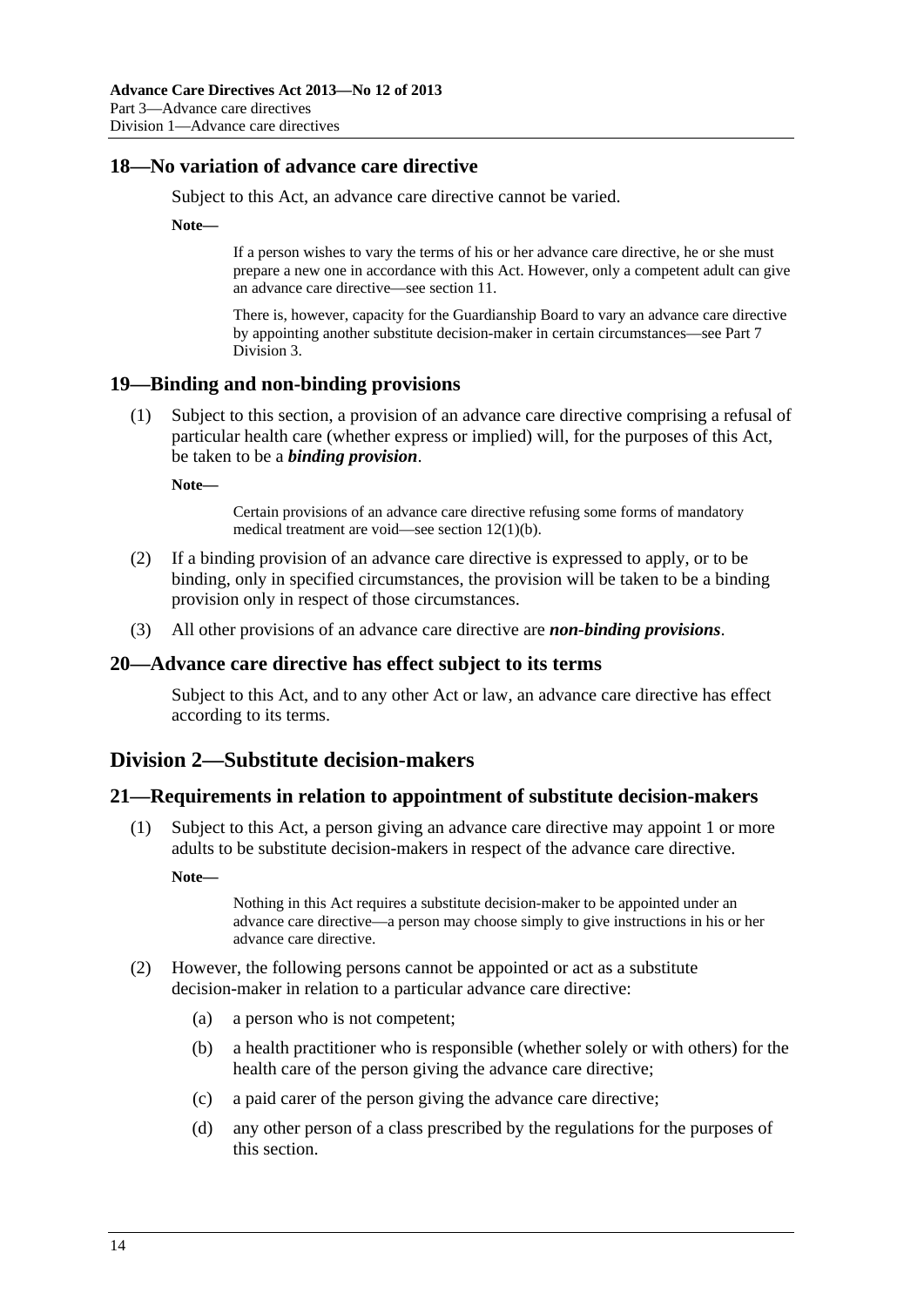- <span id="page-14-0"></span> (3) An appointment of a substitute decision-maker must comply with any other requirements set out in the regulations for the purposes of this section.
- (4) An appointment in contravention of this section is void and of no effect.

### **22—Substitute decision-makers jointly and severally empowered**

Subject to this Act and to any provision of an advance care directive to the contrary, if a person giving an advance care directive appoints more than 1 substitute decision-maker in respect of the advance care directive, the substitute decision-makers are jointly and severally empowered to make decisions under the advance care directive.

### **23—Powers of substitute decision-maker**

- (1) Subject to this Act and to any provision of the advance care directive, a substitute decision-maker appointed under an advance care directive may make any decision that the person who gave the advance care directive could have lawfully made in respect of the following areas:
	- (a) health care (other than a kind of health care declared by the regulations to be excluded from the ambit of this paragraph);
	- (b) residential and accommodation arrangements;
	- (c) personal affairs.
- (2) Nothing in [subsection \(1\)](#page-14-0) authorises a substitute decision-maker to make a decision of a kind that requires the substitute decision-maker to have been given the person's power of attorney unless the required power of attorney has in fact been given to the substitute decision-maker.

**Note—** 

A power of attorney cannot be given by an advance care directive—see [section 13.](#page-10-0)

- (3) An advance care directive does not authorise a substitute decision-maker to perform functions that the person who gave the advance care directive has as a trustee or personal representative of another.
- (4) Despite any provision of an advance care directive to the contrary, an advance care directive does not authorise a substitute decision-maker to refuse the following:
	- (a) the administration of drugs to relieve pain or distress;
	- (b) the natural provision of food and liquids by mouth.

#### **24—Exercise of powers by substitute decision-maker**

- (1) Without limiting any other provision of this Act, a substitute decision-maker may only make a decision under an advance care directive if—
	- (a) the substitute decision-maker produces the advance care directive at the request of a health practitioner who is to provide health care in accordance with the decision; and
	- (b) the substitute decision-maker is not prevented under this or any other Act or law from acting under the advance care directive; and
	- (c) the substitute decision-maker is competent at the time the decision is made.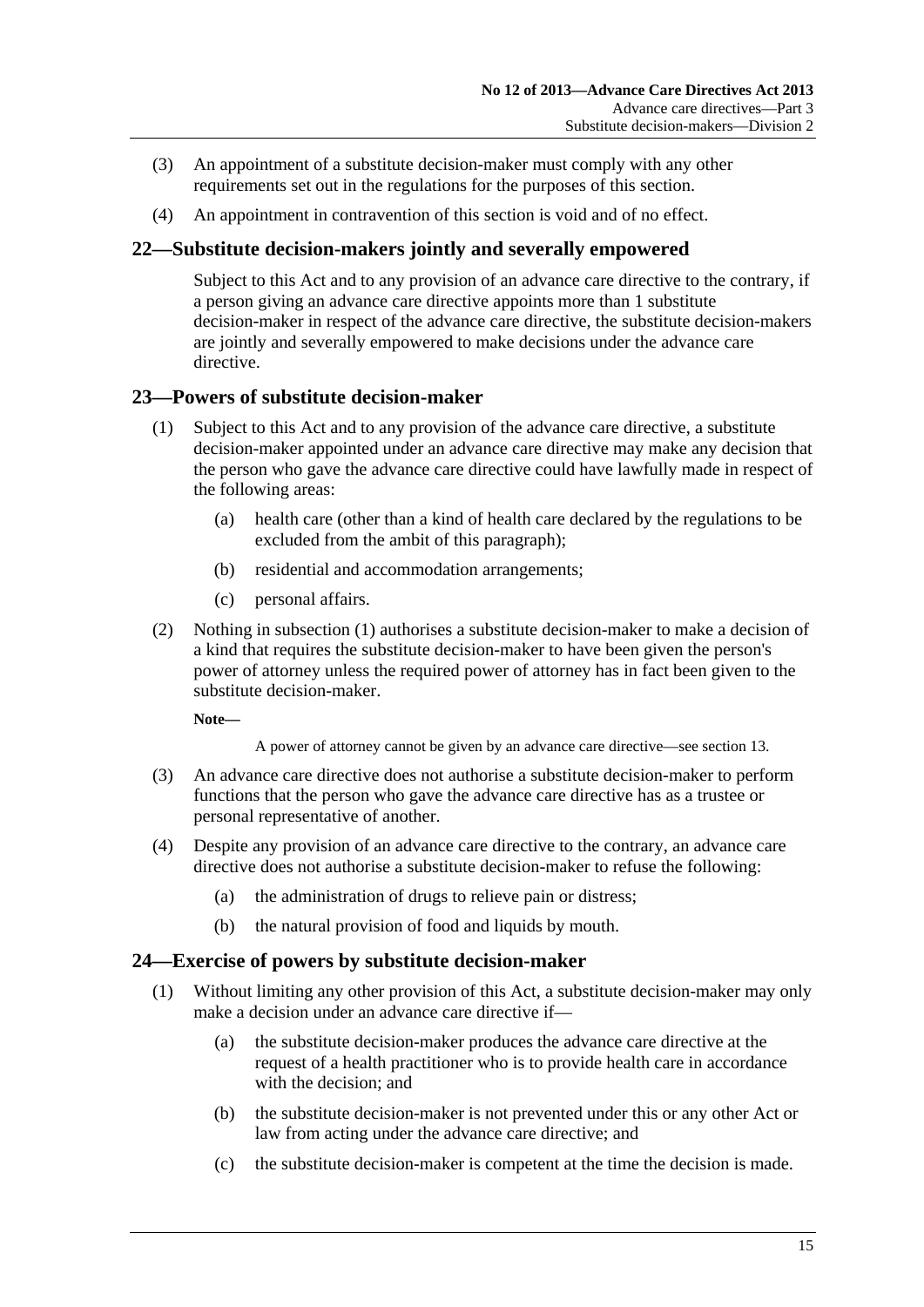- <span id="page-15-0"></span> (2) A requirement under this section to produce an advance care directive will be taken to be satisfied if—
	- (a) the substitute decision-maker produces a document that has been certified, in accordance with the regulations, as a true copy of the advance care directive; or
	- (b) the substitute decision-maker makes available a copy of the advance care directive in accordance with a scheme set out in the regulations in respect of electronic access to, or provision of, copies of advance care directives.

### **25—Substitute decision-maker to give notice of decisions**

If a substitute decision-maker makes a decision under the advance care directive, he or she must take reasonable steps to notify each other substitute decision-maker appointed under the advance care directive of the decision.

#### **26—Substitute decision-maker may obtain advice**

- (1) Despite any other Act or law, a substitute decision-maker may obtain such advice (whether of a professional or technical nature or otherwise) as he or she reasonably requires in relation to the exercise of his or her powers, or discharge of his or her responsibilities, under an advance care directive.
- (2) However, a substitute decision-maker must have regard to, and seek to protect, the privacy of the person who gave the advance care directive when obtaining such advice.

#### **27—Substitute decision-maker may renounce appointment**

- (1) Subject to this section, a substitute decision-maker appointed under an advance care directive may, by notice in writing given to the person who gave the advance care directive, renounce his or her appointment.
- (2) Subject to this Act and to any provision of the advance care directive to the contrary, the powers and responsibilities of another substitute decision-maker appointed under an advance care directive are not affected merely because a substitute decision-maker has renounced his or her appointment under [subsection \(1\)](#page-15-0).
- (3) If the sole substitute decision-maker appointed under an advance care directive wishes to renounce his or her appointment during a period in which the person who gave the advance care directive is not competent, the appointment may only be renounced with the permission of the Guardianship Board.

**Note—** 

See also [section 32](#page-17-0) (Revocation of advance care directives where person is not competent etc) and [section 51](#page-26-0) (Orders of Guardianship Board in relation to substitute decision-makers).

### **28—Death of substitute decision-maker does not affect validity of advance care directive**

The death of a substitute decision-maker appointed under an advance care directive does not, of itself, affect the validity of the advance care directive.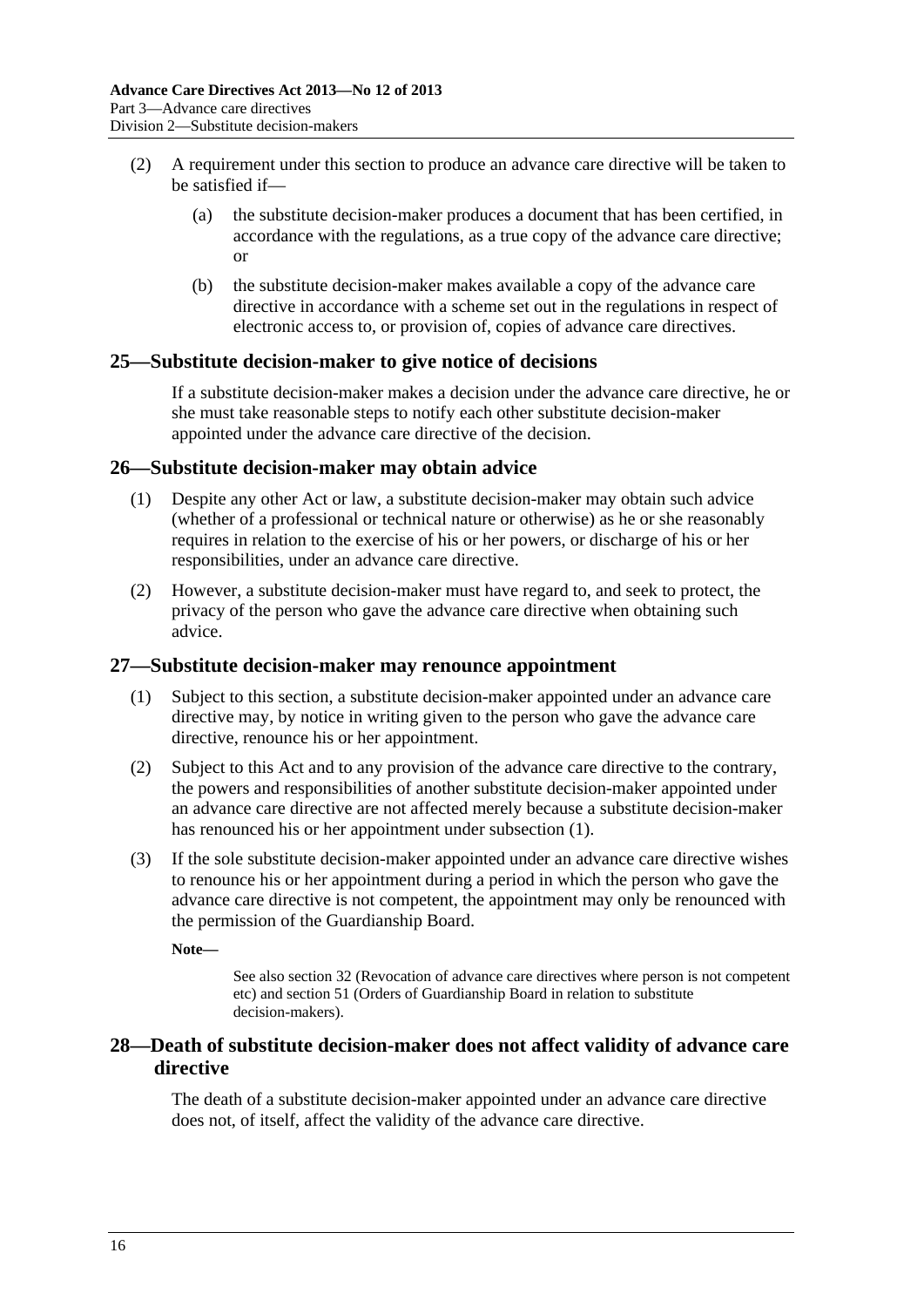# <span id="page-16-0"></span>**Division 3—Revoking advance care directives**

### **Subdivision 1—Revoking advance care directive where person competent**

### **29—Revoking advance care directive where person competent**

- (1) A person who has given an advance care directive and who—
	- (a) is competent; and
	- (b) understands the consequences of revoking the advance care directive,

may revoke the advance care directive at any time.

- (2) An advance care directive may only be revoked in the manner prescribed by the regulations.
- (3) On revoking an advance care directive, the person must, as soon as is reasonably practicable—
	- (a) advise each substitute decision-maker appointed under the advance care directive of the revocation; and
	- (b) take reasonable steps to notify each other person who has been given a copy of the advance care directive of the revocation.

**Example—** 

Such persons might include family members, hospitals, accommodation providers and health practitioners.

#### **Subdivision 2—Revoking advance care directive where person not competent**

#### **30—Application of Subdivision**

This Subdivision applies to a person who has given an advance care directive but who—

- (a) is not competent; or
- (b) does not appear to understand the consequences of revoking an advance care directive.

#### **31—Guardianship Board to be advised of wish for revocation**

- (1) A person who becomes aware that a person to whom this Subdivision applies wishes, or may wish, to revoke an advance care directive must, as soon as is practicable and in accordance with any requirement set out in the regulations, advise the Guardianship Board of that fact.
- (2) The Guardianship Board, on being advised under this section, may give any directions to specified persons or bodies that the Guardianship Board thinks necessary or desirable in the circumstances of the case.
- (3) A person who, without reasonable excuse, refuses or fails to comply with a direction under [subsection \(2\)](#page-16-0) is guilty of an offence.

Maximum penalty: \$20 000 or imprisonment for 6 months.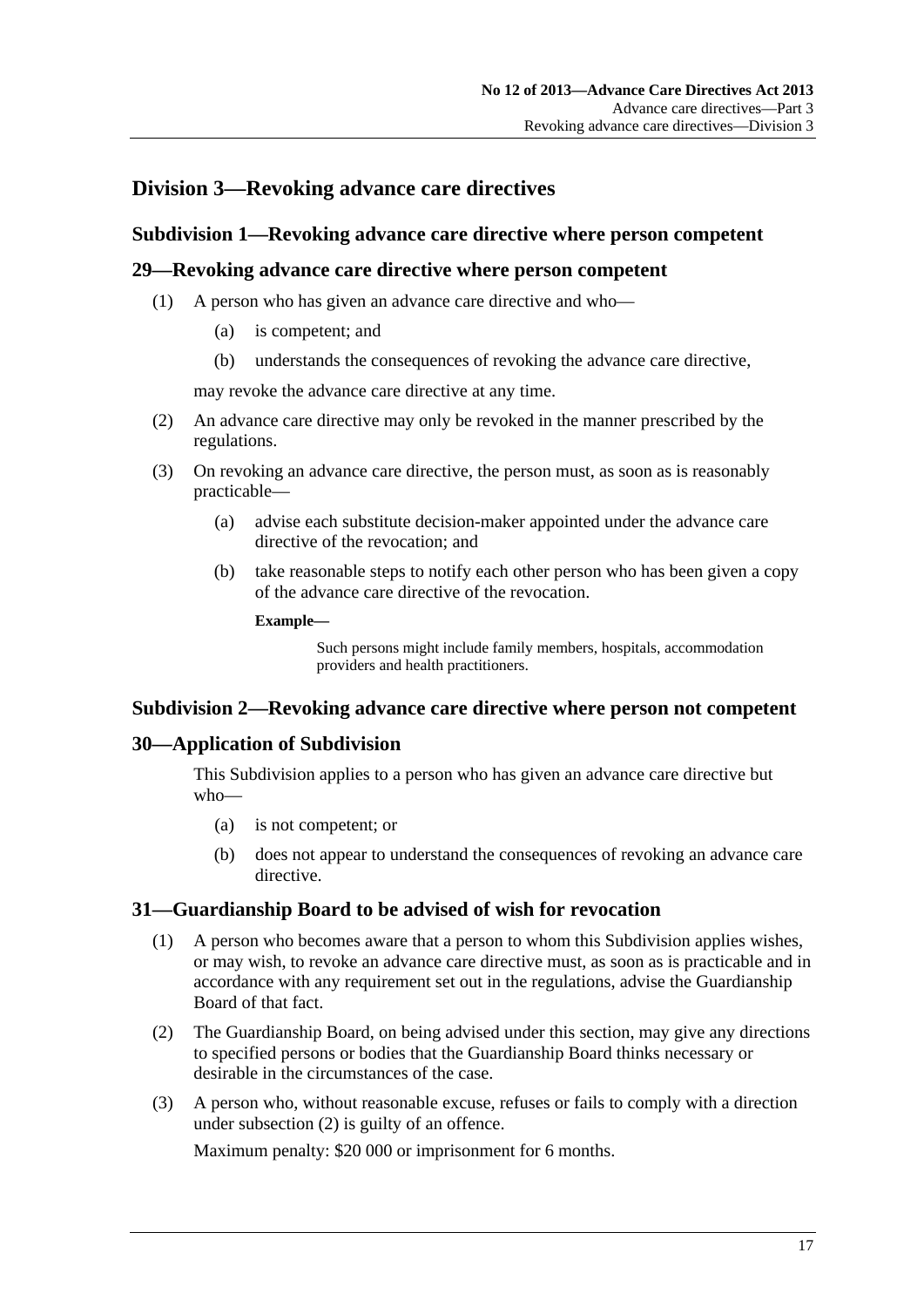- <span id="page-17-0"></span> (4) It is a defence to a charge of an offence against [subsection \(3\)](#page-16-0) if the defendant proves that he or she did not know, and could not reasonably have been expected to know, that his or her conduct amounted to a failure to comply with the direction.
- (5) A health practitioner or other person who advises the Guardianship Board that a person wishes, or may wish, to revoke an advance care directive—
	- (a) cannot, by virtue of doing so, be held to have breached any code of professional etiquette or ethics, or to have departed from any accepted form of professional conduct; and
	- (b) insofar as he or she has acted in good faith, incurs no civil or criminal liability in respect of the advice.

#### **32—Revoking advance care directives where person not competent**

- (1) An advance care directive of a person to whom this Subdivision applies may only be revoked by the Guardianship Board in accordance with this section.
- (2) Subject to [subsection \(3\),](#page-17-0) the Guardianship Board must revoke an advance care directive if—

 $(a)$ 

- (i) the person who gave the advance care directive, or a person acting on his or her behalf, applies to the Guardianship Board for the revocation in a manner and form determined by the Guardianship Board; or
- (ii) the Guardianship Board is advised under [section 31](#page-16-0) of a person's wish to revoke an advance care directive; and
- (b) the Guardianship Board (having made such inquiries as it thinks fit) is satisfied that—
	- (i) the person who gave the advance care directive understands the nature and consequences of the revocation; and
	- (ii) the revocation genuinely reflects the wishes of the person; and
	- (iii) the revocation is, in all the circumstances, appropriate.
- (3) If an advance care directive expressly provides that the advance care directive is not to be revoked in the circumstances contemplated by this Subdivision, the Guardianship Board should not revoke the advance care directive unless satisfied that the current wishes of the person who gave the advance care directive indicate a conscious wish to override such a provision.
- (4) If the Guardianship Board revokes an advance care directive under this section, the Guardianship Board—
	- (a) must advise each substitute decision-maker appointed under the advance care directive of the revocation as soon as is reasonably practicable; and
	- (b) must take reasonable steps to notify each other person who has been given a copy of the advance care directive of the revocation; and

#### **Example—**

Such persons might include family members, hospitals, accommodation providers and doctors.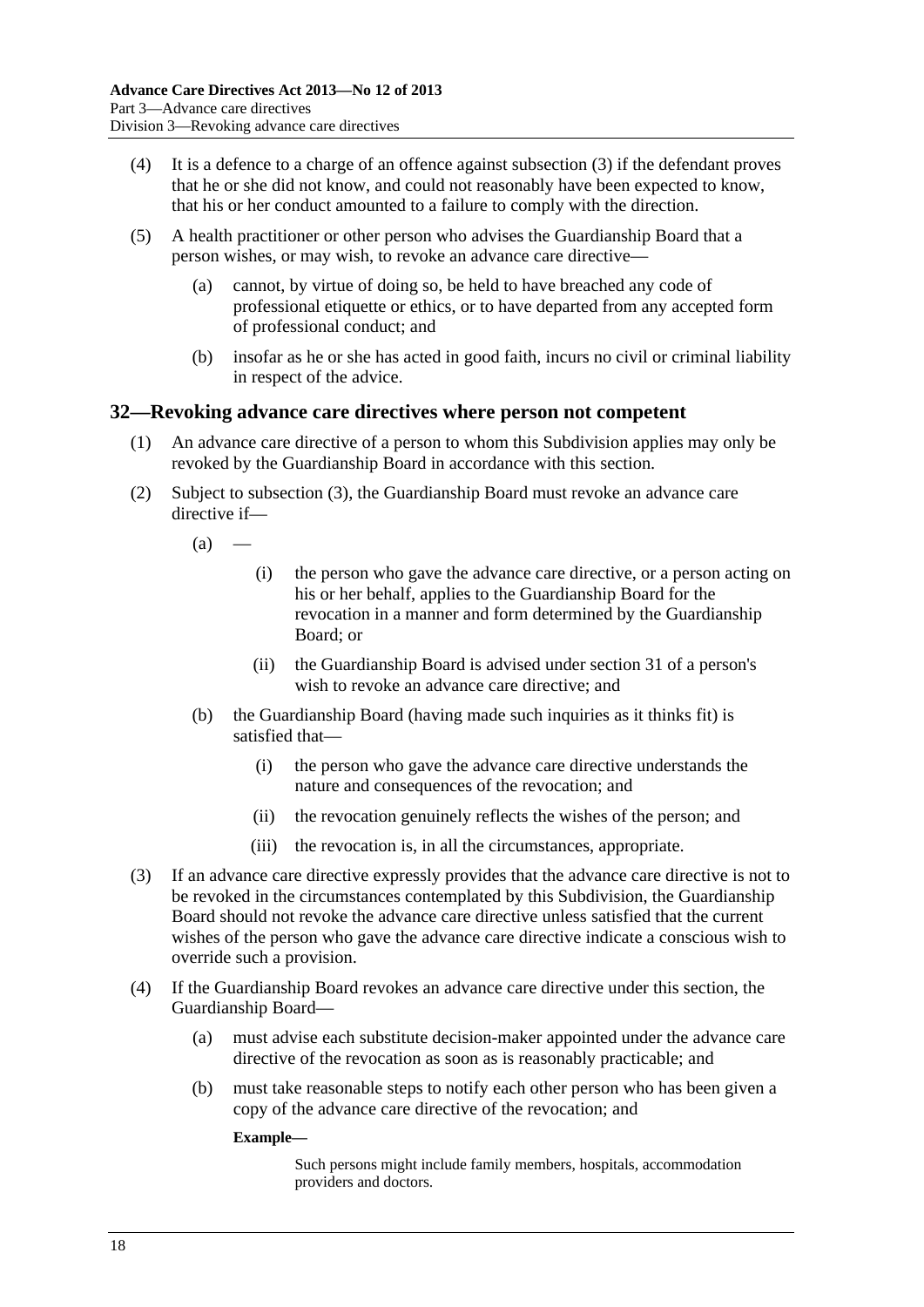(c) may give such advice and directions as the Guardianship Board considers necessary or desirable in the circumstances of the case.

# <span id="page-18-0"></span>**Part 4—Recognition of advance care directives from other jurisdictions**

### **33—Advance care directives from other jurisdictions**

- (1) The Governor may, by regulation, declare a class of instruments made under a corresponding law to be an *interstate advance care directive*.
- (2) Subject to this section—
	- (a) for the purposes of the laws of this State, an interstate advance care directive has effect as if it were an advance care directive given under this Act; and
	- (b) this Act (other than [Part 3\)](#page-8-0) applies to an interstate advance care directive as if it were an advance care directive given under this Act; and
	- (c) the powers and responsibilities of a substitute decision-maker under the interstate advance care directive will be determined in accordance with the corresponding law under which the interstate advance care directive was given.
- (3) For the purposes of this Act, a provision of an interstate advance care directive of a kind contemplated by [section 6,](#page-5-0) [12\(1\)](#page-10-0) or [13](#page-10-0) will be taken to be void and of no effect (whether or not the provision was able to be included in the interstate advance care directive in the jurisdiction in which it was made).
- (4) In this section—

*corresponding law* means a law of the Commonwealth, or of another State or Territory, that is declared by the regulations to be a corresponding law for the purposes of this section.

# **Part 5—Giving effect to advance care directives**

### **34—When things can happen under an advance care directive**

- (1) A substitute decision-maker may only make a decision under an advance care directive if, at the relevant time, the person who gave the advance care directive has impaired decision-making capacity in respect of the decision.
- (2) A health practitioner may only provide health care pursuant to a consent granted under an advance care directive (whether by a substitute decision-maker or otherwise) if, at the relevant time, the person who gave the advance care directive has impaired decision-making capacity in respect of a decision relevant to the provision of the health care.

**Note—** 

This includes the withdrawal, or withholding the provision of, health care—see [section 4.](#page-5-0)

 (3) Nothing in this section prevents a provision of an advance care directive being taken into account when determining the wishes of the person who gave the advance care directive.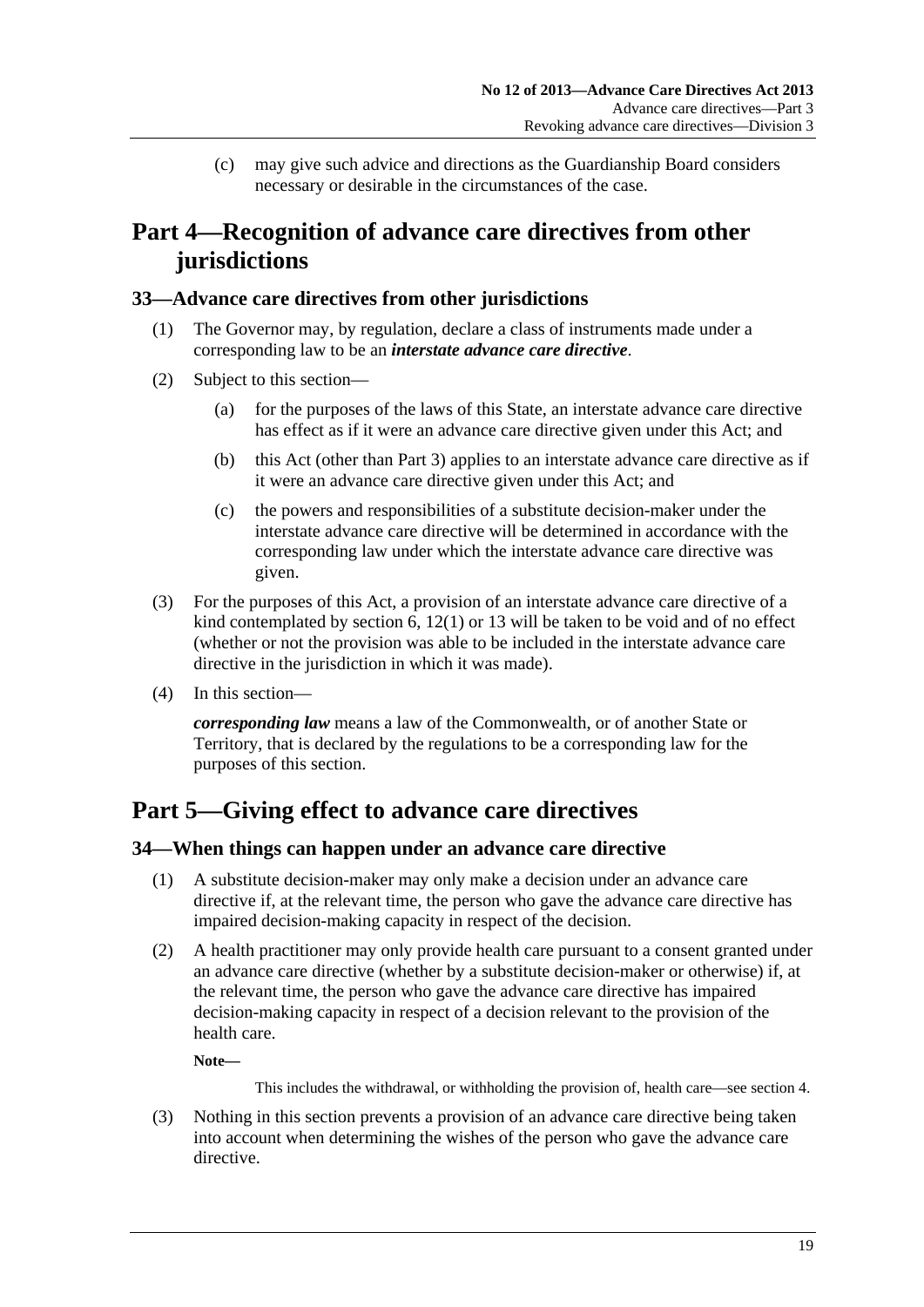### <span id="page-19-0"></span>**35—Substitute decision-maker to give effect to advance care directive**

- (1) Subject to this Act, in making a decision under an advance care directive, a substitute decision-maker—
	- (a) must, as far as is reasonably practicable—
		- (i) give effect to any instructions or directions expressed in the advance care directive; and
		- (ii) seek to avoid any outcome or intervention that the person who gave the advance care directive would wish to be avoided (whether such wish is expressed or implied); and
		- (iii) obtain, and have regard to, the wishes of the person who gave the advance care directive (whether such wishes are expressed or implied); and
		- (iv) endeavour to make the decision in a manner that is consistent with the principles set out in [section 10](#page-7-0); and
	- (b) must make the decision that he or she reasonably believes the person who gave the advance care directive would have made in the circumstances; and
	- (c) must act in good faith and with due diligence.
- (2) A failure to comply with this section does not, of itself, result in any civil or criminal liability on the part of the substitute decision-maker.

#### **36—Health practitioners to give effect to advance care directives**

- (1) Subject to this Act, a health practitioner who is providing, or is to provide, health care to a person who has given an advance care directive and who has impaired decision-making capacity in respect of a decision that is required in relation to the health care—
	- (a) must comply with a binding provision of the advance care directive that relates to health care of the relevant kind; and
	- (b) should, as far as is reasonably practicable, comply with a non-binding provision of the advance care directive that relates to health care of the relevant kind; and
	- (c) must, as far as is reasonably practicable, seek to avoid any outcome or intervention that the person who gave the advance care directive would wish to be avoided (whether such wish is expressed or implied); and
	- (d) must endeavour to provide the health care in a manner that is consistent with the principles set out in [section 10](#page-7-0).

**Note—** 

This includes the provision of emergency medical treatment—see Division 5 of Part 2 of the *[Consent to Medical Treatment and Palliative Care Act 1995](http://www.legislation.sa.gov.au/index.aspx?action=legref&type=act&legtitle=Consent%20to%20Medical%20Treatment%20and%20Palliative%20Care%20Act%201995)*.

- (2) Despite [subsection \(1\),](#page-19-0) a health practitioner may refuse to comply with a provision of an advance care directive if the health practitioner believes on reasonable grounds that—
	- (a) the person who gave the advance care directive did not intend the provision to apply in the particular circumstances; or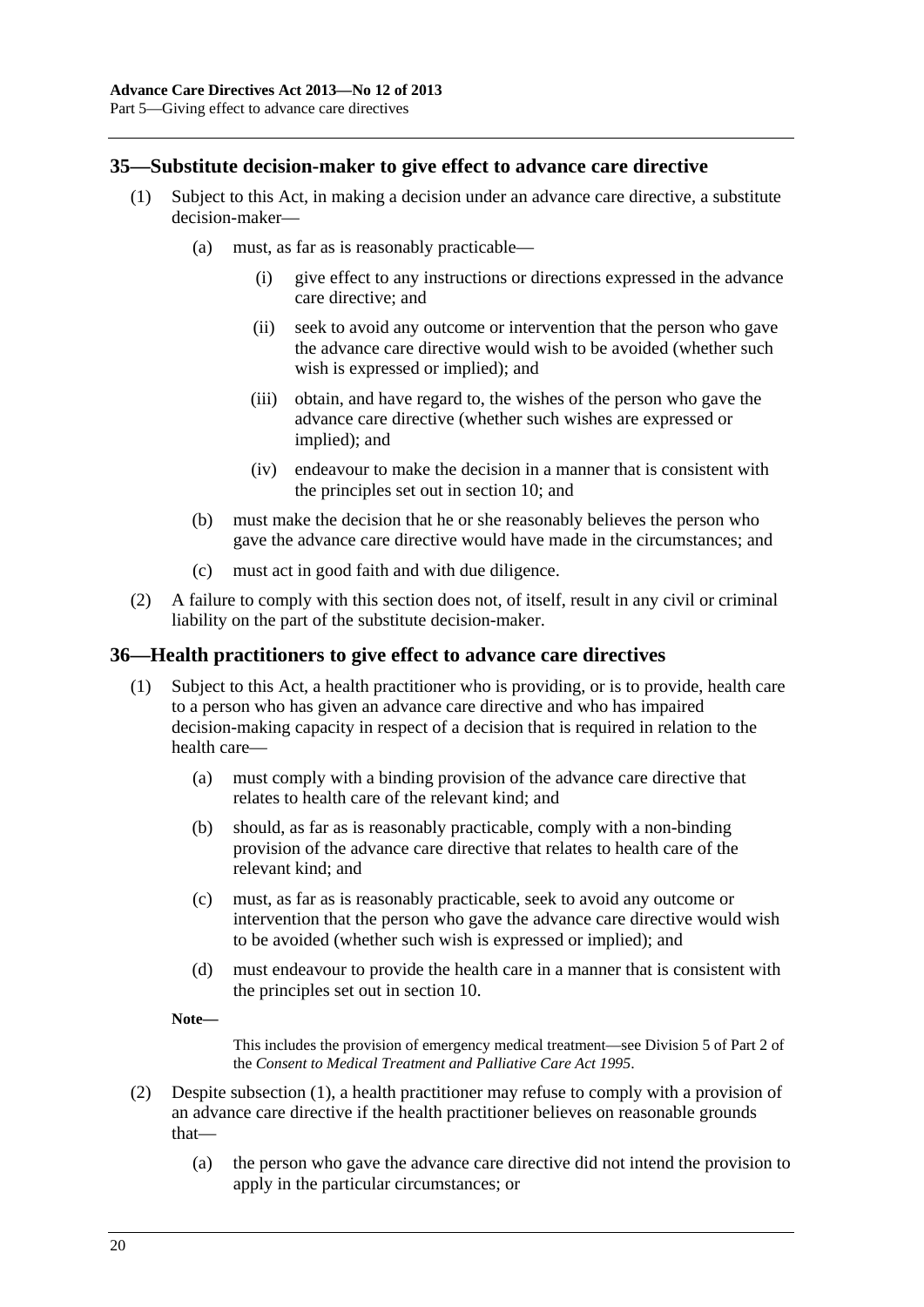<span id="page-20-0"></span> (b) the provision does not reflect the current wishes of the person who gave the advance care directive.

**Note—** 

This subsection does not, however, authorise a health practitioner to provide health care. If health care is to be provided, consent must be given in accordance with the *[Consent to](http://www.legislation.sa.gov.au/index.aspx?action=legref&type=act&legtitle=Consent%20to%20Medical%20Treatment%20and%20Palliative%20Care%20Act%201995)  [Medical Treatment and Palliative Care Act 1995](http://www.legislation.sa.gov.au/index.aspx?action=legref&type=act&legtitle=Consent%20to%20Medical%20Treatment%20and%20Palliative%20Care%20Act%201995)*—see, for example, Part 2A of that Act.

- (3) Despite [subsection \(1\),](#page-19-0) a health practitioner may refuse to comply with a provision of an advance care directive that specifies the kind of health care that the person who gave the advance care directive wishes to receive if such health care—
	- (a) is not consistent with any relevant professional standards; or
	- (b) does not reflect current standards of health care in the State.
- (4) [Subsection \(3\)](#page-20-0) does not apply—
	- (a) to, or in relation to, a binding provision of an advance care directive; or
	- (b) if the specified health care comprises the withdrawal, or withholding, of health care to a person (including, to avoid doubt, the withdrawal or withholding of life-sustaining measures).

#### **Example—**

An example would be a "do not resuscitate" instruction in an advance care directive.

 (5) For the purposes of the *[Health Practitioner Regulation National Law \(South](http://www.legislation.sa.gov.au/index.aspx?action=legref&type=act&legtitle=Health%20Practitioner%20Regulation%20National%20Law%20(South%20Australia)%20Act%202010)  [Australia\) Act 2010](http://www.legislation.sa.gov.au/index.aspx?action=legref&type=act&legtitle=Health%20Practitioner%20Regulation%20National%20Law%20(South%20Australia)%20Act%202010)* and the *[Health Practitioner National Law \(South Australia\)](http://www.legislation.sa.gov.au/index.aspx?action=legref&type=act&legtitle=Health%20Practitioner%20National%20Law%20(South%20Australia))*, and for any other Act declared by the regulations to be included in the ambit of this subsection, a contravention of [subsection \(1\)](#page-19-0) will be taken to amount to unprofessional conduct.

#### **37—Conscientious objection**

Despite any other provision of this Act, a health practitioner may refuse to comply with a provision of an advance care directive on conscientious grounds.

#### **38—Consent etc taken to be that of person who gave advance care directive**

For the purposes of the law of the State, a consent to particular health care given or refused pursuant to an advance care directive—

- (a) will be taken to be the consent or refusal of consent (as the case requires) of the person who gave the advance care directive; and
- (b) will be taken to have the same effect for all purposes as if the person were capable of giving such consent.

#### **39—Consent taken to be withdrawn in certain circumstances**

 (1) If, at any time before particular health care is provided pursuant to a consent granted under an advance care directive (whether by a substitute decision-maker or otherwise), the person who gave the advance care directive expressly or implicitly withdraws his or her consent to the health care, the consent will, for the purposes of the law of the State, be taken to have been withdrawn.

**Note—** 

The dispute resolution processes in [Part 7](#page-21-0) may also be available in such circumstances.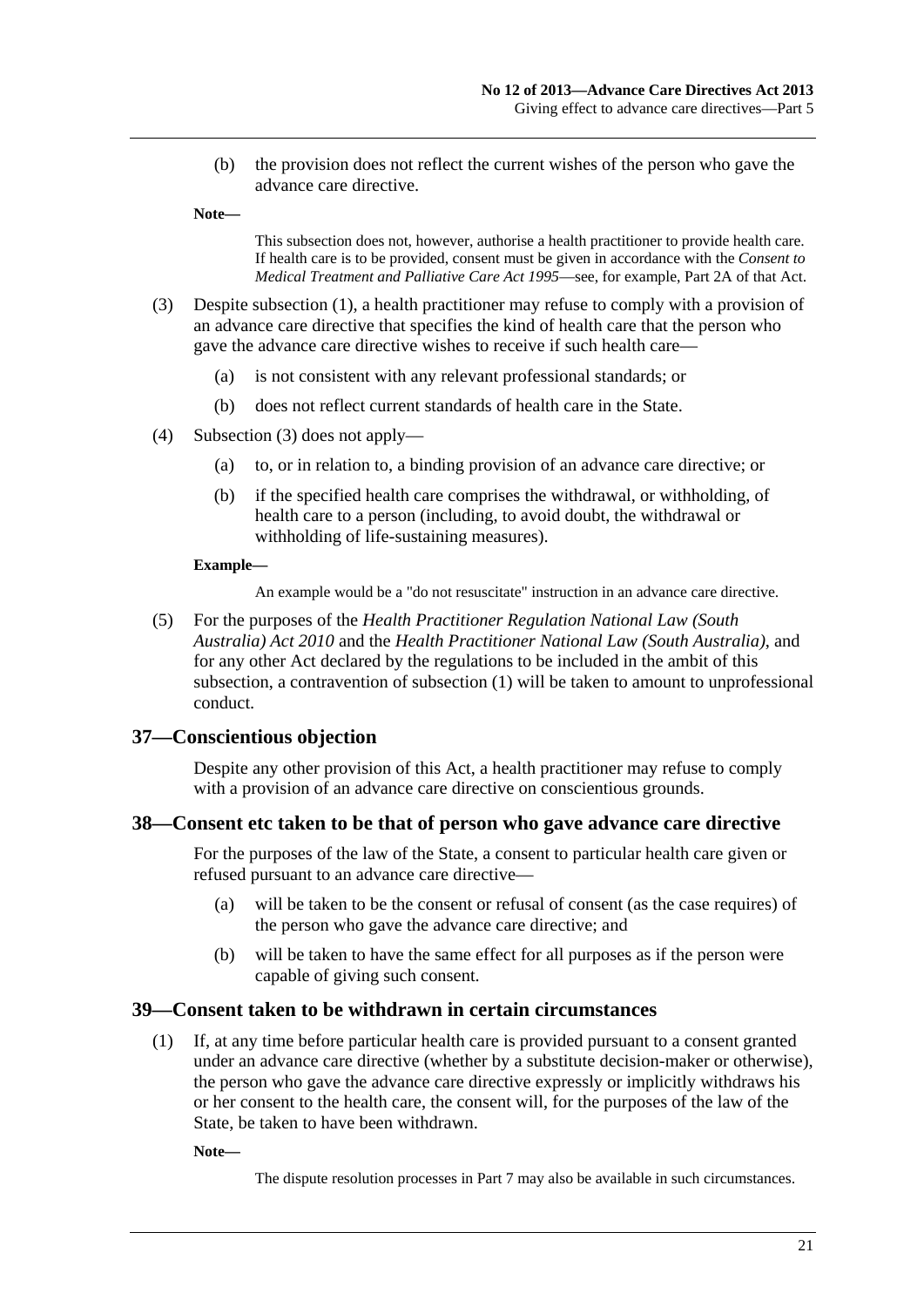- <span id="page-21-0"></span> (2) [Subsection \(1\)](#page-20-0) does not apply in relation to particular health care, or health care of a particular kind—
	- (a) if the advance care directive expressly excludes its operation; or
	- (b) in any other circumstances prescribed by the regulations.
- (3) Any act or omission done or made in good faith, without negligence and in accordance with an advance care directive before consent was withdrawn under this section will be taken to be valid, and always to have been valid.

# **Part 6—Validity and limitation of liability**

### **40—Presumption of validity**

A health practitioner, substitute decision-maker or other person is entitled to presume that an apparently genuine advance care directive is valid and in force unless he or she knew, or ought reasonably to have known, that the advance care directive was not valid or in force (as the case requires).

### **41—Protection from liability**

- (1) A health practitioner, substitute decision-maker or other person incurs no criminal or civil liability for an act or omission done or made in good faith, without negligence and in accordance with, or purportedly in accordance with, an advance care directive.
- (2) For the purposes of this section, a reference to the civil liability of a person includes a reference to liability arising under disciplinary proceedings or similar proceedings.

#### **42—Validity of acts etc under revoked or varied advance care directive**

Subject to this Act, the revocation or variation of an advance care directive under this Act does not affect the validity of any act done or decision made under the advance care directive before the revocation or variation.

# **Part 7—Dispute resolution, reviews and appeals**

### **Division 1—Preliminary**

#### **43—Interpretation**

In this Part—

*eligible person*, in respect of an advance care directive, means—

- (a) the person who gave the advance care directive; and
- (b) a substitute decision-maker appointed under the advance care directive; and
- (c) a health practitioner providing, or proposing to provide, health care to the person who gave the advance care directive; and
- (d) any other person who satisfies the Public Advocate that he or she has a proper interest in a particular matter relating to the advance care directive,

and, for the purposes of [section 48](#page-24-0), includes each person who was a party to any mediation under [Division 2](#page-22-0) arising out of the matter.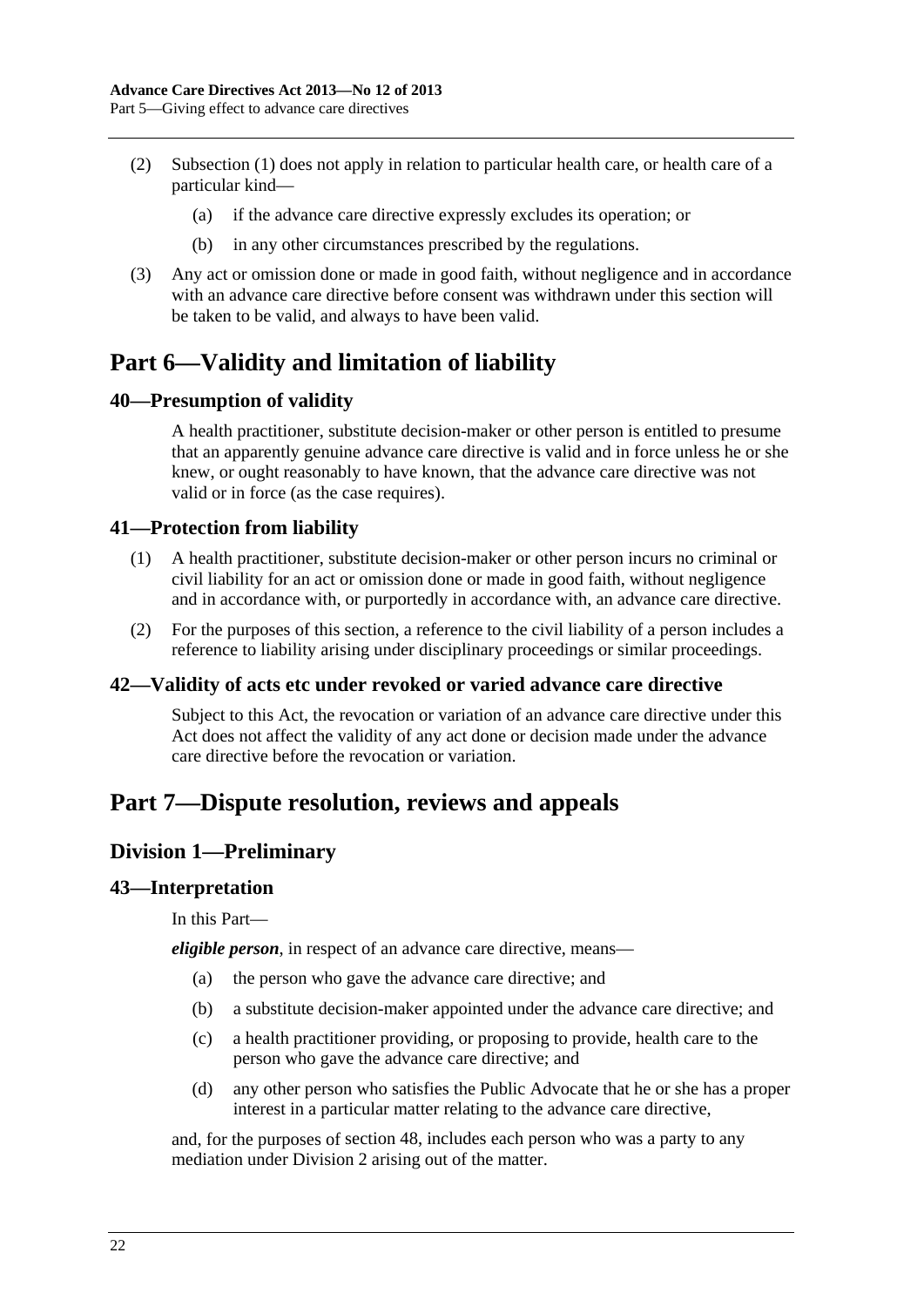### <span id="page-22-0"></span>**44—Application of Part**

This Part applies to the following matters:

- (a) the giving or revoking of an advance care directive;
- (b) a decision, or proposed decision, under an advance care directive;
- (c) the provision, or proposed provision, of health care to a person who has given an advance care directive;

**Note—** 

This includes the withdrawal or withholding of health care—see [section 4.](#page-5-0)

(d) any other matter specified by the regulations for the purposes of this section.

### **Division 2—Resolution of disputes by Public Advocate**

### **45—Resolution of disputes by Public Advocate**

- (1) The Public Advocate may, on application by an eligible person in respect of an advance care directive or on his or her own initiative, provide preliminary assistance in resolving a matter to which this Part applies, including by—
	- (a) ensuring that the parties to the matter are fully aware of their rights and obligations; and
	- (b) identifying the issues (if any) that are in dispute between the parties; and
	- (c) canvassing options that may obviate the need for further proceedings; and
	- (d) where appropriate, facilitating full and open communication between the parties.
- (2) The Public Advocate may, on application by an eligible person in respect of an advance care directive, mediate a matter to which this Part applies.
- (3) The Public Advocate may bring a mediation to an end at any time—
	- (a) if, in the opinion of the Public Advocate, it is more appropriate that the matter be dealt with by the Guardianship Board; or
	- (b) at the request of a party to the mediation.
- (4) Evidence of anything said or done in the course of a mediation under this section is not admissible in subsequent proceedings except by consent of all parties to the proceedings.
- (5) The Public Advocate may, on application by an eligible person in respect of an advance care directive or on his or her own initiative, or in relation to a mediation under this section—
	- (a) make such of the following declarations in respect of a matter to which this Part applies as the Public Advocate thinks necessary or desirable in the circumstances of the case:
		- (i) a declaration as to the nature and scope of a person's powers or responsibilities under the advance care directive;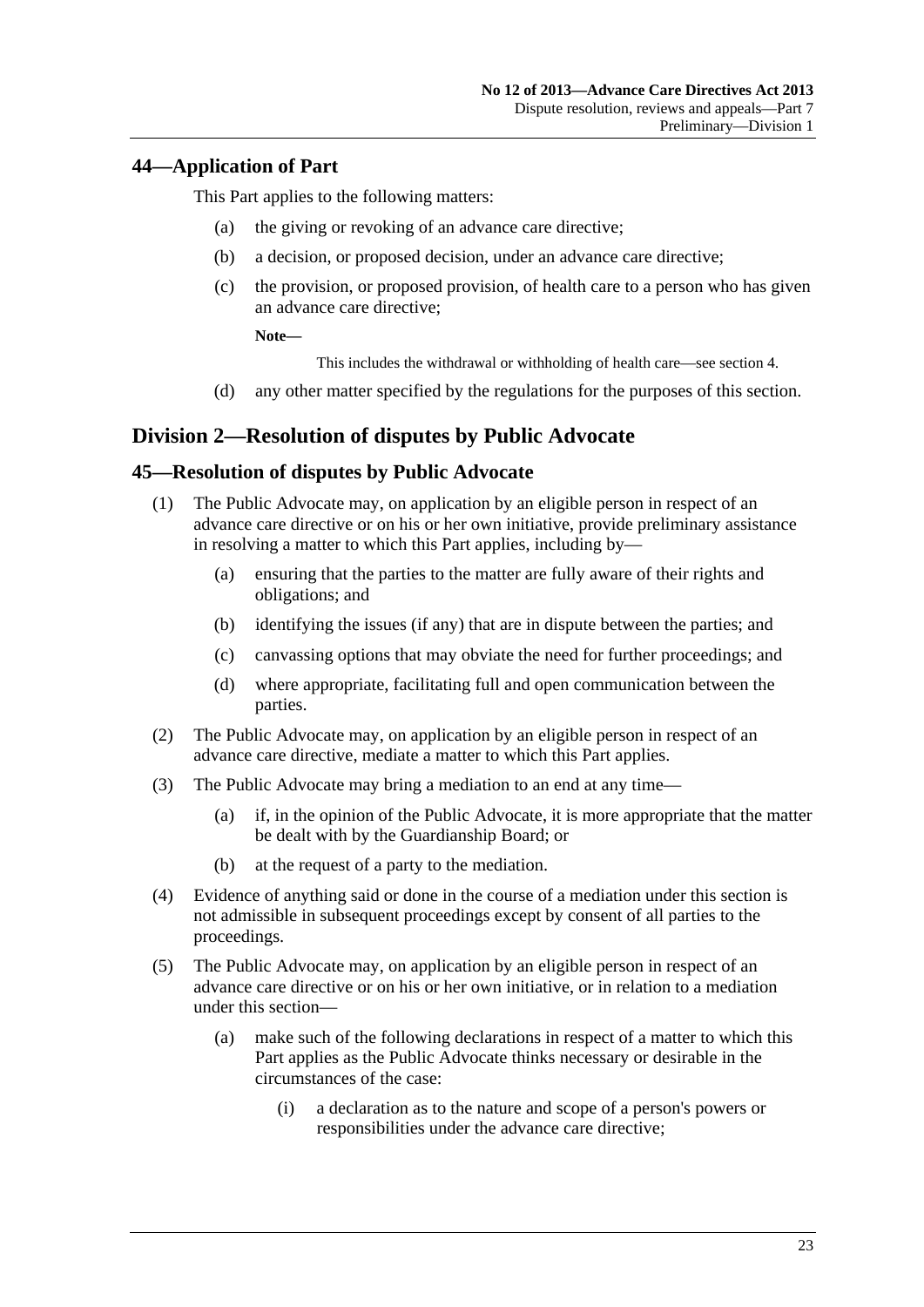- <span id="page-23-0"></span> (ii) a declaration as to whether or not a particular act or omission is within the powers, or discharges the responsibilities, of a person under the advance care directive;
- (iii) a declaration as to whether or not the person who gave the advance care directive has impaired decision-making capacity in relation to a specified decision;
- (iv) any other declaration prescribed by the regulations; and
- (b) give any advice that the Public Advocate considers necessary or desirable in the circumstances of the case.
- (6) The Public Advocate may vary or revoke a declaration under this section.
- (7) The Public Advocate may refuse to determine an application for a declaration or advice under this section if, in the opinion of the Public Advocate, it is more appropriate that the matter be dealt with by the Guardianship Board.
- (8) An application under this section—
	- (a) must be made in a manner and form determined by the Public Advocate; and
	- (b) must be accompanied by such information as the Public Advocate may reasonably require; and
	- (c) must be accompanied by the prescribed fee.
- (9) An application under this section may be determined by the Public Advocate despite the absence of any person who may be affected by the Public Advocate's decision.
- (10) The Public Advocate has, for the purposes of this section, the same privileges and immunities as a member of the Guardianship Board under the *[Guardianship and](http://www.legislation.sa.gov.au/index.aspx?action=legref&type=act&legtitle=Guardianship%20and%20Administration%20Act%201993)  [Administration Act 1993](http://www.legislation.sa.gov.au/index.aspx?action=legref&type=act&legtitle=Guardianship%20and%20Administration%20Act%201993)*.
- (11) Subject to this Act, the Public Advocate may conduct proceedings under this section in such manner as he or she thinks fit.
- (12) Despite section 23 of the *[Guardianship and Administration Act 1993](http://www.legislation.sa.gov.au/index.aspx?action=legref&type=act&legtitle=Guardianship%20and%20Administration%20Act%201993)*, the Public Advocate cannot delegate a power or function conferred on the Public Advocate under subsection  $(5)(a)$  or  $(6)$ .
- (13) The regulations may make further provisions in relation to mediations under this section.

#### **46—Public Advocate may refer matter to Guardianship Board**

- (1) If the Public Advocate ends a mediation, or refuses to determine an application, under [section 45](#page-22-0) on the grounds that it is more appropriate that the matter be dealt with by the Guardianship Board, the Public Advocate may refer the matter to the Guardianship Board.
- (2) The regulations may make further provision in respect of referrals under this section.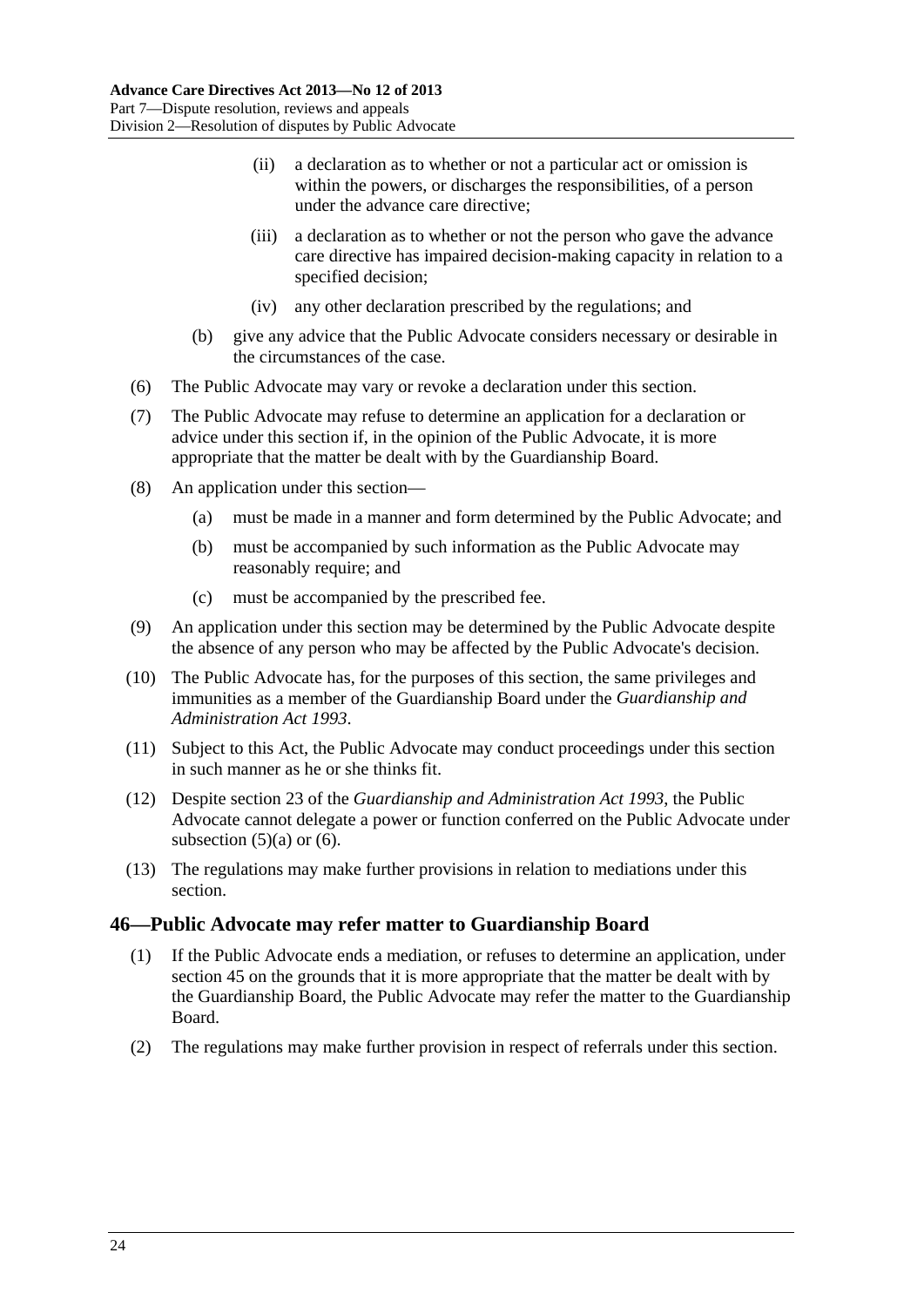# <span id="page-24-0"></span>**Division 3—Resolution of disputes by Guardianship Board**

**Note—** 

Certain persons who are dissatisfied with a decision, direction or order of the Guardianship Board under this Division may, with the permission of the Guardianship Board or the Administrative and Disciplinary Division of the District Court, appeal to that court against the decision, direction or order—see section 67 of the *[Guardianship and Administration Act 1993](http://www.legislation.sa.gov.au/index.aspx?action=legref&type=act&legtitle=Guardianship%20and%20Administration%20Act%201993)*.

### **47—Guardianship Board to give priority to wishes of person who gave advance care directive**

Without limiting [Part 2,](#page-7-0) the Guardianship Board must, in performing a function or exercising a power under this Division—

- (a) seek, as far as is reasonably practicable, to give full effect to the wishes of the person who gave the relevant advance care directive; and
- (b) without limiting [paragraph \(a\)](#page-24-0), to limit the intervention of the Guardianship Board as far as is reasonably practicable in the circumstances.

### **48—Resolution of disputes by Guardianship Board**

- (1) An eligible person in respect of an advance care directive may apply to the Guardianship Board for—
	- (a) a review of a matter dealt with by the Public Advocate under [section 45](#page-22-0); or
	- (b) a declaration or direction in relation to a matter to which this Part applies (including, to avoid doubt, a matter contemplated by [section 45](#page-22-0)).
- (2) The Guardianship Board may refuse to hear an application under this section if the Guardianship Board is of the opinion—
	- (a) that the matter to which the application relates lacks substance, is unnecessary or unjustifiable, or is frivolous, vexatious or not made in good faith; or
	- (b) that to conduct a review would be an abuse of the processes under this Part; or
	- (c) that the matter should be determined by way of legal proceedings.
- (3) The Guardianship Board may, on determining an application under this section—
	- (a) in the case of a review of a matter dealt with by the Public Advocate under [section 45](#page-22-0)—
		- (i) confirm, cancel or reverse a decision that is the subject of the review;
		- (ii) confirm, vary or revoke a declaration given under [section 45;](#page-22-0) and
	- (b) in any case—
		- (i) make any declarations that the Guardianship Board thinks necessary or desirable in the circumstances of the case; and
		- (ii) give any directions that the Guardianship Board thinks necessary or desirable in the circumstances of the case (including a direction that the provision of particular health care to a person be withdrawn or withheld); and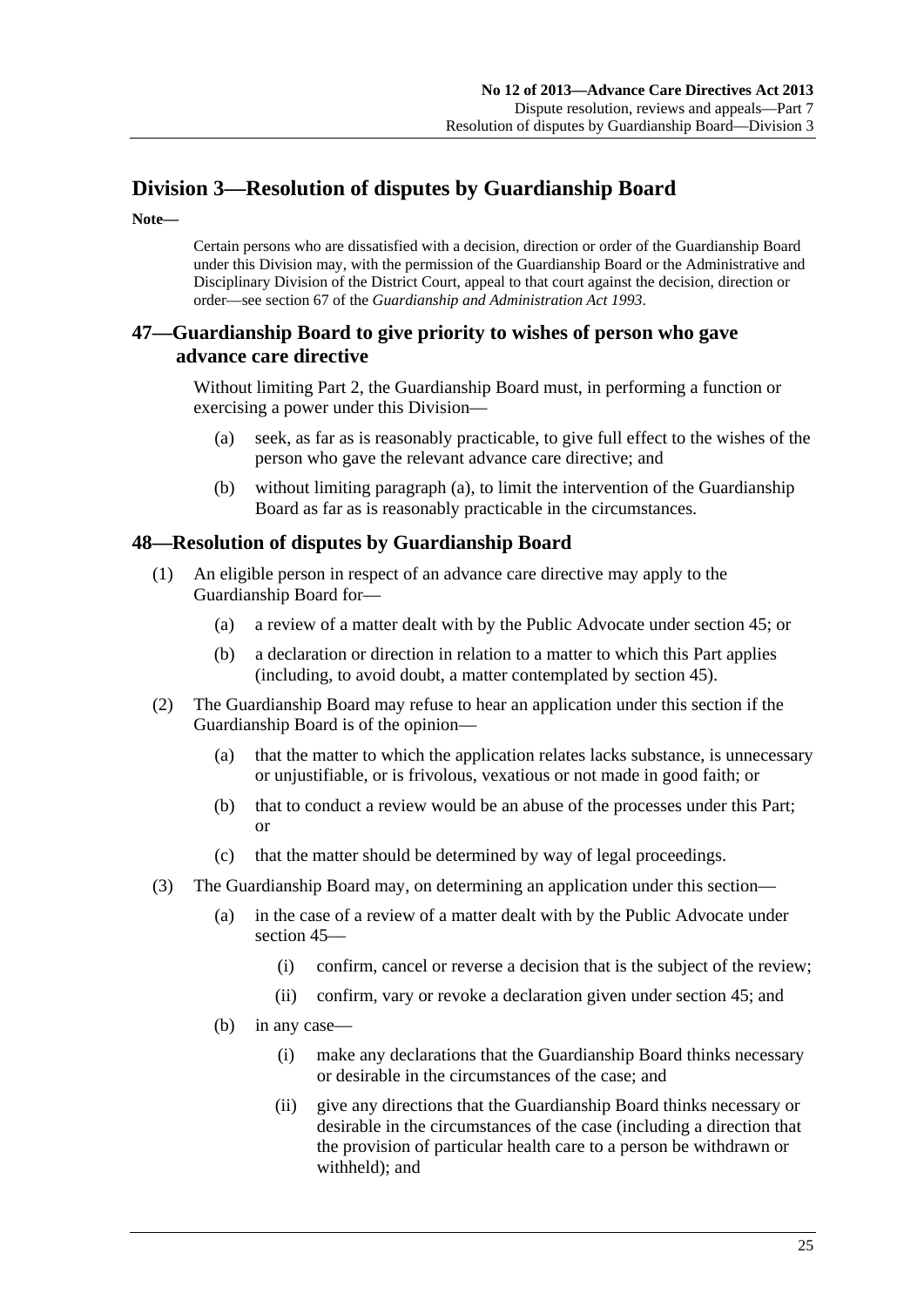#### **Note—**

The Guardianship Board cannot compel a health practitioner to provide particular health care to a patient—see [section 6](#page-5-0).

- (iii) give any advice that the Guardianship Board considers necessary or desirable in the circumstances of the case.
- <span id="page-25-0"></span> (4) The Guardianship Board may vary or revoke a declaration or direction under this section.
- (5) The person who gave the advance care directive to which proceedings under this section relate is (if he or she is not the applicant) a party to the proceedings.
- (6) Sections 15 and 15A of the *[Guardianship and Administration Act 1993](http://www.legislation.sa.gov.au/index.aspx?action=legref&type=act&legtitle=Guardianship%20and%20Administration%20Act%201993)* do not apply to, or in relation to, proceedings under this section.
- (7) An application under this section—
	- (a) must be made in a manner and form determined by the Guardianship Board; and
	- (b) must be accompanied by such information as the Guardianship Board may reasonably require; and
	- (c) must be accompanied by the prescribed fee.
- (8) The regulations may make further provisions in relation to proceedings under this section.
- (9) Subject to this Act and the *[Guardianship and Administration Act 1993](http://www.legislation.sa.gov.au/index.aspx?action=legref&type=act&legtitle=Guardianship%20and%20Administration%20Act%201993)*, the Guardianship Board may conduct a review under this section in such manner as it thinks fit.

**Note—** 

Section 14 of the *[Guardianship and Administration Act 1993](http://www.legislation.sa.gov.au/index.aspx?action=legref&type=act&legtitle=Guardianship%20and%20Administration%20Act%201993)* sets out the powers and procedures of the Guardianship Board in respect of proceedings before the Guardianship Board.

#### **49—Guardianship Board may refer matter to Public Advocate**

- (1) If the Guardianship Board is of the opinion that it is more appropriate that a particular application under [section 48\(1\)\(b\)](#page-24-0) be dealt with by the Public Advocate, the Guardianship Board may refer the matter to the Public Advocate.
- (2) The regulations may make further provision in respect of referrals under this section.

#### **50—Failing to comply with direction of Guardianship Board**

 (1) Subject to this Act, a person who fails to comply with a direction of the Guardianship Board under this Division is guilty of an offence.

Maximum penalty: \$20 000 or imprisonment for 6 months.

 (2) It is a defence to a charge of an offence against [subsection \(1\)](#page-25-0) if the defendant proves that he or she did not know, and could not reasonably have been expected to know, that his or her conduct amounted to a failure to comply with the relevant direction.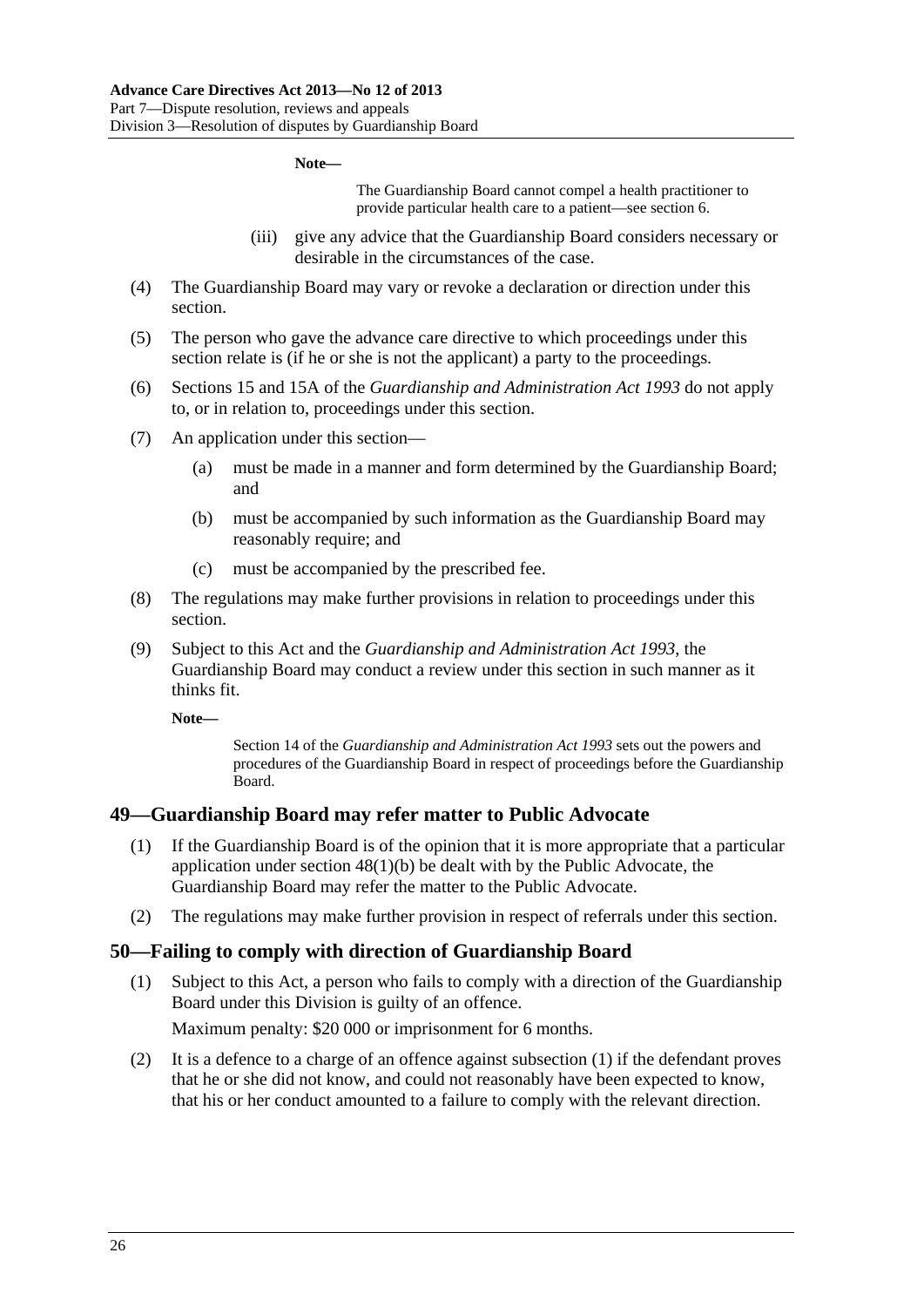### <span id="page-26-0"></span>**51—Orders of Guardianship Board in relation to substitute decision-makers**

- (1) If, on the application of an eligible person in respect of an advance care directive, the Guardianship Board is satisfied that a person appointed as a substitute decision-maker under the advance care directive—
	- (a) is a person who cannot be a substitute decision-maker pursuant to section  $21(2)$ ; or
	- (b) is no longer willing to act as a substitute decision-maker under the advance care directive; or
	- (c) has been negligent in the exercise of his or her powers under the advance care directive,

the Guardianship Board may—

- (d) revoke the appointment of the substitute decision-maker; or
- (e) if the person who gave the advance care directive is competent—with the consent of the person, make any variation to the advance care directive the Guardianship Board thinks appropriate (including by appointing another substitute decision-maker); or
- (f) if the person who gave the advance care directive is not competent, and if no other substitute decision-maker was appointed under the advance care directive—revoke the advance care directive.
- (2) If, on the application of the Public Advocate, the Guardianship Board is satisfied that, because of a change in the personal circumstances of—
	- (a) the person who gave the advance care directive; or
	- (b) a substitute decision-maker under the advance care directive,

it is no longer appropriate that a particular person be a substitute decision-maker under the advance care directive, the Guardianship Board may make any of the orders contemplated by subsection  $(1)(d)$ ,  $(e)$  or  $(f)$ .

- (3) The Guardianship Board may refuse to hear an application under this section if the Guardianship Board is of the opinion—
	- (a) that the matter to which the application relates lacks substance, is unnecessary or unjustifiable, or is frivolous, vexatious or not made in good faith; or
	- (b) that the matter should be determined by way of legal proceedings.
- (4) An application—
	- (a) must be made in a manner and form determined by the Guardianship Board; and
	- (b) must be accompanied by the prescribed fee.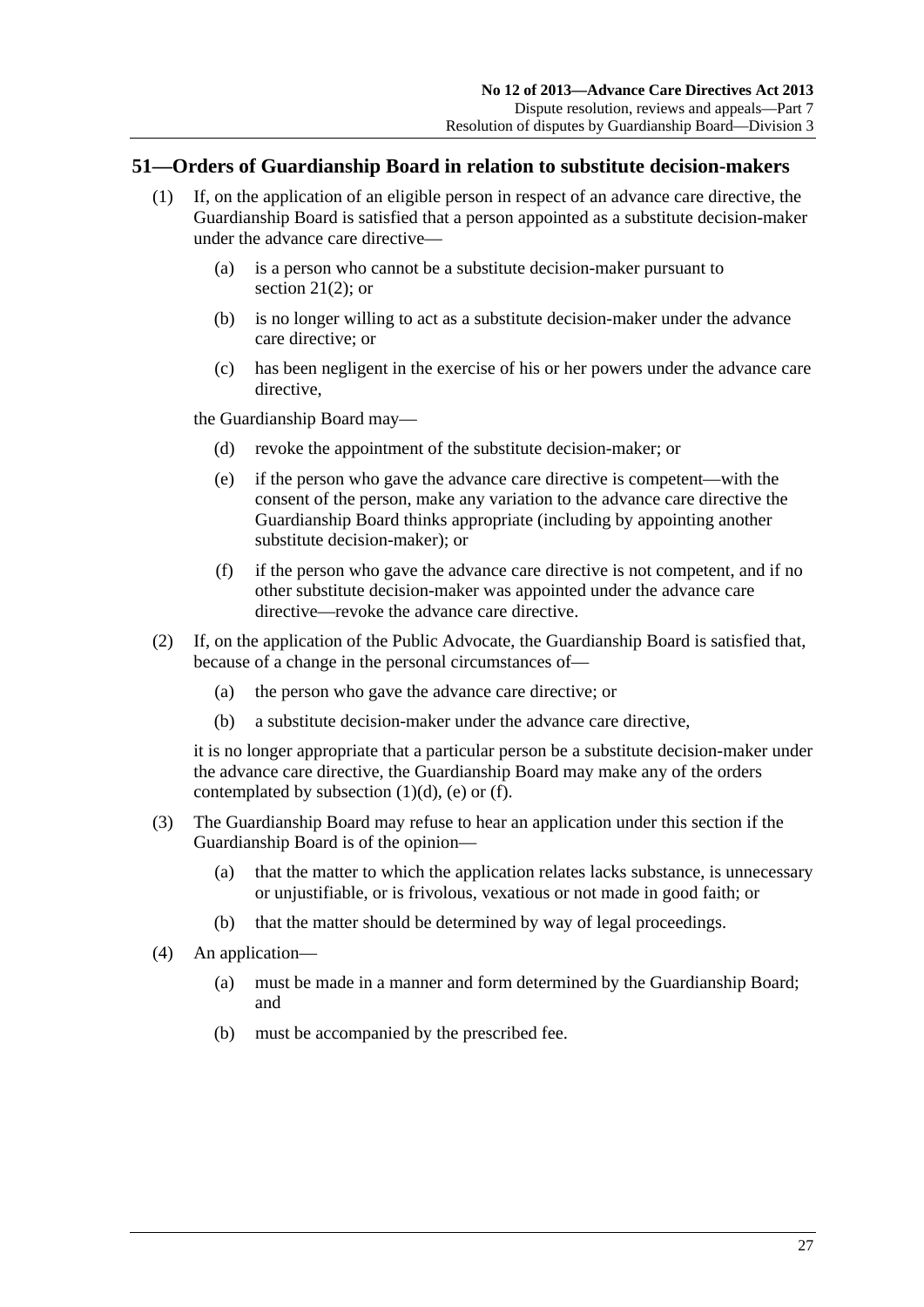<span id="page-27-0"></span> (5) However, the Guardianship Board should not revoke an advance care directive under this section if there are provisions in the advance care directive that can continue to have effect despite the fact that there is no substitute decision-maker appointed under the advance care directive.

**Note—** 

Such provisions include, for example, an expression of the wishes of the person who gave the advance care directive in respect of specified health care, or accommodation or personal matters.

In the circumstances contemplated by subsection  $(1)(f)$  of this section, the Guardianship Board may also make an order placing the person who gave the advance care directive under limited or full guardianship—see Part 4 Division 2 of the *[Guardianship and](http://www.legislation.sa.gov.au/index.aspx?action=legref&type=act&legtitle=Guardianship%20and%20Administration%20Act%201993)  [Administration Act 1993](http://www.legislation.sa.gov.au/index.aspx?action=legref&type=act&legtitle=Guardianship%20and%20Administration%20Act%201993)*. If such an order is made, section 31A of that Act requires the guardian to seek to give effect to the instructions and wishes of the person as set out in the revoked advance care directive.

## **Division 4—Urgent review of decisions**

### **52—Urgent review by Supreme Court**

- (1) The Supreme Court may, on the application of—
	- (a) a health practitioner responsible (whether solely or with others) for the health care of a person who has given an advance care directive; or
	- (b) any person who has, in the opinion of the Court, a proper interest in the exercise of powers by the substitute decision-maker,

review the decision of a substitute decision-maker appointed under an advance care directive.

- (2) A review under this section—
	- (a) is limited to ensuring that the substitute decision-maker's decision is in accordance with the advance care directive and this Act; and
	- (b) cannot be undertaken in respect of a decision to withdraw or withhold health care if the person who gave the advance care directive is in the advanced stages of an illness without any real prospect of recovery and the effect of the health care would be merely to prolong the person's life.
- (3) On completion of a review, the Supreme Court may—
	- (a) confirm, cancel or reverse the decision of the substitute decision-maker; and
	- (b) make such other orders, and give such advice and directions, as the Court thinks necessary or desirable in the circumstances of the case.
- (4) The Supreme Court must conduct a review under this section as expeditiously as possible.

### **Division 5—Miscellaneous**

### **53—Question of law may be referred to Supreme Court**

The Public Advocate or the Guardianship Board may refer any question of law for the opinion of the Supreme Court.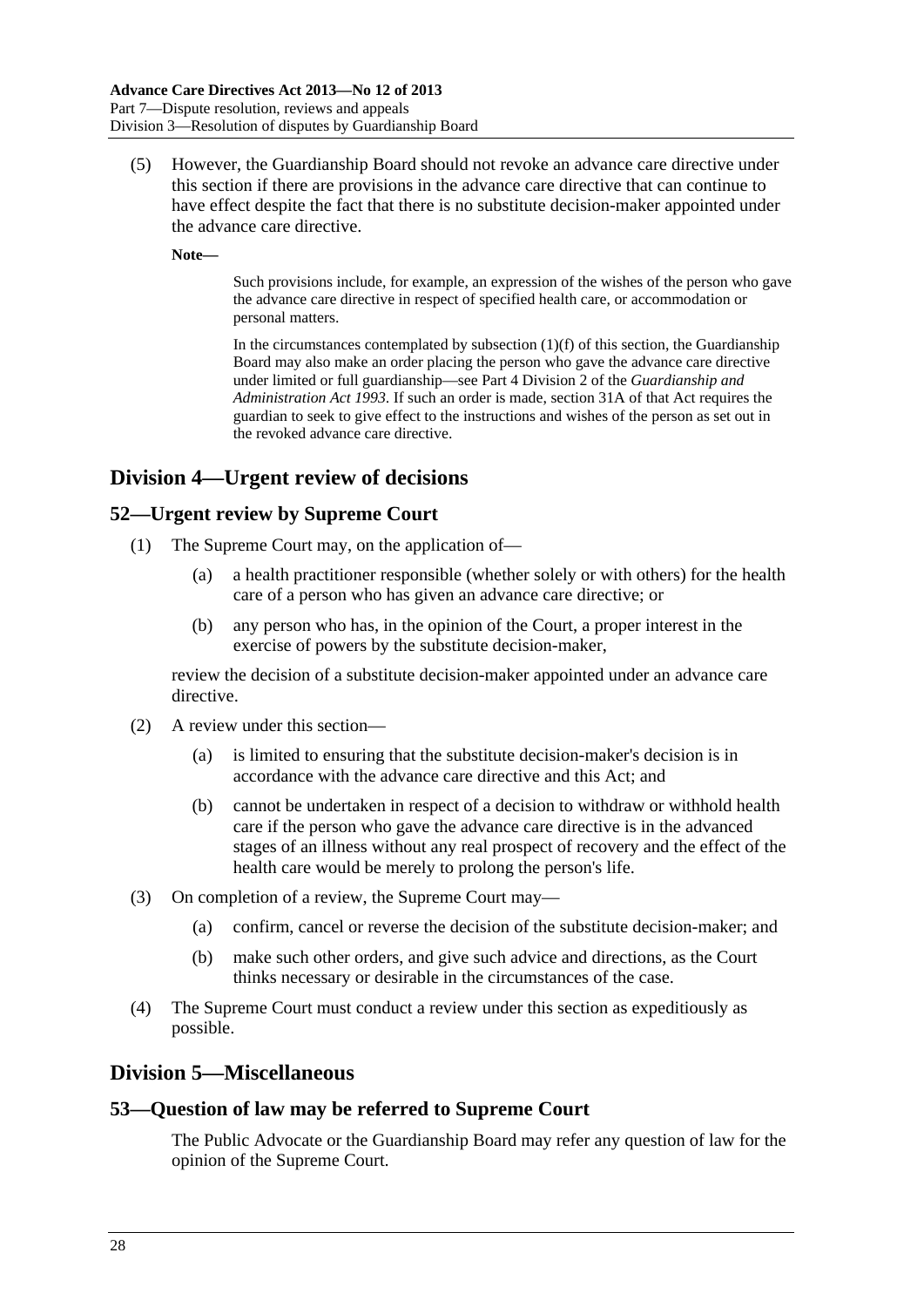### <span id="page-28-0"></span>**54—Operation of orders pending appeal**

- (1) Subject to [subsection \(2\),](#page-28-0) a decision, direction or order of the Guardianship Board or a court against which a right of appeal lies (whether under this Act or any other Act or law) continues to operate despite that right of appeal or the institution of an appeal.
- (2) The operation of a decision, direction or order against which an appeal has been instituted may, on the application of the appellant, be suspended by the body that made it or by the appellate court pending determination of the appeal, if the body or court thinks special reason exists for doing so.

# **Part 8—Offences**

### **55—False or misleading statements**

 (1) A person who knowingly makes a false or misleading statement in, or in relation to, an advance care directive is guilty of an offence.

Maximum penalty:

- (a) if the defendant is a substitute decision-maker appointed under the advance care directive—\$20 000 or imprisonment for 2 years.
- (b) in any other case—\$10 000.
- (2) A person who knowingly makes a false or misleading statement in relation to an attempt to give an advance care directive is guilty of an offence.

Maximum penalty: \$10 000.

 (3) For the purposes of [subsection \(1\),](#page-28-0) a reference to a substitute decision-maker includes a reference to a person who is not but who was, at the relevant time, a substitute decision-maker appointed under the advance care directive.

### **56—Fraud, undue influence etc**

 (1) A person who, by dishonesty or undue influence, induces another to give an advance care directive is guilty of an offence.

Maximum penalty: Imprisonment for 10 years.

- (2) A person who purports to act as a substitute decision-maker appointed under an advance care directive knowing that—
	- (a) the advance care directive has been revoked; or
	- (b) he or she is not a substitute decision-maker appointed under the advance care directive,

is guilty of an offence.

Maximum penalty: Imprisonment for 10 years.

- (3) If a person is convicted or found guilty of an offence against this section, the court sentencing the person may, if satisfied it is appropriate to do so in the circumstances—
	- (a) revoke the relevant advance care directive; or
	- (b) if the person is a substitute decision-maker appointed under the relevant advance care directive—revoke the person's appointment as a substitute decision-maker; or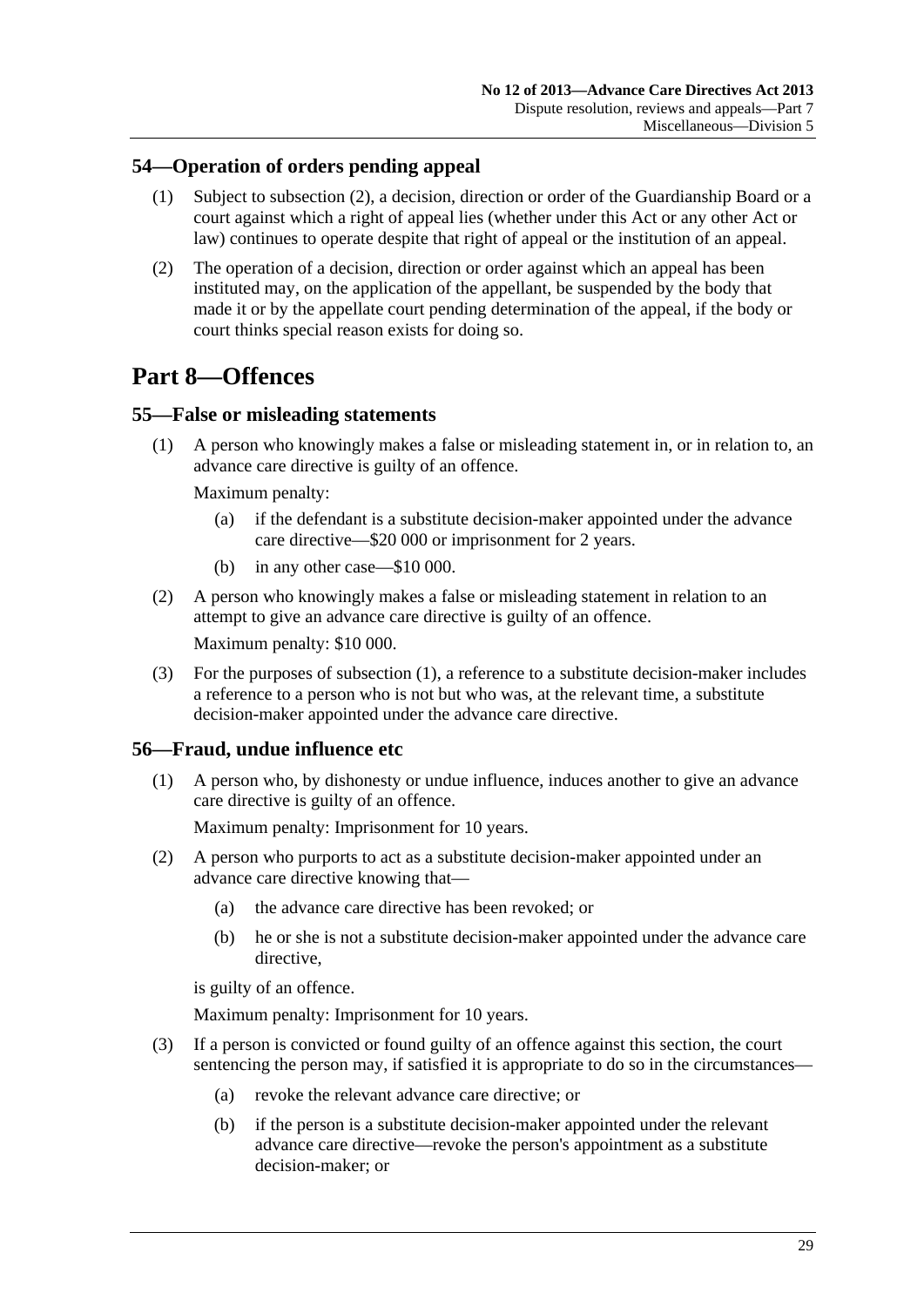(c) make any other order the court thinks appropriate.

# <span id="page-29-0"></span>**Part 9—Miscellaneous**

#### **57—Giving notice to substitute decision-makers**

- (1) If a person or body is required under this or any other Act or law to give notice to a substitute decision-maker, that requirement will be taken to be satisfied if the person gives such notice to—
	- (a) if a particular substitute decision-maker is specified in the advance care directive as being the person to whom such notice is to be given—that substitute decision-maker; or
	- (b) in any other case—the substitute decision-maker who is appointed first in the advance care directive.

**Note—** 

This paragraph does not require a person to give notice to or otherwise contact a substitute decision-maker, rather it applies where a provision of this Act or another Act requires such notice to be given.

- (2) If the first-appointed substitute decision-maker is given notice in accordance with [subsection \(1\)\(b\),](#page-29-0) he or she must give each other substitute decision-maker appointed under the advance care directive—
	- (a) if the notice is a written notice—a copy of the notice; or
	- (b) in any other case—information setting out the effect of the notice.

#### **58—Prohibition of publication of reports of proceedings**

 (1) Subject to this section, a person must not publish a report of any proceedings under this Act.

Maximum penalty: \$10 000.

- (2) The body or court before which proceedings under this Act are heard may, on application by a person who it is satisfied has a proper interest in the matter, authorise the publication of a report of those proceedings.
- (3) A person who publishes a report pursuant to an authorisation given under [subsection \(2\)](#page-29-0) must not disclose any information in the report that identifies, or could tend to identify, the person to whom the proceedings relate. Maximum penalty: \$10 000.
- (4) This section does not apply if the person who gave the relevant advance care directive consents to the publication of the report or information.

#### **59—Service of documents**

A notice or document required or authorised to be given or sent to, or served on, a person for the purposes of this Act may—

- (a) be given to the person personally; or
- (b) be posted in an envelope addressed to the person—
	- (i) at the person's last known address; or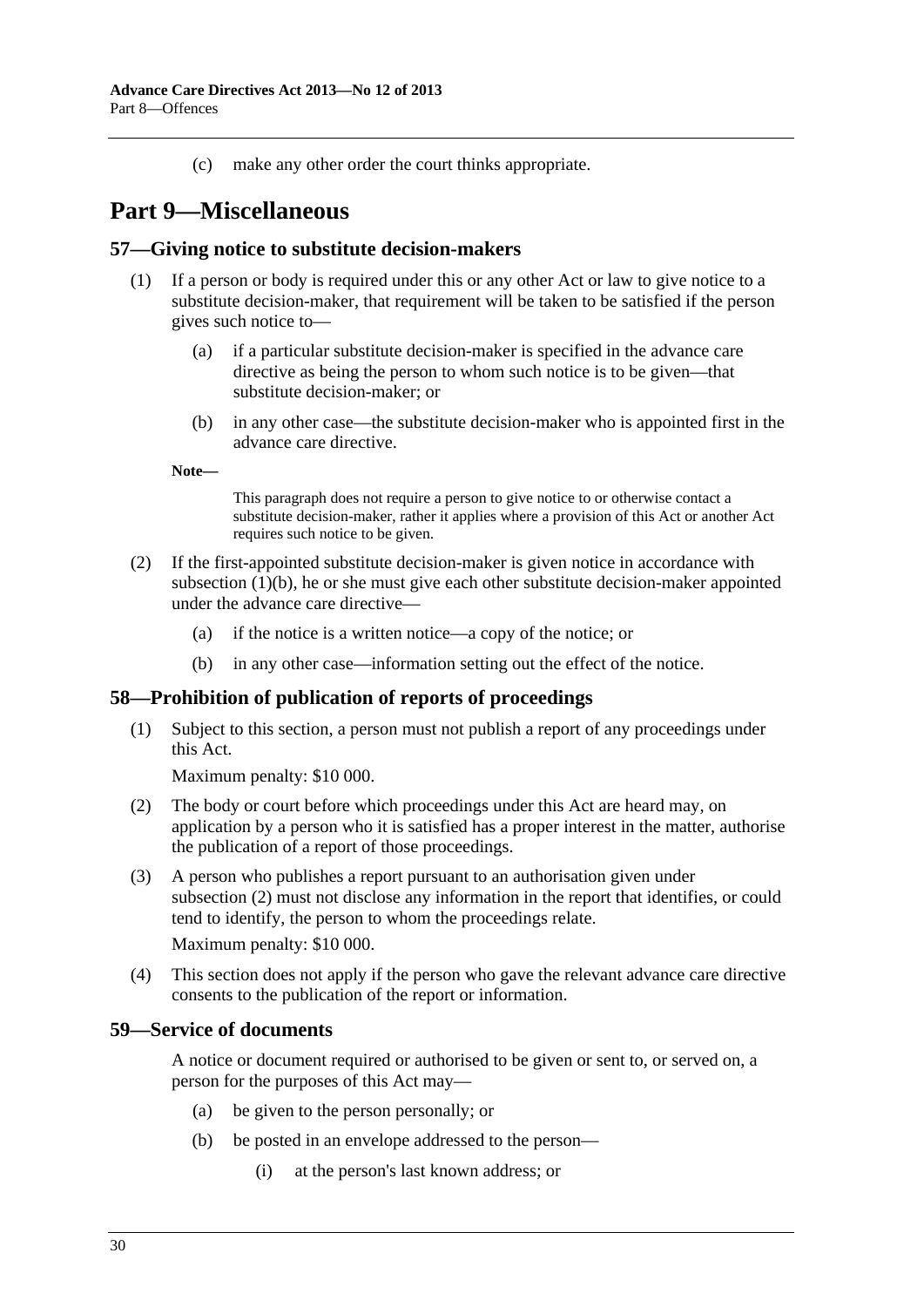- (ii) at the person's address for service; or
- <span id="page-30-0"></span> (c) be left for the person at the address for service with someone apparently over the age of 16 years; or
- (d) be transmitted by fax or email to a fax number or email address provided by the person (in which case the notice or document will be taken to have been given or served at the time of transmission).

#### **60—Victimisation**

- (1) A person commits an act of victimisation against another person (the *victim*) if he or she causes detriment to the victim on the ground, or substantially on the ground, that the victim—
	- (a) has made, or wishes to make an advance care directive; or
	- (b) is a substitute decision-maker appointed under an advance care directive; or
	- (c) is otherwise involved in relation to an advance care directive.
- (2) An act of victimisation under this Act may be dealt with—
	- (a) as a tort; or
	- (b) as if it were an act of victimisation under the *[Equal Opportunity Act 1984](http://www.legislation.sa.gov.au/index.aspx?action=legref&type=act&legtitle=Equal%20Opportunity%20Act%201984)*,

but, if the victim commences proceedings in a court seeking a remedy in tort, he or she cannot subsequently lodge a complaint under the *[Equal Opportunity Act 1984](http://www.legislation.sa.gov.au/index.aspx?action=legref&type=act&legtitle=Equal%20Opportunity%20Act%201984)* and, conversely, if the victim lodges a complaint under that Act, he or she cannot subsequently commence proceedings in a court seeking a remedy in tort.

- (3) If a complaint alleging an act of victimisation under this Act has been lodged with the Commissioner for Equal Opportunity and the Commissioner is of the opinion that the subject matter of the complaint has already been adequately dealt with by a competent authority, the Commissioner may decline to act on the complaint or to proceed further with action on the complaint.
- (4) In this section—

*detriment* includes—

- (a) injury, damage or loss; or
- (b) intimidation or harassment; or
- (c) discrimination, disadvantage or adverse treatment in relation to the victim's employment or business; or
- (d) threats of reprisal.

### **61—Confidentiality**

- (1) A person engaged or formerly engaged in the administration of this Act must not divulge or communicate personal information obtained (whether by that person or otherwise) in the course of official duties except—
	- (a) as required or authorised by or under this Act or any other Act or law; or
	- (b) with the consent of the person to whom the information relates; or
	- (c) in connection with the administration of this Act; or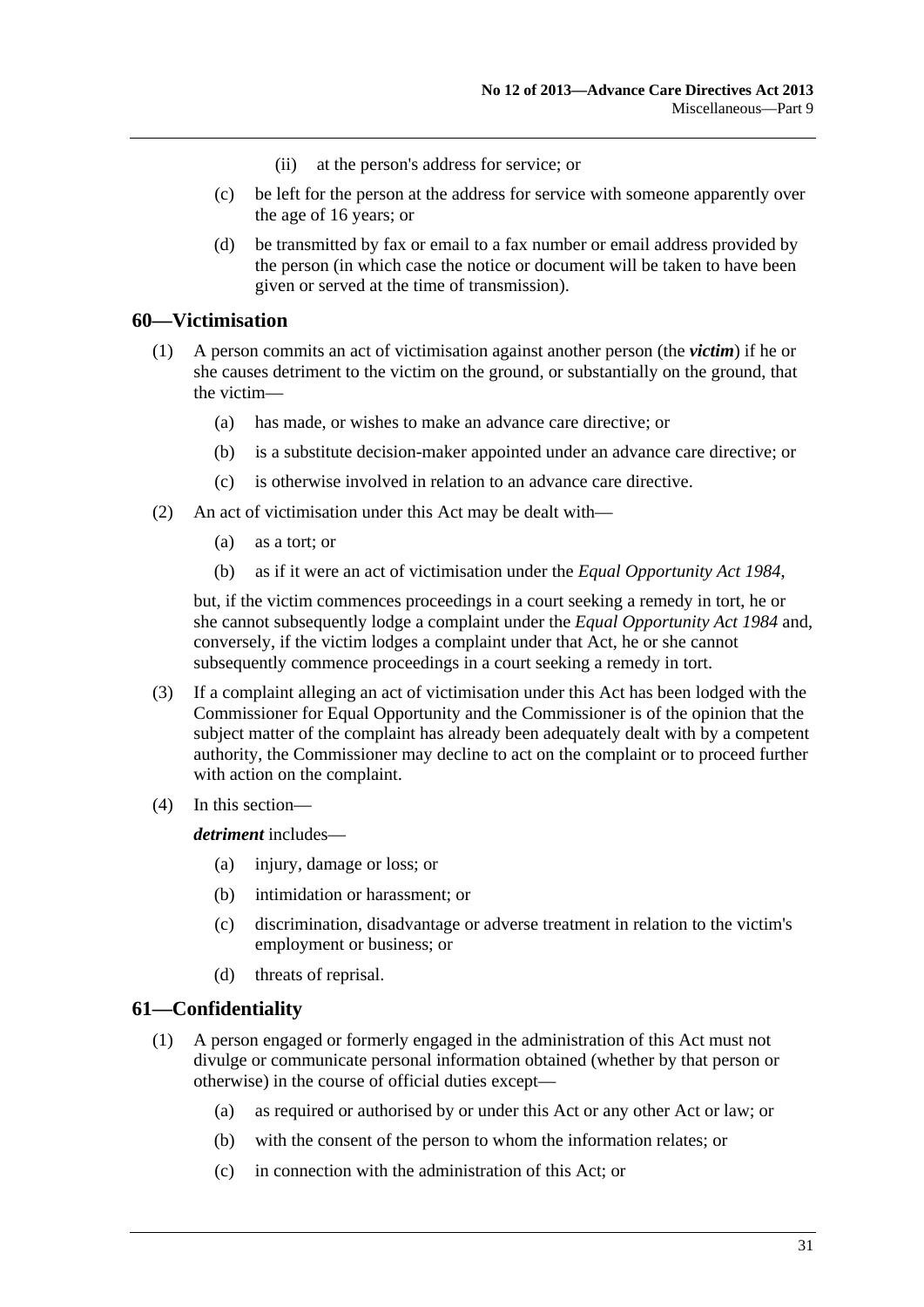- <span id="page-31-0"></span> (d) as may be required to give effect to the provisions of an advance care directive to which the information relates; or
- (e) to an authority responsible under the law of a place outside this State, where the information is required for the proper administration of that law; or
- (f) to an agency or instrumentality of this State, the Commonwealth or another State or a Territory of the Commonwealth for the purposes of the proper performance of its functions.

Maximum penalty: \$10 000.

- (2) [Subsection \(1\)](#page-30-0) does not prevent disclosure of statistical or other data that could not reasonably be expected to lead to the identification of any person to whom it relates.
- (3) Information that has been disclosed under [subsection \(1\)](#page-30-0) for a particular purpose must not be used for any other purpose by—
	- (a) the person to whom the information was disclosed; or
	- (b) any other person who gains access to the information (whether properly or improperly and whether directly or indirectly) as a result of that disclosure.

Maximum penalty: \$10 000.

### **62—Review of Act**

- (1) The Minister must cause a review of the operation of this Act to be conducted and a report on the results of the review to be submitted to him or her.
- (2) The review and the report must be completed before the fifth anniversary of the commencement of this Act.
- (3) The Minister must cause a copy of the report submitted under [subsection \(1\)](#page-31-0) to be laid before both Houses of Parliament within 6 sitting days after receiving the report.

#### **63—Regulations**

- (1) The Governor may make such regulations as are contemplated by, or necessary or expedient for the purposes of, this Act.
- (2) Without limiting [subsection \(1\)](#page-31-0), the regulations may—
	- (a) exempt (conditionally or unconditionally) a specified person or class of persons from a specified provision or provisions of this Act; and
	- (b) prescribe fees in respect of any matter under this Act and their payment, recovery or waiver; and
	- (c) prescribe fines, not exceeding \$5 000, for offences against the regulations; and
	- (d) make provisions for the facilitation of proof of the commission of offences against the regulations; and
	- (e) make provisions of a saving or transitional nature.
- (3) The regulations may—
	- (a) be of general application or vary in their application according to prescribed factors; and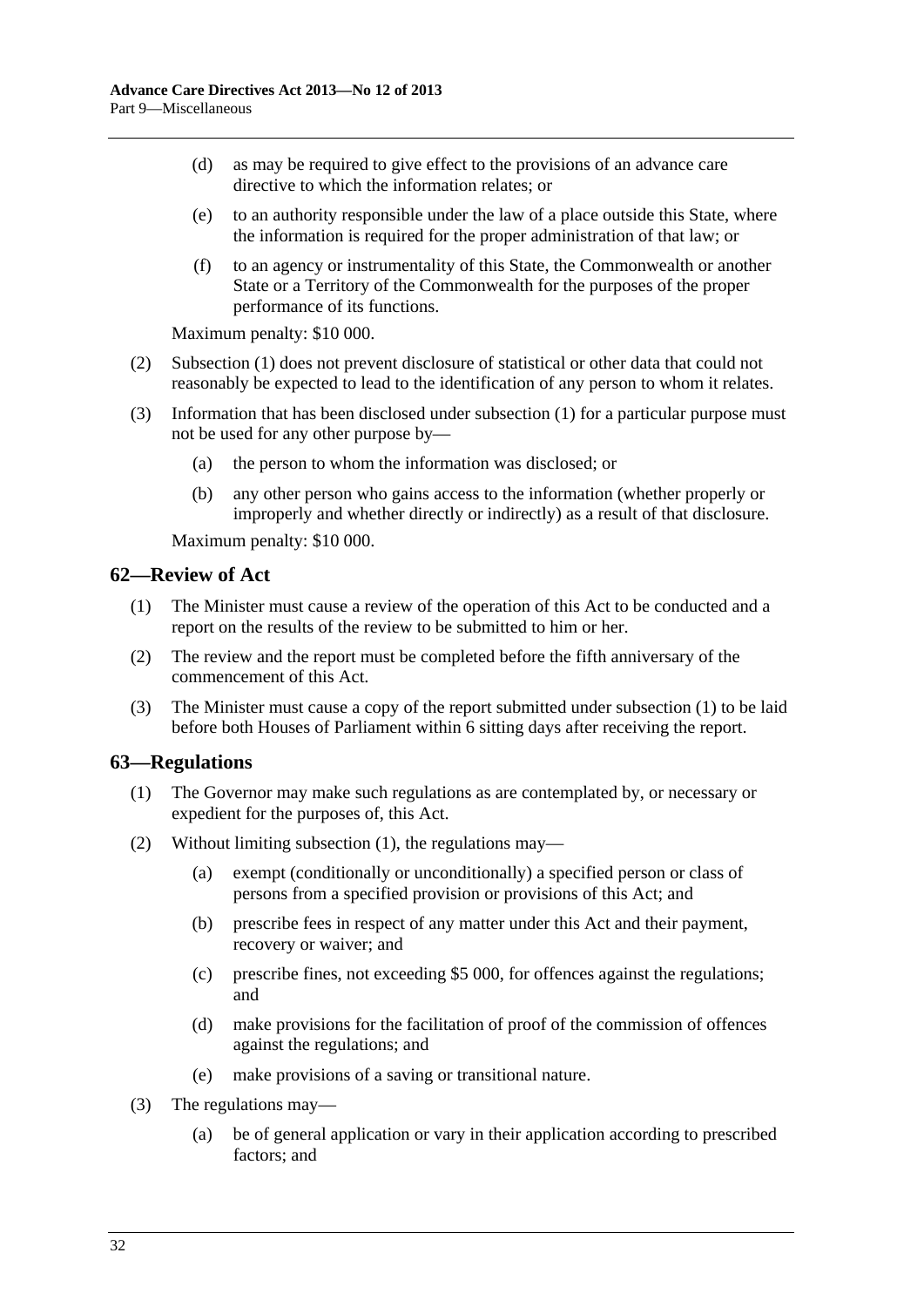<span id="page-32-0"></span> (b) provide that a matter or thing in respect of which regulations may be made is to be determined according to the discretion of the Minister or a specified person or body.

# **Schedule 1—Related amendments and transitional provisions Part 1—Preliminary**

### **1—Amendment provisions**

In this Schedule, a provision under a heading referring to the amendment of a specified Act amends the Act so specified.

# **Part 2—Amendment of** *Consent to Medical Treatment and Palliative Care Act 1995*

### **2—Amendment of section 3—Objects**

- (1) Section 3(a)(ii)—delete subparagraph (ii)
- (2) Section 3(b)—delete paragraph (b) and substitute:
	- (b) to provide for the medical treatment of people who have impaired decision-making capacity; and

#### **3—Amendment of section 4—Interpretation**

(1) Section 4, definition of *anticipatory direction*—delete the definition and substitute:

*advance care directive* means an advance care directive under the *[Advance](http://www.legislation.sa.gov.au/index.aspx?action=legref&type=act&legtitle=Advance%20Care%20Directives%20Act%202013)  [Care Directives Act 2013](http://www.legislation.sa.gov.au/index.aspx?action=legref&type=act&legtitle=Advance%20Care%20Directives%20Act%202013)* that is in force;

- (2) Section 4, definition of *authorised witness*—delete the definition
- (3) Section 4, definition of *available*—delete the definition
- (4) Section 4—after the definition of *guardian* insert:

*Guardianship Board* means the Guardianship Board established under the *[Guardianship and Administration Act 1993](http://www.legislation.sa.gov.au/index.aspx?action=legref&type=act&legtitle=Guardianship%20and%20Administration%20Act%201993)*;

*impaired decision-making capacity*, in respect of a particular decision—see subsection (2);

- (5) Section 4, definition of *medical agent*—delete the definition
- (6) Section 4, definition of *medical treatment*—delete the definition and substitute:

*medical treatment* means the provision by a medical practitioner of physical, surgical or psychological therapy to a person (including the provision of such therapy for the purposes of preventing disease, restoring or replacing bodily function in the face of disease or injury or improving comfort and quality of life) and includes the prescription or supply of drugs;

**Note—** 

See also section 14, which extends this definition for the purposes of Part 2A to include other forms of health care.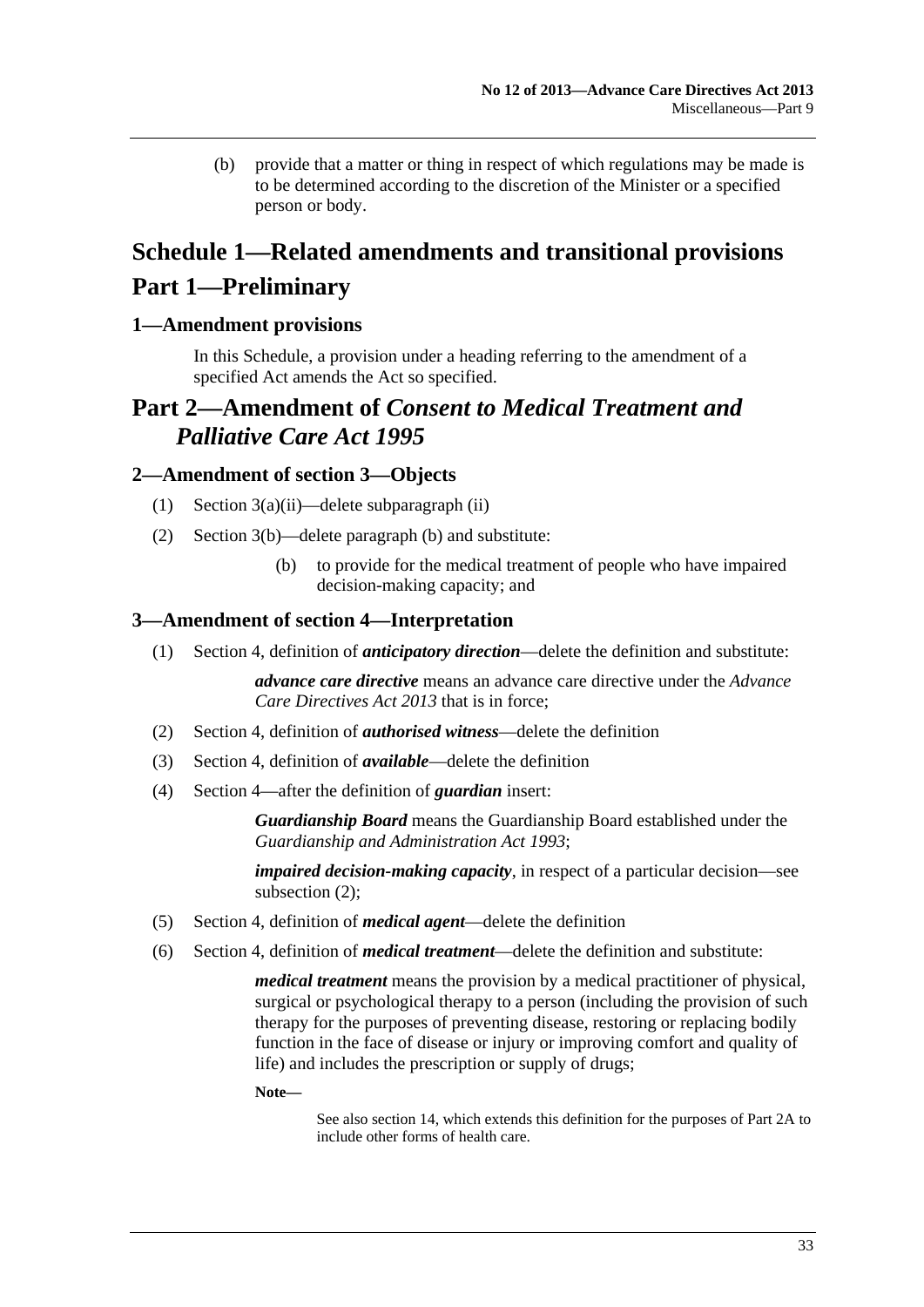Schedule 1—Related amendments and transitional provisions

(7) Section 4, definition of *parent*—delete the definition and substitute:

*parent*, of a child, includes—

- (a) a step-parent; and
- (b) an adult who acts *in loco parentis* in relation to the child;

*persistent vegetative state* includes post-coma unresponsiveness and a minimally responsive state;

*Public Advocate* means the Public Advocate appointed under the *[Guardianship and Administration Act 1993](http://www.legislation.sa.gov.au/index.aspx?action=legref&type=act&legtitle=Guardianship%20and%20Administration%20Act%201993)*;

(8) Section 4, definition of *representative*—delete the definition and substitute:

*representative*, of a patient, means a person authorised under this or any other Act or law to make decisions about the administration of medical treatment of the relevant kind to the patient;

*substitute decision-maker* has the same meaning as in the *[Advance Care](http://www.legislation.sa.gov.au/index.aspx?action=legref&type=act&legtitle=Advance%20Care%20Directives%20Act%202013)  [Directives Act 2013](http://www.legislation.sa.gov.au/index.aspx?action=legref&type=act&legtitle=Advance%20Care%20Directives%20Act%202013)*;

- (9) Section 4—after its present contents (now to be designated as subsection (1)) insert:
	- (2) For the purposes of this Act, a person will be taken to have *impaired decision-making capacity* in respect of a particular decision if—
		- (a) the person is not capable of—
			- (i) understanding any information that may be relevant to the decision (including information relating to the consequences of making a particular decision); or
			- (ii) retaining such information; or
			- (iii) using such information in the course of making the decision; or
			- (iv) communicating his or her decision in any manner; or
		- (b) the person is, by reason of being comatose or otherwise unconscious, unable to make a particular decision about his or her medical treatment.
	- (3) For the purposes of this Act—
		- (a) a person will not be taken to be incapable of understanding information merely because the person is not able to understand matters of a technical or trivial nature;
		- (b) a person will not be taken to be incapable of retaining information merely because the person can only retain the information for a limited time;
		- (c) a person may fluctuate between having impaired decision-making capacity and full decision-making capacity;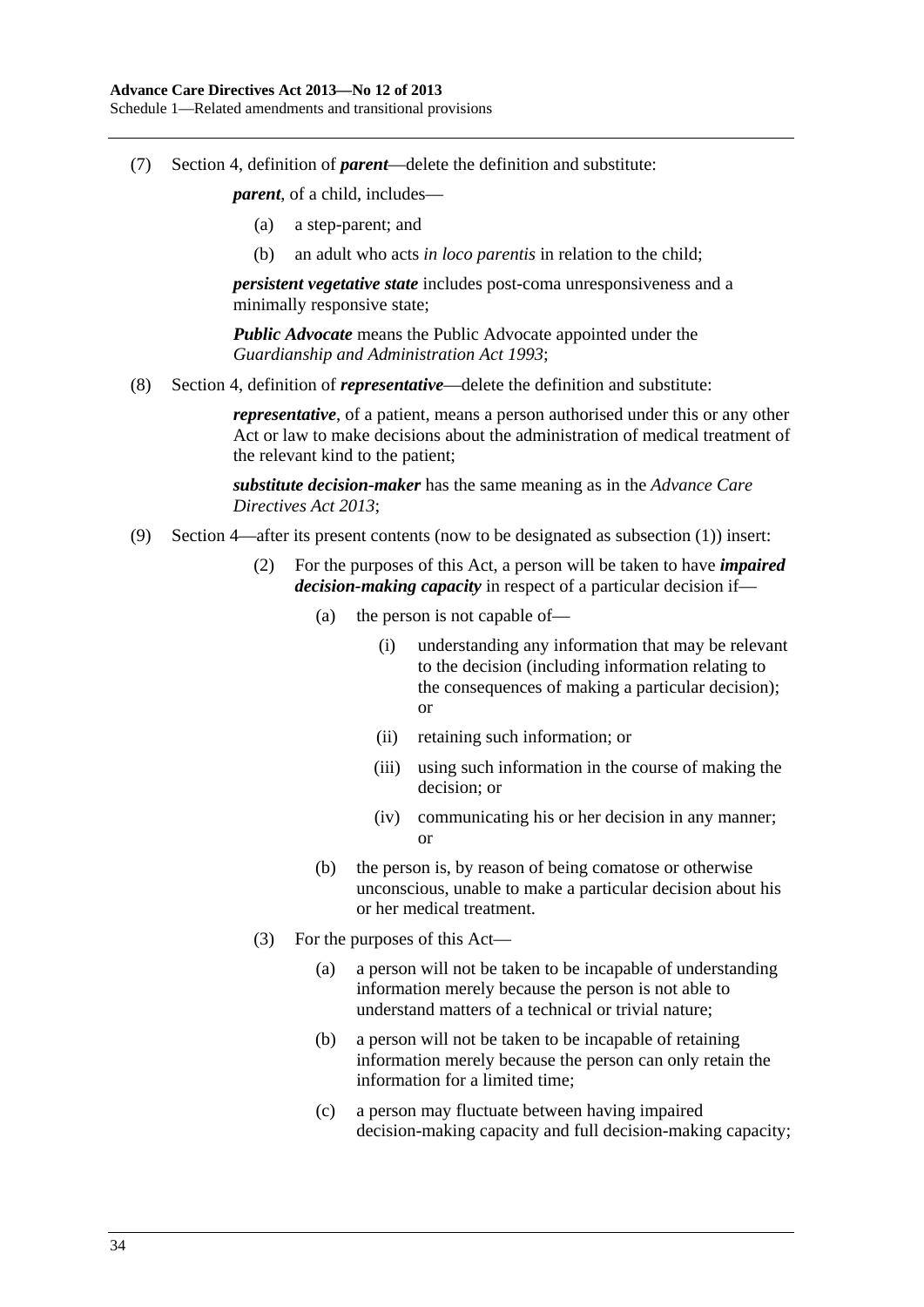- (d) a person's decision-making capacity will not be taken to be impaired merely because a decision made by the person results, or may result, in an adverse outcome for the person.
- <span id="page-34-0"></span> (4) For the purposes of this Act, a medical practitioner is entitled to presume that a person who purports to be in a close and continuing relationship with another person is in such a relationship unless the medical practitioner knew, or ought reasonably to have known, that the 2 persons were not in such a relationship.
- (5) For the purposes of this Act, a medical practitioner is entitled to presume that a person who purports to have a particular relationship to another person (whether the relationship is based on affinity or consanguinity or otherwise) does have such a relationship unless the medical practitioner knew, or ought reasonably to have known, that the person did not have such a relationship to the other person.

### **4—Insertion of sections 4A and 4B**

After section 4 insert:

### **4A—References to provision of medical treatment etc to include withdrawal etc of medical treatment**

Unless the contrary intention appears, a reference in this Act to the administration of medical treatment to a person will be taken to include a reference to the withdrawal, or withholding, of medical treatment to the person (including, to avoid doubt, the withdrawal or withholding of life sustaining measures).

### **4B—Consent not required for withdrawal etc of medical treatment**

Nothing in this Act operates to require the consent of a person to be given before medical treatment (including, to avoid doubt, life sustaining measures) can be withdrawn or withheld.

### **5—Repeal of section 5**

Section 5—delete the section

### **6—Amendment of heading to Part 2**

Heading to Part 2—after "treatment" insert:

generally

### **7—Repeal of Part 2 Divisions 2 and 3**

Part 2 Divisions 2 and 3—delete Divisions 2 and 3

### **8—Amendment of section 13—Emergency medical treatment**

(1) Section 13(1)—delete "subsection (3)" and substitute:

this section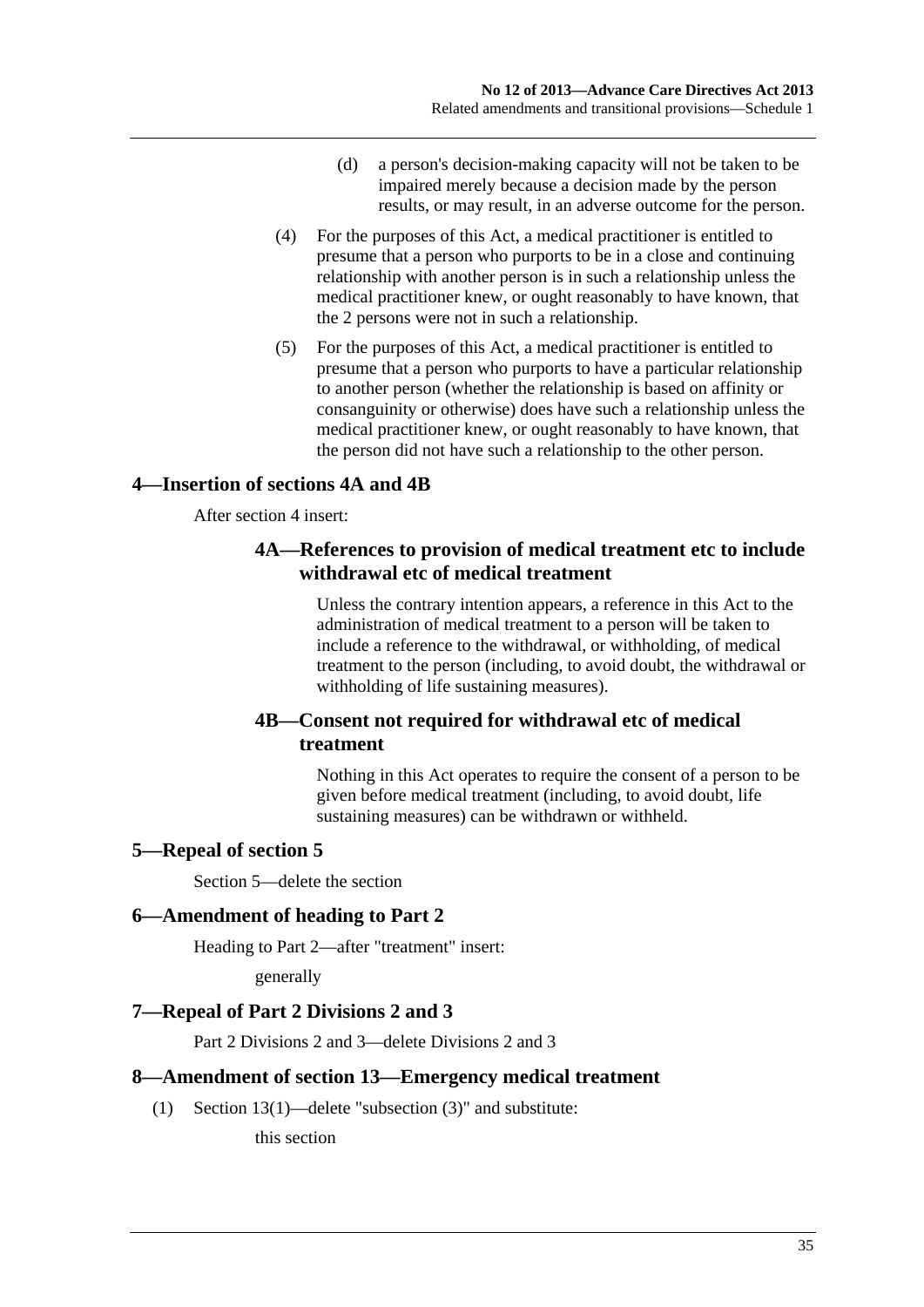(2) Section 13(1)(a)—after "consenting" insert:

(whether or not the person has impaired decision-making capacity in respect of a particular decision)

(3) Section 13(1)—after paragraph (c) insert:

and

- (d) the medical practitioner proposing to administer the treatment has made, or has caused to be made, reasonable inquiries to ascertain whether the patient (if the patient is 18 or more years of age) has given an advance care directive.
- (4) Section 13—after subsection (1) insert:
	- (1a) Subject to this section, a medical practitioner may lawfully administer medical treatment to a person (the *patient*) despite a provision of an advance care directive given by the patient comprising a refusal of medical treatment if—
		- (a) the patient is incapable of consenting (whether or not the patient has impaired decision-making capacity in respect of a particular decision); and
		- (b) the medical practitioner who administers the treatment is of the opinion that the treatment is necessary to meet an imminent risk to life or health and that opinion is supported by the written opinion of another medical practitioner who has personally examined the patient; and
		- (c) the medical practitioner who administers the treatment reasonably believes that the provision of the advance care directive is not intended to apply—
			- (i) to treatment of the kind proposed; or
			- (ii) in the circumstances in which the proposed medical treatment is to be administered; and
		- (d) it is not reasonably practicable in the circumstances of the case to have the matter dealt with under Part 7 of the *[Advance Care Directives Act 2013](http://www.legislation.sa.gov.au/index.aspx?action=legref&type=act&legtitle=Advance%20Care%20Directives%20Act%202013)*.
- (5) Section 13(2)—delete "subsection (1)" and substitute:

subsection  $(1)(b)$  or  $(1a)(b)$ 

- (6) Section 13—after subsection (2) insert:
	- (2a) Inquiries under subsection (1)(d) need not be made if in the circumstances of the case it is not reasonably practicable to do so.
- (7) Section 13(3)—delete subsection (3) and substitute:

 $(3)$  If—

(a) the patient has given an advance care directive; and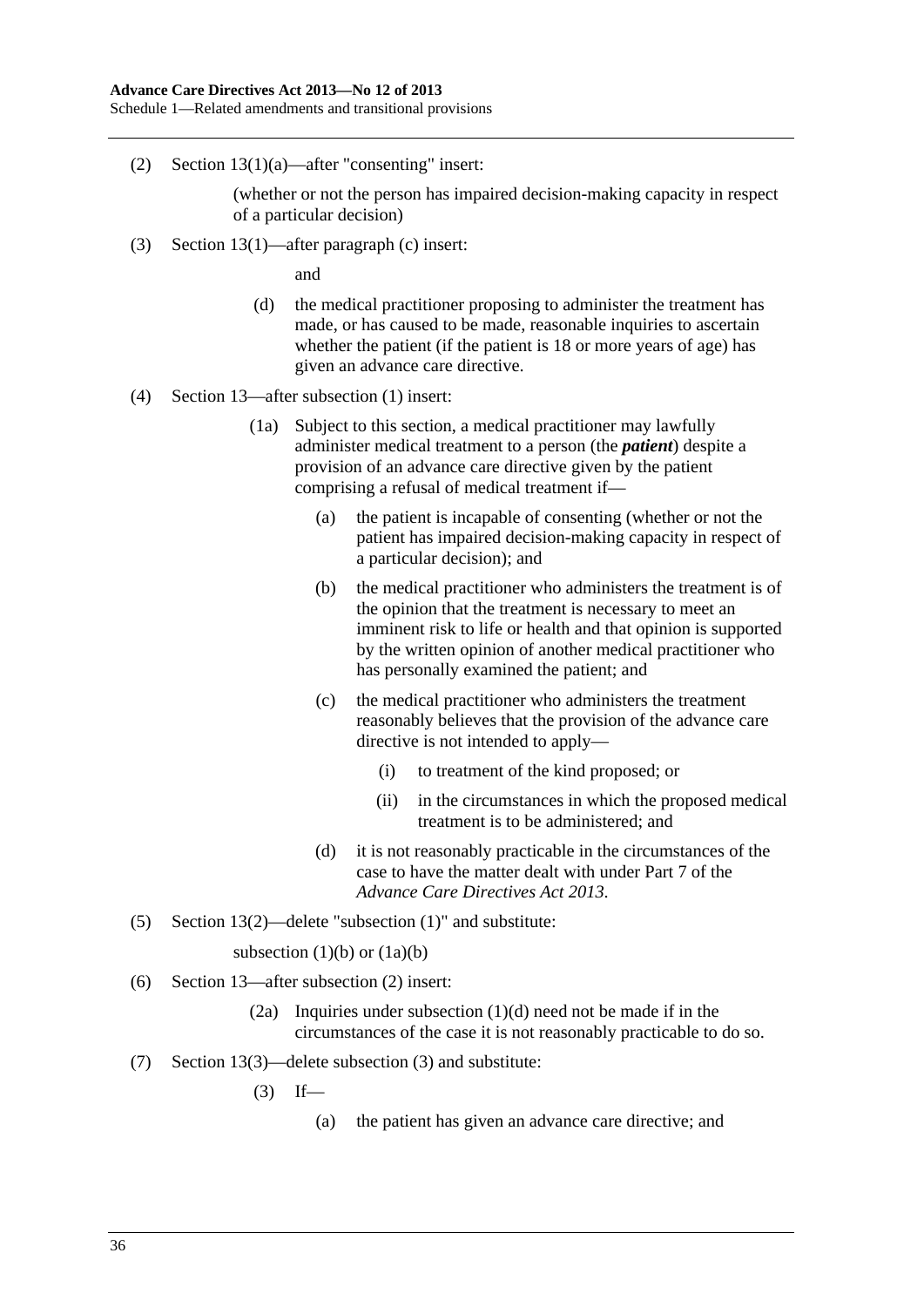- <span id="page-36-0"></span> (b) the medical practitioner proposing to administer the treatment is aware of that fact (whether on the basis of inquiries made under this section or otherwise); and
- (c) a substitute decision-maker appointed under the advance care directive is empowered or authorised to make decisions relating to the administration of such treatment and is reasonably available to make such a decision,

the medical treatment must not be administered without the consent of the substitute decision-maker.

**Note—** 

This provision simply requires the substitute decision-maker to be given the opportunity to make the decision about consent if he or she is available—there may also be other provisions of the advance care directive in relation to the treatment that are relevant, and need to be complied with, in the circumstances.

(8) Section 13(4)—delete "medical agent" insert:

substitute decision-maker

- (9) Section 13—after subsection (4) insert:
	- (4a) If neither a substitute decision-maker nor a guardian of the patient is available, but a person responsible for the patient (within the meaning of Part 2A) is reasonably available and willing to consent to the administration of the medical treatment, the medical treatment may not be administered without the consent of the person responsible for the patient (given in accordance with Part 2A).

### **9—Repeal of Part 2 Division 6**

Part 2 Division 6—delete Division 6

#### **10—Insertion of Part 2A**

After Part 2 insert:

# **Part 2A—Consent to medical treatment if person has impaired decision-making capacity**

### **14—Interpretation**

(1) In this Part—

*health care* means any care, service, procedure or treatment provided by, or under the supervision of, a health practitioner for the purpose of diagnosing, maintaining or treating a physical or mental condition of a person;

*health practitioner* means a person who practises 1 or more of the following:

 (a) a health profession (within the meaning of the *Health Practitioner Regulation National Law (South Australia)*);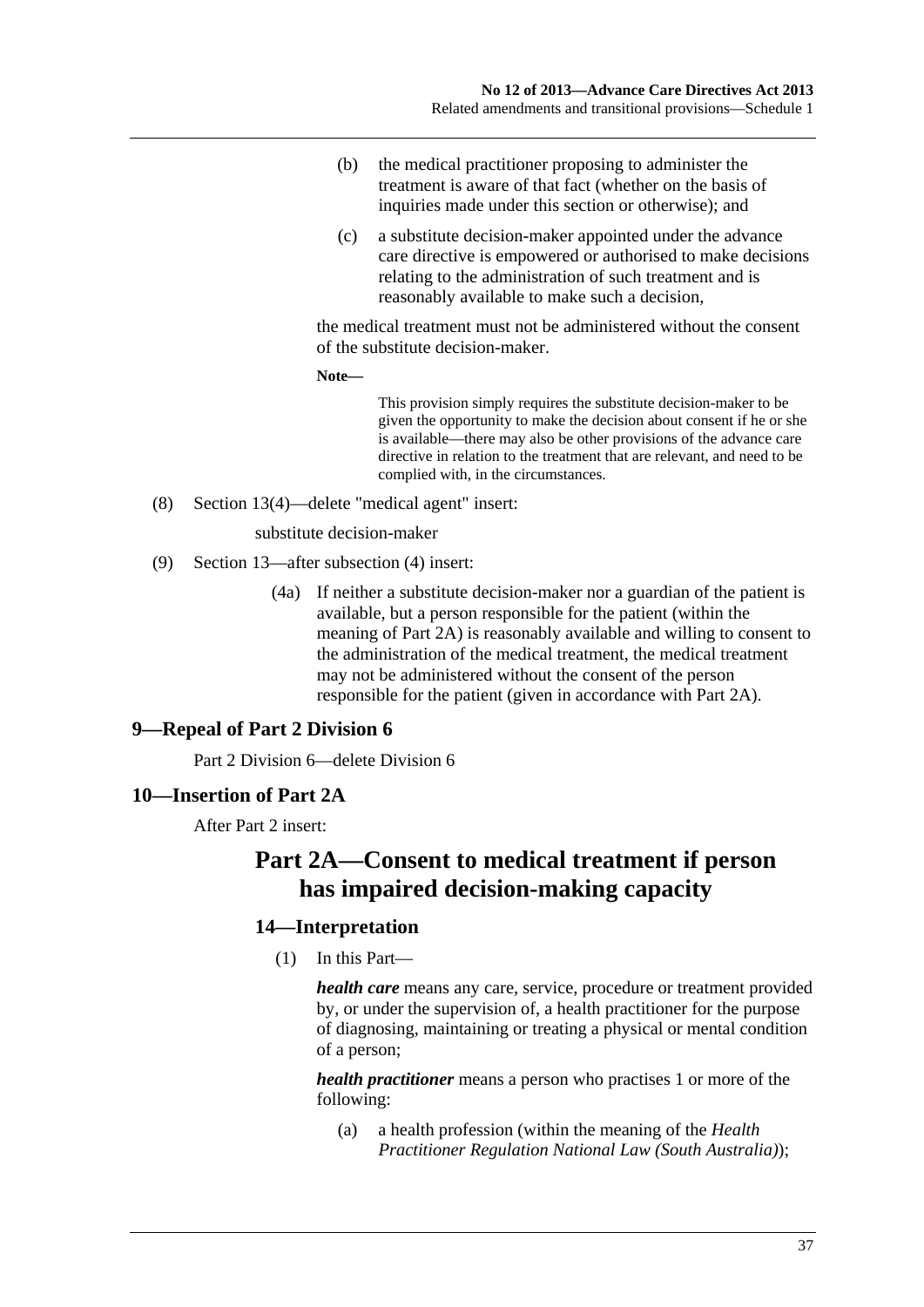<span id="page-37-0"></span> (b) any other profession or practice declared by the regulations to be included in the ambit of this definition;

*medical practitioner*, in respect of particular health care, includes a health practitioner practising in the relevant profession or practice;

*medical treatment* includes health care;

*patient* means a person to whom medical treatment is, or is proposed to be, administered pursuant to this Part;

*person responsible* for a patient means—

- (a) if a guardian has been appointed in respect of the patient, and his or her powers as guardian have not been limited so as to exclude the giving of a consent contemplated by this Part and he or she is available and willing to make a decision as to such consent—that guardian; or
- (b) if [paragraph \(a\)](#page-37-0) does not apply, but a prescribed relative of the patient who has a close and continuing relationship with the patient is available and willing to make a decision as to a consent contemplated by this part—that prescribed relative; or
- (c) if [paragraphs \(a\)](#page-37-0) or [\(b\)](#page-37-0) do not apply, but an adult friend of the patient who has a close and continuing relationship with the patient is available and willing to make a decision as to a consent contemplated by this part—that friend; or
- (d) if [paragraphs \(a\), \(b\)](#page-37-0) or [\(c\)](#page-37-0) do not apply, but an adult who is charged with overseeing the ongoing day-to-day supervision, care and well-being of the patient is available and willing to make a decision as to a consent contemplated by this part—that person; or
- (e) if none of the preceding paragraphs apply, or otherwise with the permission of the Guardianship Board—the Guardianship Board on the application of—
	- (i) a prescribed relative of the patient; or
	- (ii) the medical practitioner proposing to give the treatment; or
	- (iii) any other person who the Board is satisfied has a proper interest in the matter;

*prescribed relative*—the following persons are prescribed relatives of a patient:

- (a) a person who is legally married to the patient;
- (b) an adult domestic partner of the patient (within the meaning of the *[Family Relationships Act 1975](http://www.legislation.sa.gov.au/index.aspx?action=legref&type=act&legtitle=Family%20Relationships%20Act%201975)* and whether declared as such under that Act or not);
- (c) an adult related to the patient by blood or marriage;
- (d) an adult related to the patient by reason of adoption;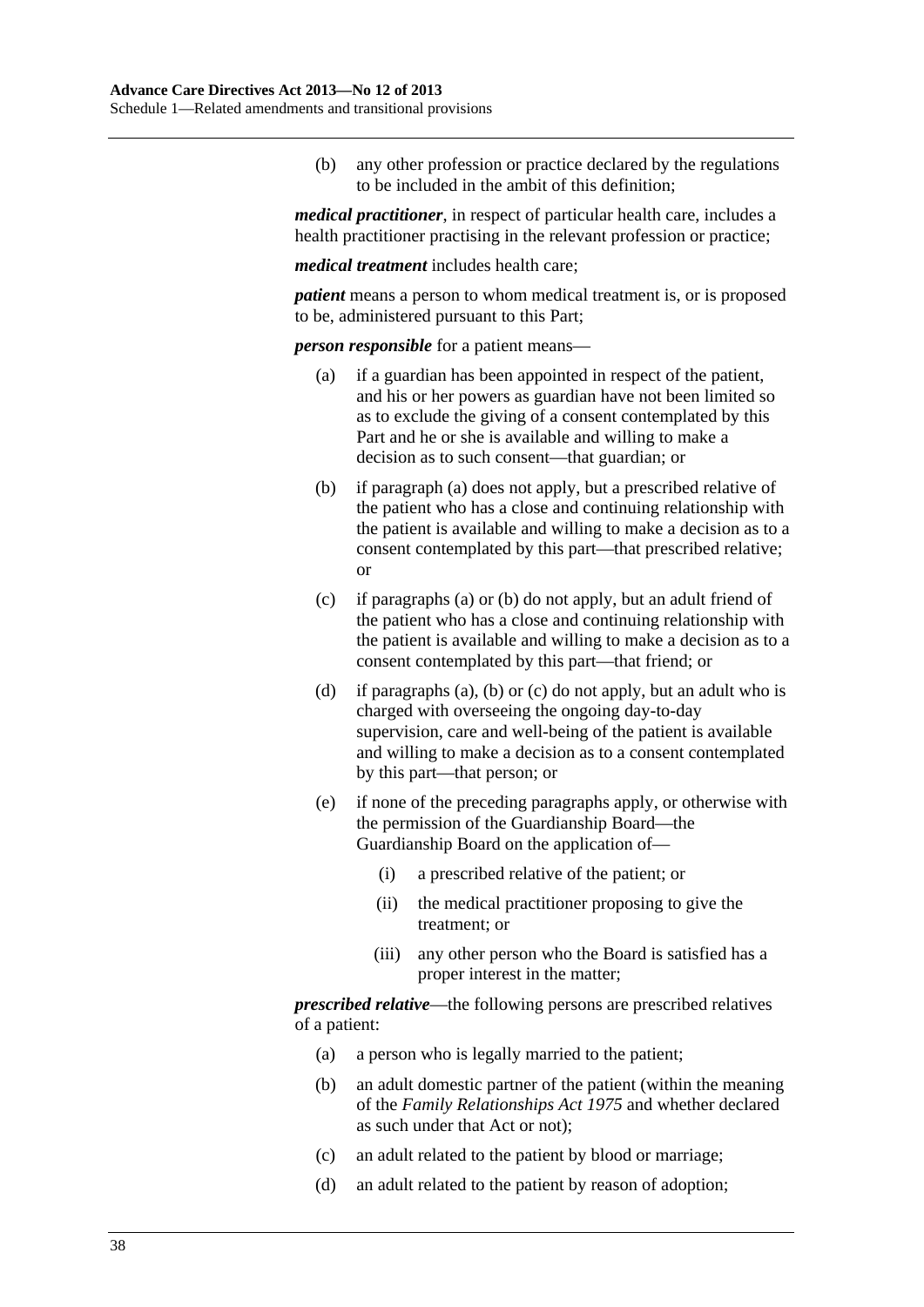- (e) an adult of Aboriginal or Torres Strait Islander descent who is related to the patient according to Aboriginal kinship rules or Torres Strait Islander kinship rules (as the case requires).
- (2) If a man and woman are married according to Aboriginal tradition, they will be regarded as legally married for the purposes of this Part.

### **14A—Application of Part**

- (1) This Part does not apply to, or in relation to, a child.
	- **Note—**

Section 12 sets out who can consent to the administration of medical treatment (other than prescribed treatment) to a child.

- (2) This Part does not apply to, or in relation to, a person who has given an advance care directive to the extent that—
	- (a) a substitute decision-maker has been appointed under the advance care directive who is authorised to make decisions relating to the administration of medical treatment of the relevant kind to the patient; or
	- (b) the advance care directive makes specific provision in respect of the administration of medical treatment of the relevant kind to the patient.
- (3) This Part does not apply to, or in relation to, prescribed treatment (within the meaning of the *[Guardianship and Administration](http://www.legislation.sa.gov.au/index.aspx?action=legref&type=act&legtitle=Guardianship%20and%20Administration%20Act%201993)  [Act 1993](http://www.legislation.sa.gov.au/index.aspx?action=legref&type=act&legtitle=Guardianship%20and%20Administration%20Act%201993)*).

**Note—** 

Under the *[Guardianship and Administration Act 1993](http://www.legislation.sa.gov.au/index.aspx?action=legref&type=act&legtitle=Guardianship%20and%20Administration%20Act%201993)*, prescribed treatments include terminations of pregnancy and sterilisations.

(4) Nothing in this Part limits the operation of section 13.

### **14B—Consent of person responsible for patient effective in certain circumstances**

- (1) Where it is proposed to administer medical treatment to a patient with impaired decision-making capacity in respect of a decision that is required in relation to the medical treatment, a consent given by a person responsible for the patient to the administration of the proposed medical treatment—
	- (a) will be taken to be a consent given by the patient; and
	- (b) will be taken to have the same effect for all purposes as if the patient gave the consent.
- (2) The regulations may make further provision in relation to the giving of consent by a person responsible for a patient for the purposes of this Act (including by limiting the kinds of medical treatment to which a specified class of person responsible can consent).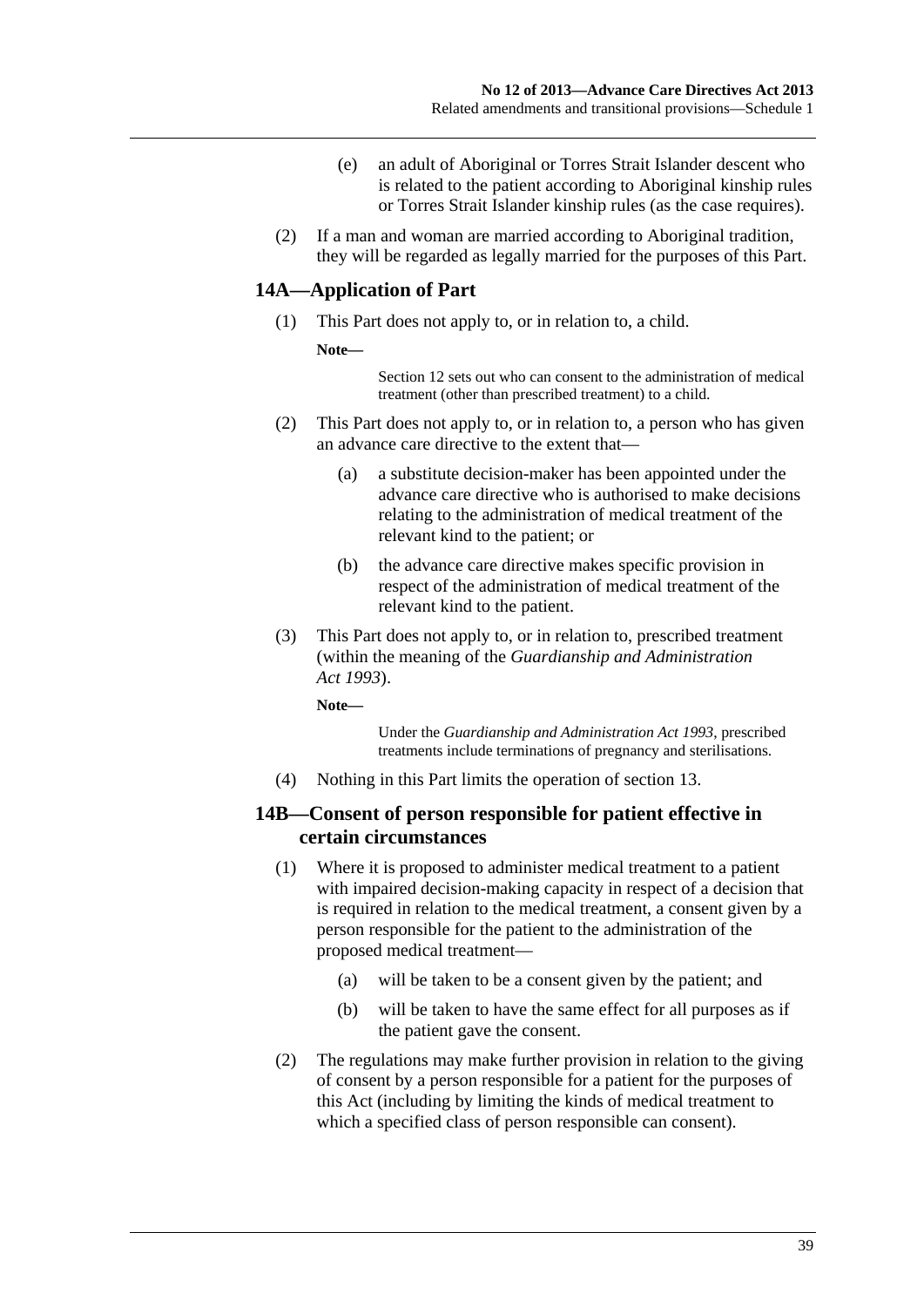- (3) The effectiveness of a consent given by a person responsible for a patient is not affected merely because insufficient inquiries were made to locate a person with higher responsibility for the patient before the consent was given (as contemplated by the hierarchy in the definition of *person responsible* in [section 14](#page-0-0)).
- (4) Consent to the administration of particular medical treatment will, for all purposes, be taken to have been given by the patient if—
	- (a) the medical treatment was administered with the purported consent of a person who represented to the medical practitioner that he or she was a person responsible for the patient; and
	- (b) the medical practitioner did not know and could not reasonably be expected to have known that the person was not, in fact, a person responsible for the patient.

### **14C—Person responsible for patient to make substituted decision**

A decision of a person responsible for a patient to give, or to refuse to give, consent under this Part must, as far as is reasonably practicable, reflect the decision that the patient would have made in the circumstances had his or her decision-making capacity not been impaired.

**Note—** 

In cases where the patient has given an advance care directive under which no substitute decision-maker is appointed, but the patient's wishes or instructions in relation to treatment of the relevant kind is recorded, it may nevertheless be necessary to give effect to those wishes or instructions—see Part 5 of the *[Advance Care Directives](http://www.legislation.sa.gov.au/index.aspx?action=legref&type=act&legtitle=Advance%20Care%20Directives%20Act%202013)  [Act 2013](http://www.legislation.sa.gov.au/index.aspx?action=legref&type=act&legtitle=Advance%20Care%20Directives%20Act%202013)*.

### **14D—Person must not give consent unless authorised to do so**

A person who is not a person responsible for a particular patient is guilty of an offence if he or she, knowing that he or she is not a person responsible for the patient or being recklessly indifferent as to whether or not he or she is a person responsible for the patient—

- (a) purports to give a consent under this Part in respect of the patient; or
- (b) represents to a medical practitioner that he or she is a person responsible for the patient.

Maximum penalty: Imprisonment for 2 years.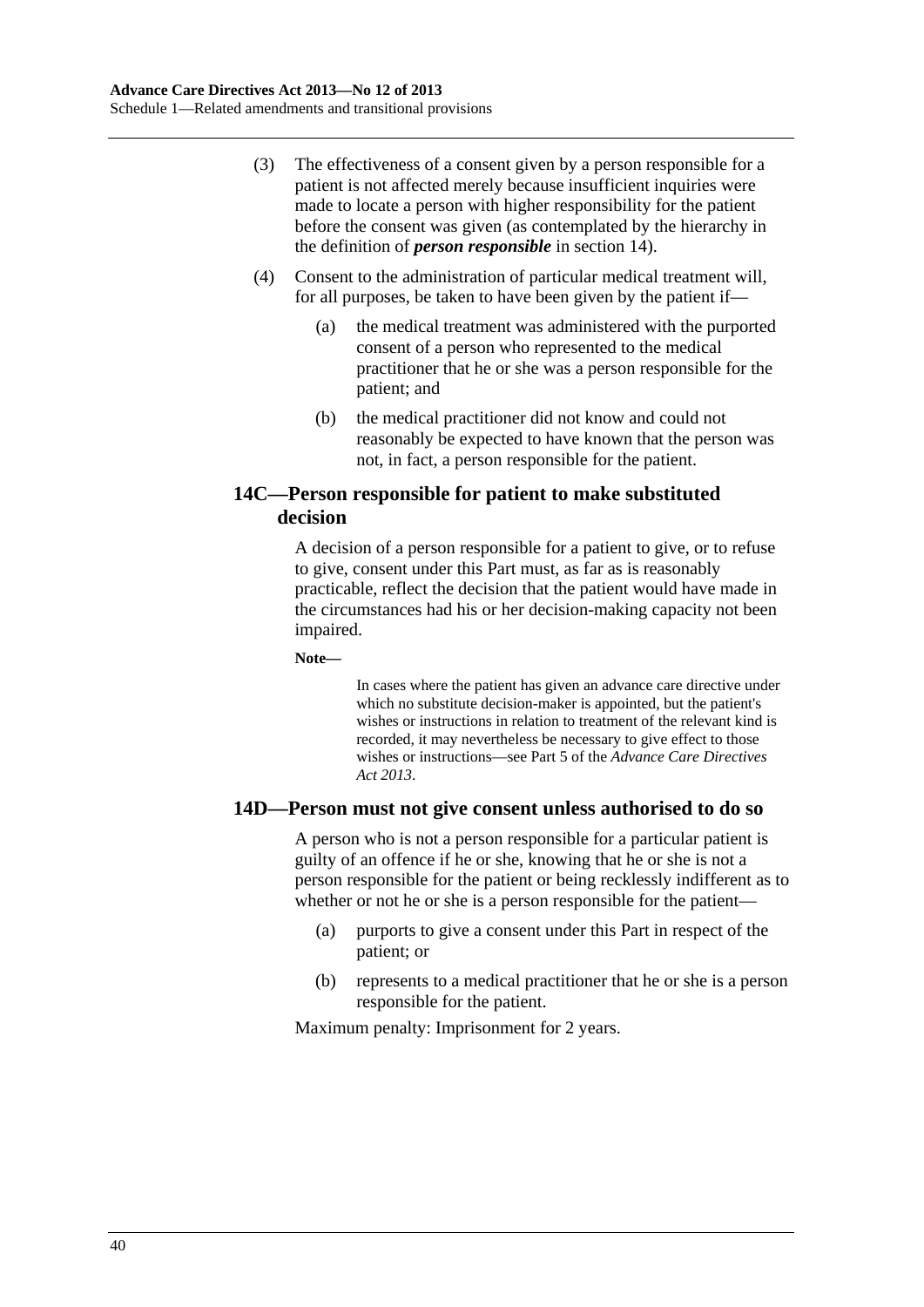### <span id="page-40-0"></span>**11—Amendment of section 17—The care of people who are dying**

Section 17(2)—delete subsection (2) and substitute:

- (2) A medical practitioner responsible for the treatment or care of a patient in the terminal phase of a terminal illness, or a person participating in the treatment or care of the patient under the medical practitioner's supervision—
	- (a) is under no duty to use, or to continue to use, life sustaining measures in treating the patient if the effect of doing so would be merely to prolong life in a moribund state without any real prospect of recovery or in a persistent vegetative state (whether or not the patient or the patient's representative has requested that such measures be used or continued); and
	- (b) must, if the patient or the patient's representative so directs, withdraw life sustaining measures from the patient.

### **12—Insertion of Part 3A**

### After Part 3 insert:

## **Part 3A—Dispute resolution**

#### **Division 1—Preliminary**

#### **18A—Interpretation**

In this Part—

*eligible person*, in relation to a matter, means—

- (a) if the matter relates to a child—a parent or guardian of the child; and
- (b) if the matter relates to a patient with impaired decision-making capacity in respect of a particular decision—a person responsible for the patient; and
- (c) a medical practitioner who is providing, or is to provide, the medical treatment to which the matter relates; and
- (d) any other person who satisfies the Public Advocate that he or she has a proper interest in the matter;

*medical practitioner* and *medical treatment*, in relation to the administration, or proposed administration, of medical treatment to a patient pursuant to Part 2A, have the same meanings as in that Part;

*patient* means a patient within the meaning of Part 2A;

*person responsible* for a patient has the same meaning as in Part 2A.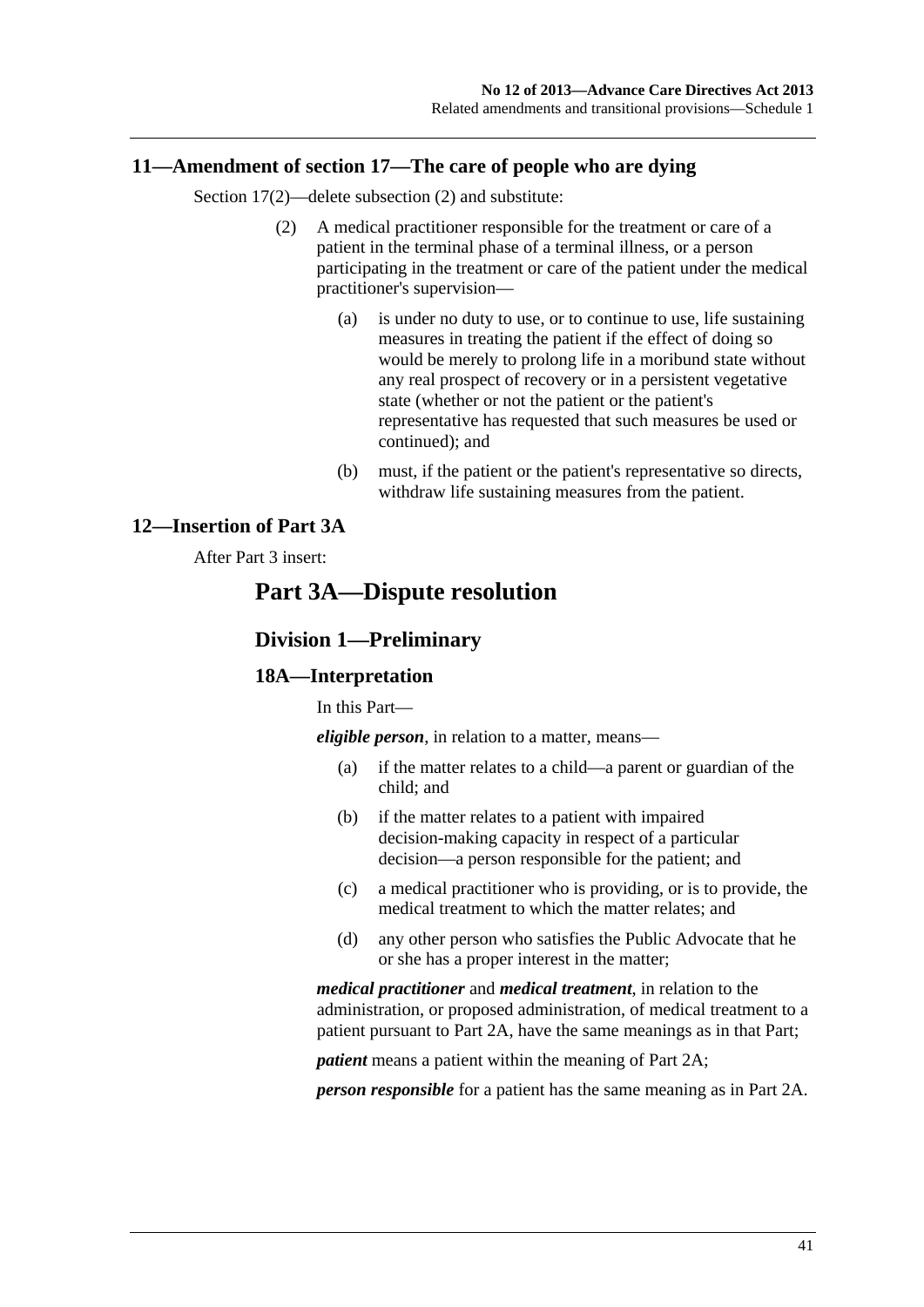### **18B—Application of Part**

This Part applies to the following matters:

- (a) a decision of a parent or guardian of a child to consent, or to refuse to consent, to the administration of medical treatment to the child;
- (b) a decision of a medical practitioner to administer, or not administer, medical treatment to a patient pursuant to Part 2A;
- (c) a decision of a person responsible for a patient to consent, or to refuse to consent, to the administration of medical treatment to the person pursuant to Part 2A;
- (d) any other matter prescribed by the regulations for the purposes of this section.

### **Division 2—Resolution of disputes by Public Advocate**

### **18C—Resolution of disputes by Public Advocate**

- (1) The Public Advocate may, on application by an eligible person in relation to a matter to which this Part applies or on his or her own initiative, provide preliminary assistance in resolving the matter, including by—
	- (a) ensuring that the parties to the matter are fully aware of their rights and obligations; and
	- (b) identifying the issues (if any) that are in dispute between the parties; and
	- (c) canvassing options that may obviate the need for further proceedings; and
	- (d) where appropriate, facilitating full and open communication between the parties.
- (2) The Public Advocate may mediate a matter to which this Part applies on application by an eligible person in relation to the matter.
- (3) An application under this section—
	- (a) must be made in a manner and form determined by the Public Advocate; and
	- (b) must be accompanied by such information as the Public Advocate may reasonably require; and
	- (c) must be accompanied by the prescribed fee.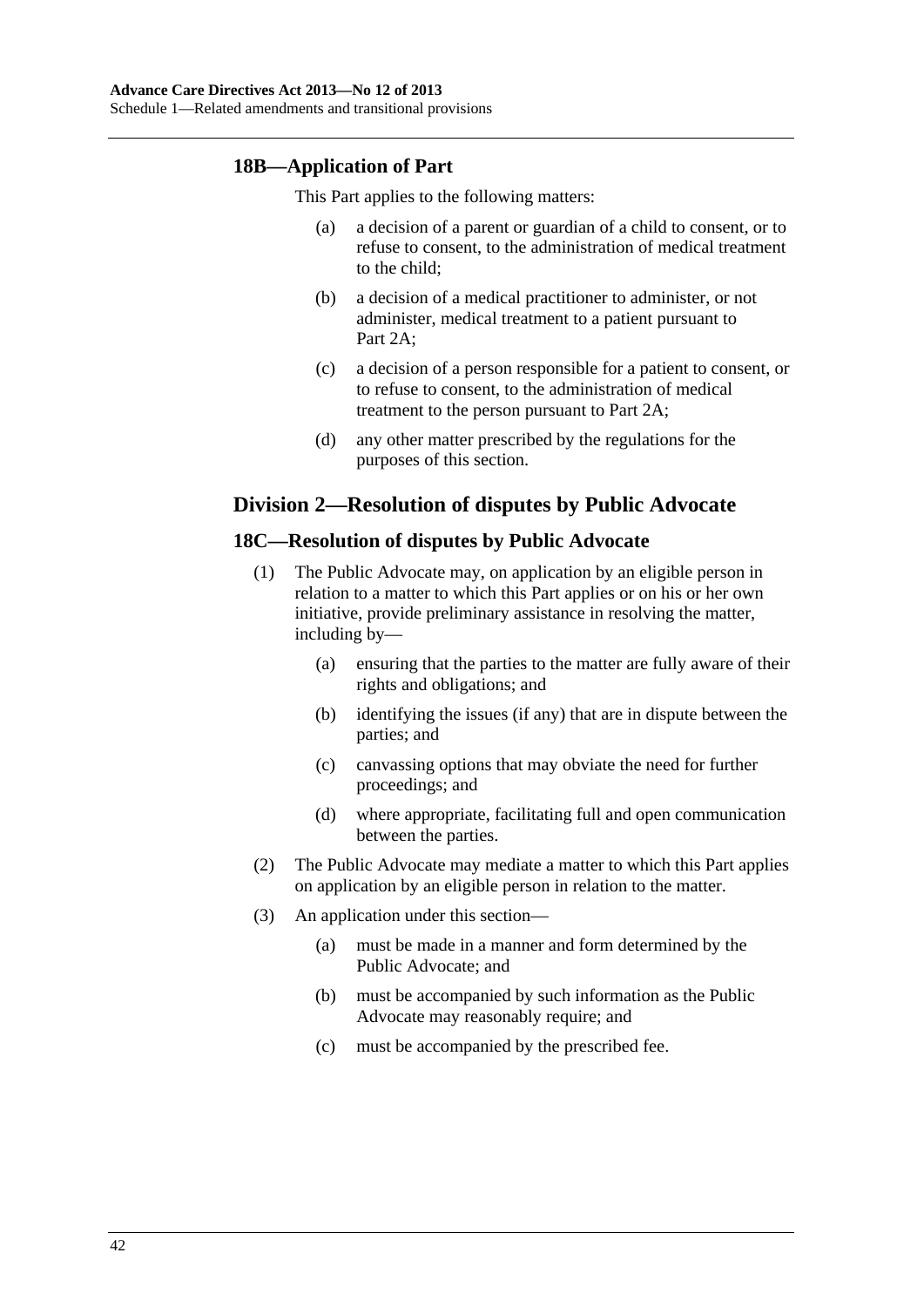- (4) Before undertaking a mediation, the Public Advocate may, if he or she thinks it appropriate to do so, require an applicant for mediation who is not a medical practitioner to first obtain a written report from an independent medical practitioner (made after examining the relevant person) setting out—
	- (a) the potential advantages and disadvantages of—
		- (i) the medical treatment that a medical practitioner proposes to administer to the relevant person; and
		- (ii) any medical treatment that the eligible person, or some other person, has requested be administered to the relevant person; and

**Note—** 

This includes where the medical treatment comprises the withdrawal or withholding of medical treatment—see section 4A.

- (b) whether, in the independent medical practitioner's opinion, the requested treatment is in the best interest of the relevant person's health and well-being; and
- (c) any other information required by the regulations for the purposes of this subsection.
- (5) The Public Advocate may bring a mediation to an end at any time—
	- (a) if, in the opinion of the Public Advocate, it is more appropriate that the matter be dealt with by the Guardianship Board; or
	- (b) at the request of a party to the mediation.
- (6) Evidence of anything said or done in the course of a mediation is not admissible in subsequent proceedings except by consent of all parties to the proceedings.
- (7) Without limiting any other ways in which the Public Advocate may inform himself or herself for the purposes of a mediation, the Public Advocate may seek advice from such persons as the Public Advocate thinks fit in relation to protecting the interests of a child who is a party to, or is otherwise affected by, the matter the subject of the mediation.
- (8) The Public Advocate has, for the purposes of this section, the same privileges and immunities as a member of the Guardianship Board under the *[Guardianship and Administration Act 1993](http://www.legislation.sa.gov.au/index.aspx?action=legref&type=act&legtitle=Guardianship%20and%20Administration%20Act%201993)*.
- (9) Subject to this Act, the Public Advocate may conduct a mediation in such manner as he or she thinks fit.
- (10) The regulations may make further provisions in relation to mediations under this section.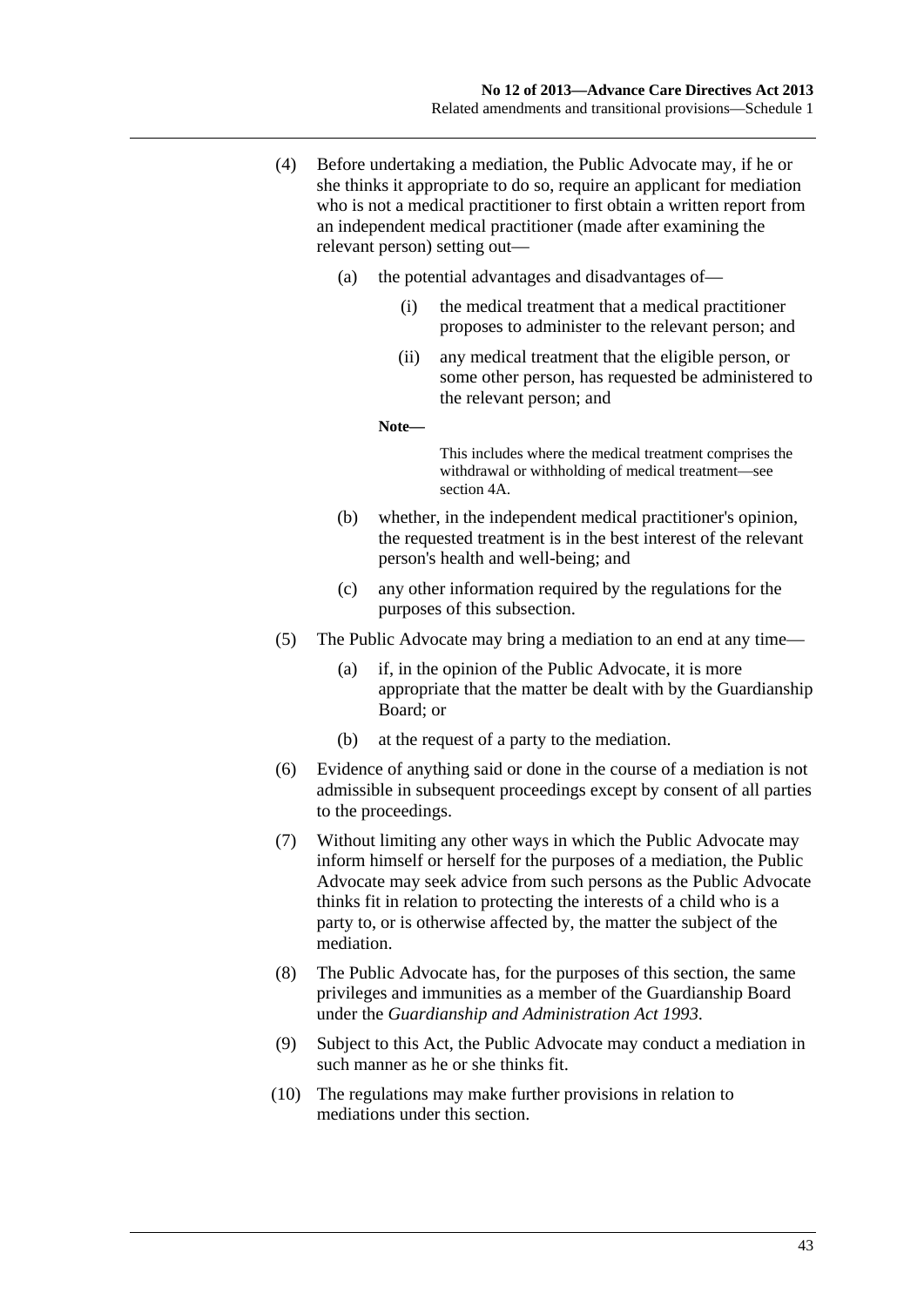### **18D—Public Advocate may refer matter to Guardianship Board**

- (1) If the Public Advocate ends a mediation under [section 18C](#page-0-0) on the grounds that it is more appropriate that the matter be dealt with by the Guardianship Board, the Public Advocate may refer the matter to the Guardianship Board.
- (2) The regulations may make further provision in respect of referrals under this section.

## **Division 3—Resolution of disputes by Guardianship Board**

#### **Note—**

Certain persons who are dissatisfied with a decision, direction or order of the Guardianship Board in proceedings under this Division may, with the permission of the Guardianship Board or the Administrative and Disciplinary Division of the District Court, appeal to that court against the decision, direction or order—see section 67 of the *[Guardianship and Administration](http://www.legislation.sa.gov.au/index.aspx?action=legref&type=act&legtitle=Guardianship%20and%20Administration%20Act%201993)  [Act 1993](http://www.legislation.sa.gov.au/index.aspx?action=legref&type=act&legtitle=Guardianship%20and%20Administration%20Act%201993)*.

### **18E—Resolution of disputes by Guardianship Board**

- (1) An eligible person in relation to a matter to which this Part applies may apply to the Guardianship Board for—
	- (a) a review of a matter mediated by the Public Advocate under [section 18C](#page-0-0); or
	- (b) a declaration or direction in relation to the matter (including, to avoid doubt, a matter contemplated by [section 18C\)](#page-0-0).
- (2) An application under this section—
	- (a) must be made in a manner and form determined by the Guardianship Board; and
	- (b) must be accompanied by such information as the Guardianship Board may reasonably require; and
	- (c) must be accompanied by the prescribed fee.
- (3) The Guardianship Board may refuse to hear an application under this section if the Guardianship Board is of the opinion—
	- (a) that the matter to which the application relates lacks substance, is unnecessary or unjustifiable, or is frivolous, vexatious or not made in good faith; or
	- (b) that to conduct a review would be an abuse of the processes under this Part; or
	- (c) that the matter should be determined by way of legal proceedings.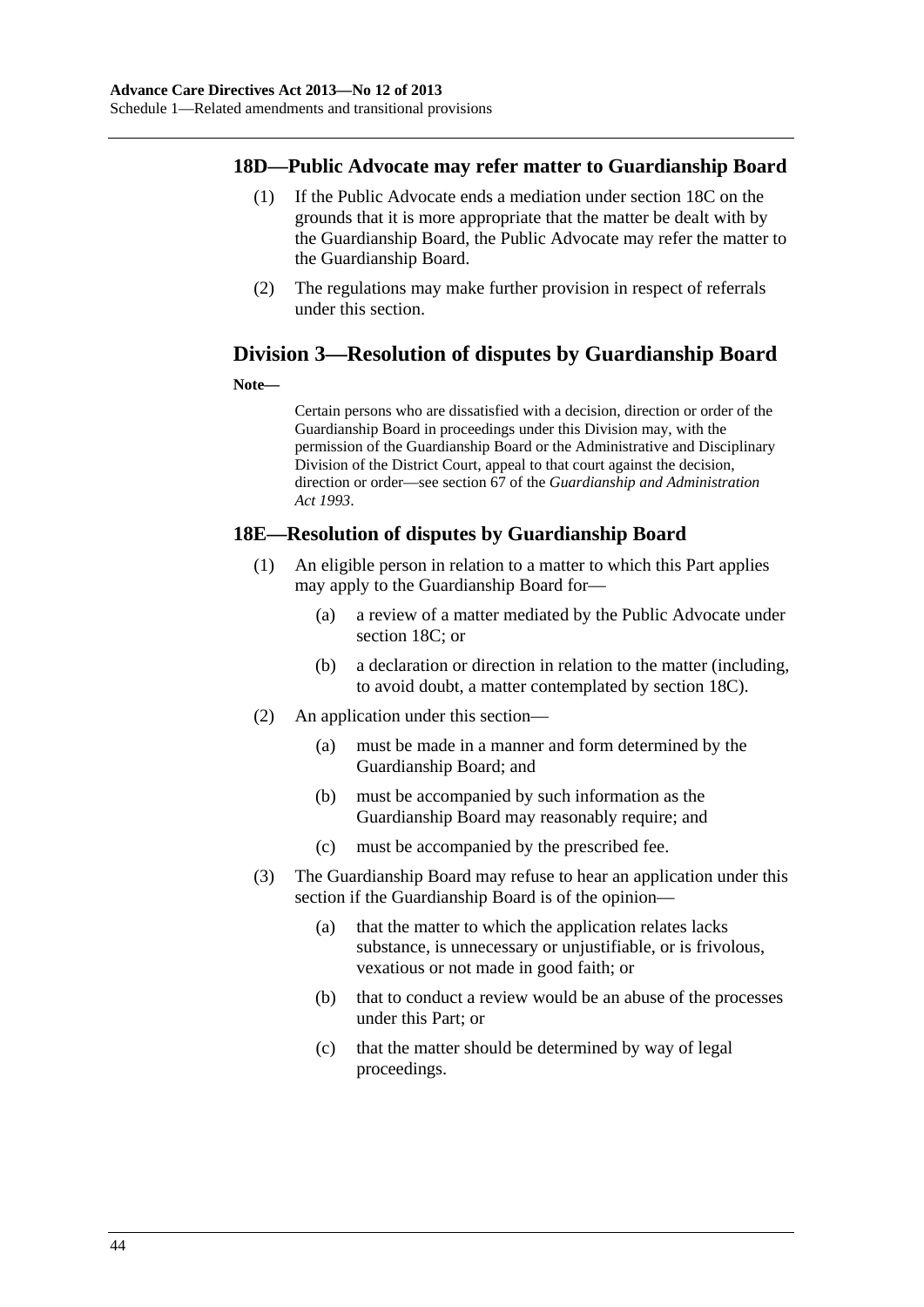- (4) The Guardianship Board may, on determining an application under this section—
	- (a) in the case of a review of a matter mediated by the Public Advocate under [section 18C—](#page-0-0)confirm, cancel or reverse a decision that is the subject of the review; and
	- (b) in any case—
		- (i) make any declarations that the Guardianship Board thinks necessary or desirable in the circumstances of the case; and
		- (ii) give any directions that the Guardianship Board thinks necessary or desirable in the circumstances of the case (including a direction that the administration of particular medical treatment to a person be withdrawn or withheld); and
		- (iii) give any advice that the Guardianship Board considers necessary or desirable in the circumstances of the case.
- (5) The Guardianship Board may vary or revoke a declaration or direction under this section.
- (6) The person to whom the medical treatment is to be provided or not provided (as the case requires) is (if he or she is not the applicant) a party to the proceedings.
- (7) Sections 15 and 15A of the *[Guardianship and Administration](http://www.legislation.sa.gov.au/index.aspx?action=legref&type=act&legtitle=Guardianship%20and%20Administration%20Act%201993)  [Act 1993](http://www.legislation.sa.gov.au/index.aspx?action=legref&type=act&legtitle=Guardianship%20and%20Administration%20Act%201993)* do not apply to, or in relation to, proceedings under this section.
- (8) Without limiting any other ways in which the Guardianship Board may inform itself for the purposes of this section, the Guardianship Board may seek advice from such persons or bodies as the Guardianship Board thinks fit in relation to protecting the interests of a child who is a party to, or is otherwise affected by, an application.
- (9) The regulations may make further provisions in relation to proceedings under this section.
- (10) Subject to this Act and the *[Guardianship and Administration](http://www.legislation.sa.gov.au/index.aspx?action=legref&type=act&legtitle=Guardianship%20and%20Administration%20Act%201993)  [Act 1993](http://www.legislation.sa.gov.au/index.aspx?action=legref&type=act&legtitle=Guardianship%20and%20Administration%20Act%201993)*, the Guardianship Board may conduct a review under this section in such manner as it thinks fit.

**Note—** 

Section 14 of the *[Guardianship and Administration Act 1993](http://www.legislation.sa.gov.au/index.aspx?action=legref&type=act&legtitle=Guardianship%20and%20Administration%20Act%201993)* sets out the powers and procedures of the Guardianship Board in respect of proceedings before the Guardianship Board.

### **18F—Guardianship Board may refer matter to Public Advocate**

 (1) If the Guardianship Board is of the opinion that it is more appropriate that a particular application under [section 18E](#page-0-0) be dealt with by the Public Advocate, the Guardianship Board may refer the matter to the Public Advocate.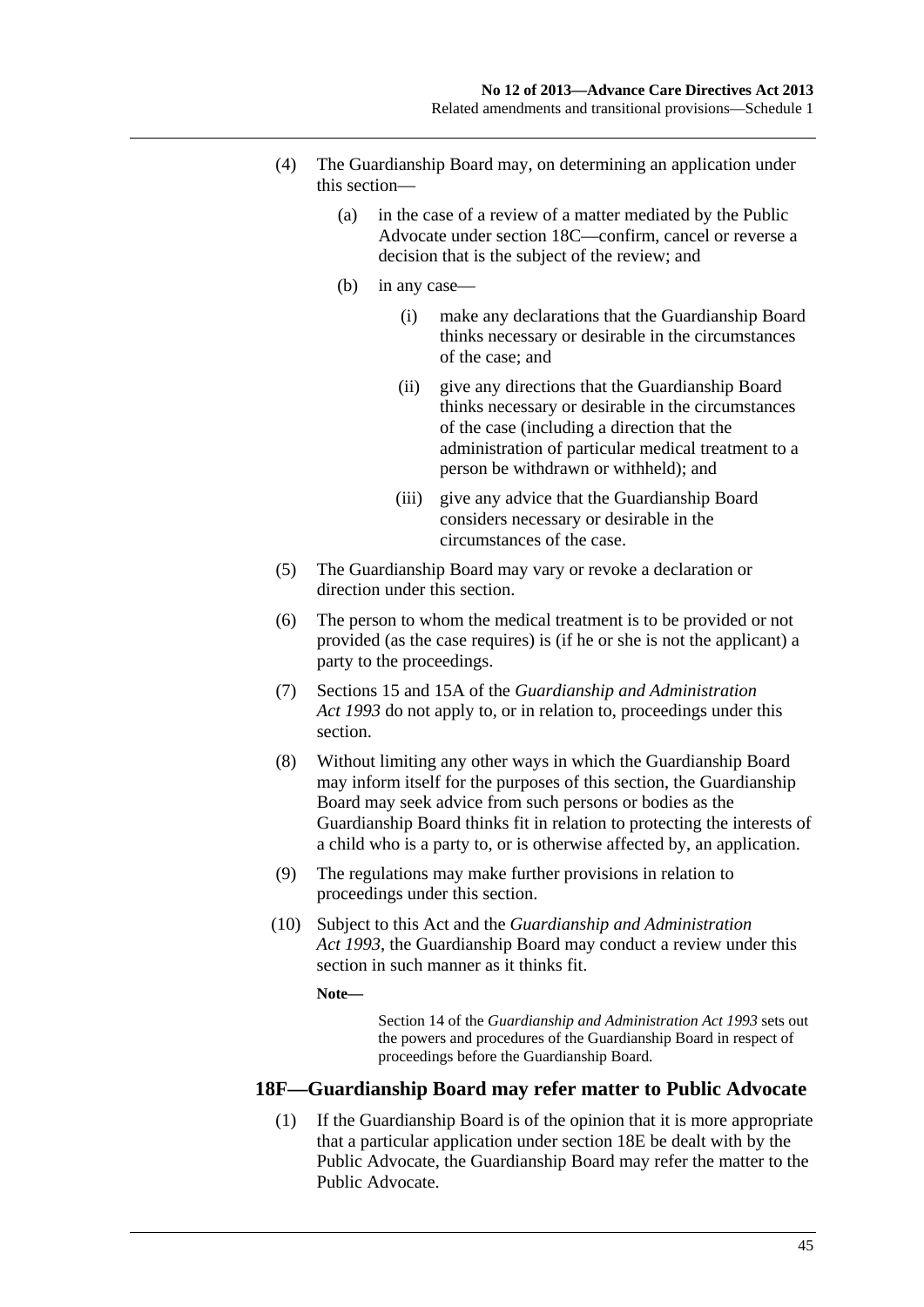<span id="page-45-0"></span> (2) The regulations may make further provision in respect of referrals under this section.

### **18G—Contravention of direction**

 (1) Subject to this Act, a person who fails to comply with a direction of the Guardianship Board under this Division is guilty of an offence.

Maximum penalty: \$20 000 or imprisonment for 6 months.

 (2) It is a defence to a charge of an offence against [subsection \(1\)](#page-45-0) if the defendant proves that he or she did not know, and could not reasonably have been expected to know, that his or her conduct amounted to a failure to comply with the relevant direction.

### **Division 4—Miscellaneous**

### **18H—Question of law may be referred to Supreme Court**

The Public Advocate or the Guardianship Board may refer any question of law for the opinion of the Supreme Court.

### **18I—Operation of orders pending appeal**

- (1) Subject to [subsection \(2\)](#page-45-0), a decision, direction or order of the Guardianship Board or a court against which a right of appeal lies (whether under this Act or any other Act or law) continues to operate despite that right of appeal or the institution of an appeal.
- (2) The operation of a decision, direction or order against which an appeal has been instituted may, on the application of the appellant, be suspended by the body that made it or by the appellate court pending determination of the appeal, if the body or court thinks special reason exists for doing so.

### **13—Substitution of section 19**

Section 19—delete the section and substitute:

### **19—Regulations**

- (1) The Governor may make such regulations as are contemplated by, or necessary or expedient for the purposes of, this Act.
- (2) Without limiting [subsection \(1\),](#page-45-0) the regulations may make provisions of a saving or transitional nature.
- (3) The regulations may—
	- (a) be of general application or vary in their application according to prescribed factors;
	- (b) provide that a matter or thing in respect of which regulations may be made is to be determined according to the discretion of the Minister or a specified person or body.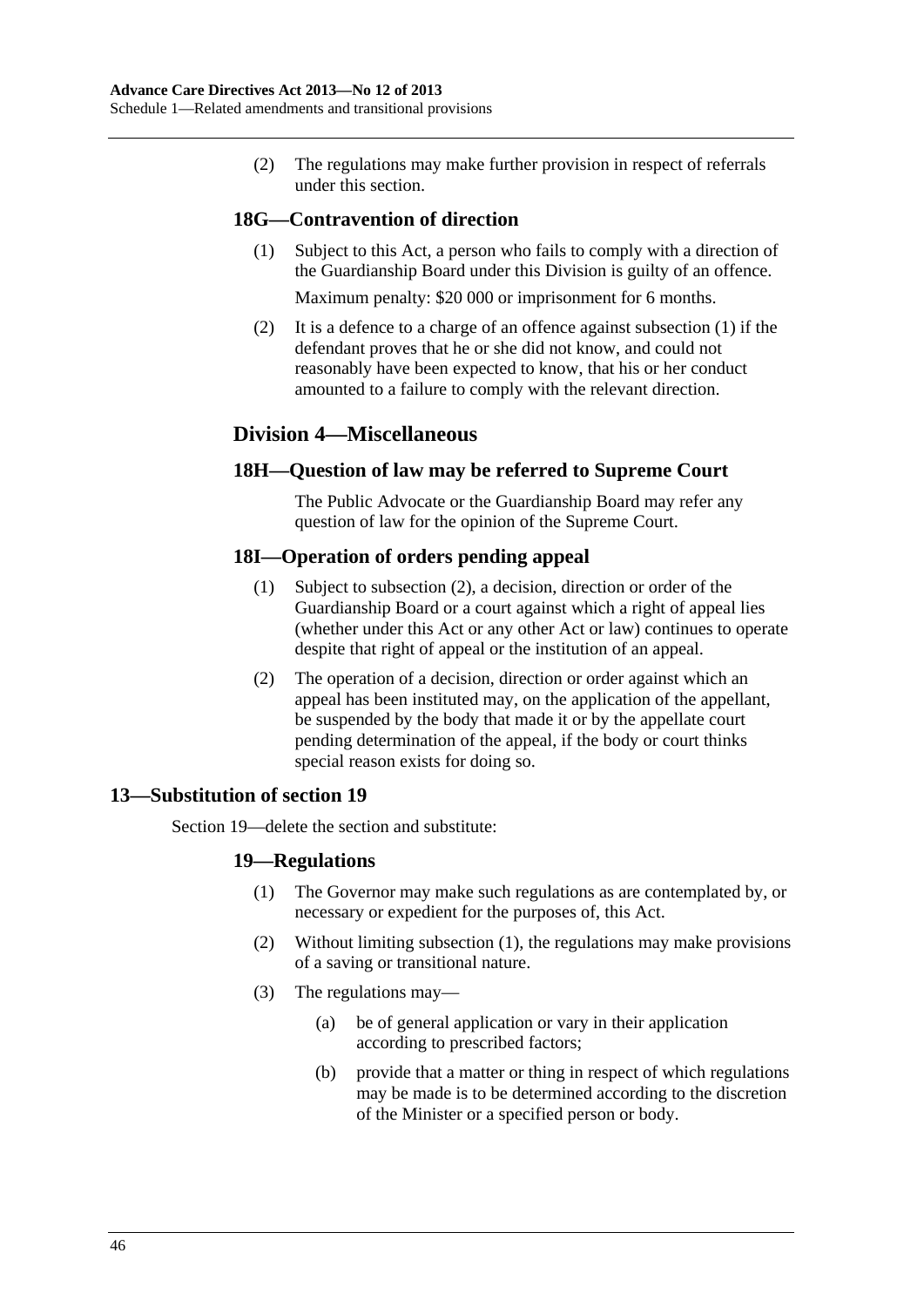# <span id="page-46-0"></span>**Part 3—Amendment of** *Coroners Act 2003*

### **14—Amendment of section 3—Interpretation**

Section 3(1), definition of *reportable death*, (g)—after "*[Guardianship and](http://www.legislation.sa.gov.au/index.aspx?action=legref&type=act&legtitle=Guardianship%20and%20Administration%20Act%201993)  [Administration Act 1993](http://www.legislation.sa.gov.au/index.aspx?action=legref&type=act&legtitle=Guardianship%20and%20Administration%20Act%201993)*" insert:

or Part 2A of the *[Consent to Medical Treatment and Palliative Care Act 1995](http://www.legislation.sa.gov.au/index.aspx?action=legref&type=act&legtitle=Consent%20to%20Medical%20Treatment%20and%20Palliative%20Care%20Act%201995)*

# **Part 4—Amendment of** *Fair Work Act 1994*

### **15—Amendment of section 76—Negotiation of enterprise agreement**

Section 76(5a)(a)(iii)—delete subparagraph (iii) and substitute:

 (iii) a substitute decision-maker under an advance care directive (within the meaning of the *[Advance Care Directives Act 2013](http://www.legislation.sa.gov.au/index.aspx?action=legref&type=act&legtitle=Advance%20Care%20Directives%20Act%202013)*) given by the employee (being a substitute decision-maker who is authorised to make decisions relating to the employee's employment); or

# **Part 5—Amendment of** *Guardianship and Administration Act 1993*

### **16—Amendment of section 3—Interpretation**

(1) Section 3(1)—after the definition of *administrator* insert:

*advance care directive* means an advance care directive given under the *[Advance Care Directives Act 2013](http://www.legislation.sa.gov.au/index.aspx?action=legref&type=act&legtitle=Advance%20Care%20Directives%20Act%202013)* that is in force;

- (2) Section 3(1), definition of *authorised witness*—delete the definition
- (3) Section 3(1), definition of *enduring guardian*—delete the definition
- (4) Section 3(1), definition of *guardian appointed under this Act*—delete the definition
- (5) Section 3(1), definition of *medical agent*—delete the definition
- (6) Section 3(1), definition of *medical practitioner*—delete the definition and substitute:

*medical practitioner* means a person registered under the *Health Practitioner Regulation National Law* to practise in the medical profession (other than as a student);

(7) Section 3(1), definition of *medical treatment*—delete the definition and substitute:

*medical treatment* means the provision by a medical practitioner of physical, surgical or psychological therapy to a person (including the provision of such therapy for the purposes of preventing disease, restoring or replacing bodily function in the face of disease or injury or improving comfort and quality of life) and includes the prescription or supply of drugs;

(8) Section 3(1)—after the definition of *mentally incapacitated* insert:

*person responsible* for another person, means—

- (a) any of the following persons if he or she has a close and continuing relationship with the other person:
	- (i) a prescribed relative of the other person;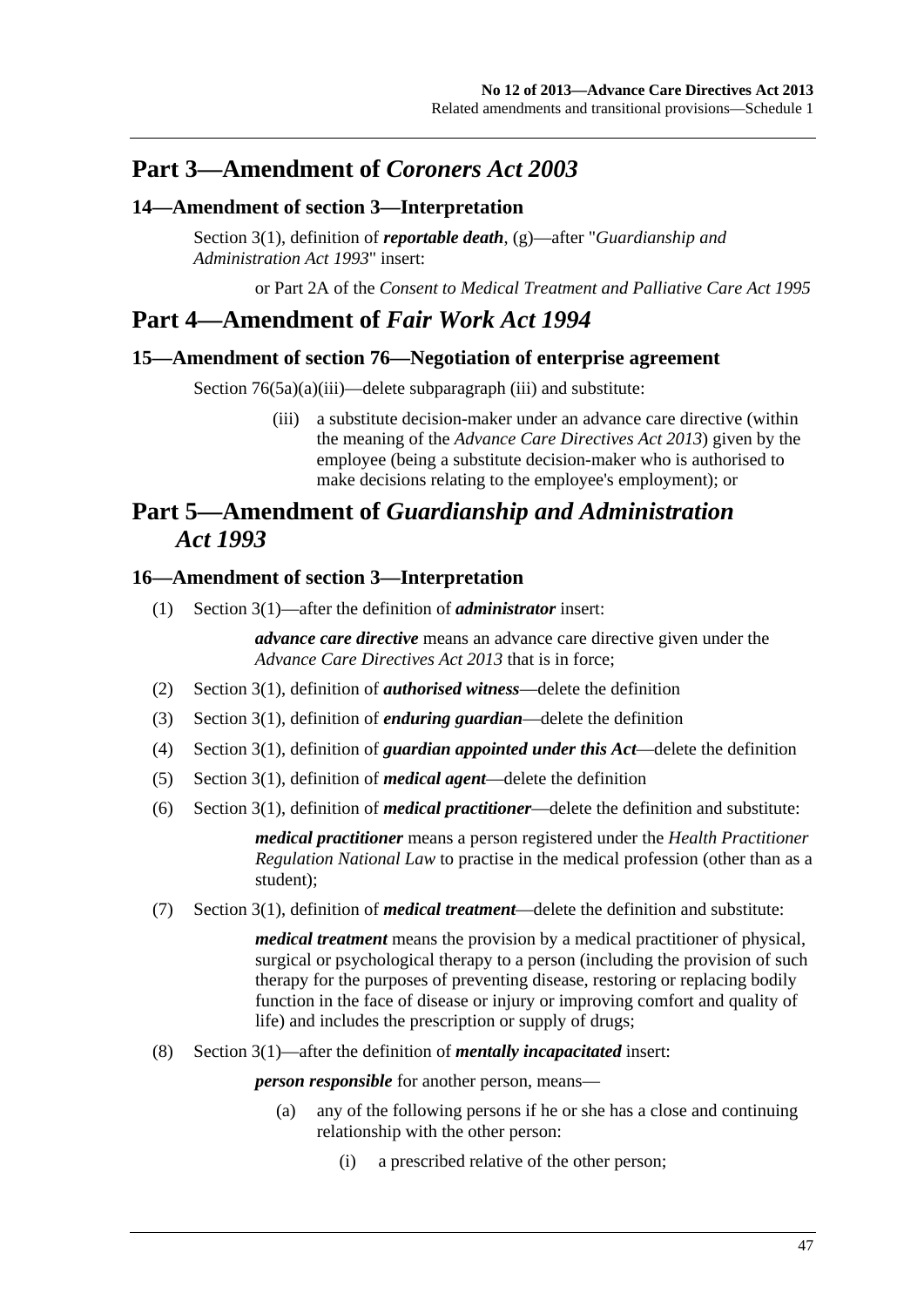- (ii) a parent of the other person (including an adoptive parent and a step-parent);
- (iii) if the other person is under 18 years of age—an adult who acts *in loco parentis* in relation to the other person;
- (iv) an adult friend of the other person; or
- (b) an adult who is charged with overseeing the ongoing day-to-day supervision, care and well-being of the other person;

#### **Example—**

The director of nursing in an aged care facility would be such a person.

(9) Section 3(1)—after the definition of *person to whom the proceedings relate* insert:

*prescribed relative*—the following persons are prescribed relatives of a person:

- (a) a person who is legally married to the person;
- (b) an adult domestic partner of the person (within the meaning of the *[Family Relationships Act 1975](http://www.legislation.sa.gov.au/index.aspx?action=legref&type=act&legtitle=Family%20Relationships%20Act%201975)* and whether declared as such under that Act or not);
- (c) an adult related to the person by blood or marriage;
- (d) an adult related to the person by reason of adoption;
- (e) an adult of Aboriginal or Torres Strait Islander descent who is related to the person according to Aboriginal kinship rules or Torres Strait Islander kinship rules (as the case requires).
- (10) Section 3(1), definition of *relative*—delete the definition
- (11) Section 3(1)—after the definition of *sterilisation* insert:

*substitute decision-maker*, in respect of a person, means a substitute decision-maker appointed under an advance care directive given by the person under the *[Advance Care Directives Act 2013](http://www.legislation.sa.gov.au/index.aspx?action=legref&type=act&legtitle=Advance%20Care%20Directives%20Act%202013)* that is in force;

- (12) Section 3—after subsection (2) insert:
	- (3) For the purposes of this Act, the Board is entitled to presume that a person who purports to be in a close and continuing relationship with another person is in such a relationship unless the Board knew, or ought reasonably to have known, that the 2 persons were not in such a relationship.
	- (4) For the purposes of this Act, the Board is entitled to presume that a person who purports to have a particular relationship to another person (whether the relationship is based on affinity or consanguinity or otherwise) does have such a relationship unless the Board knew, or ought reasonably to have known, that the person did not have such a relationship to the other person.
	- (5) If a man and woman are married according to Aboriginal tradition, they will be regarded as legally married for the purposes of this Act.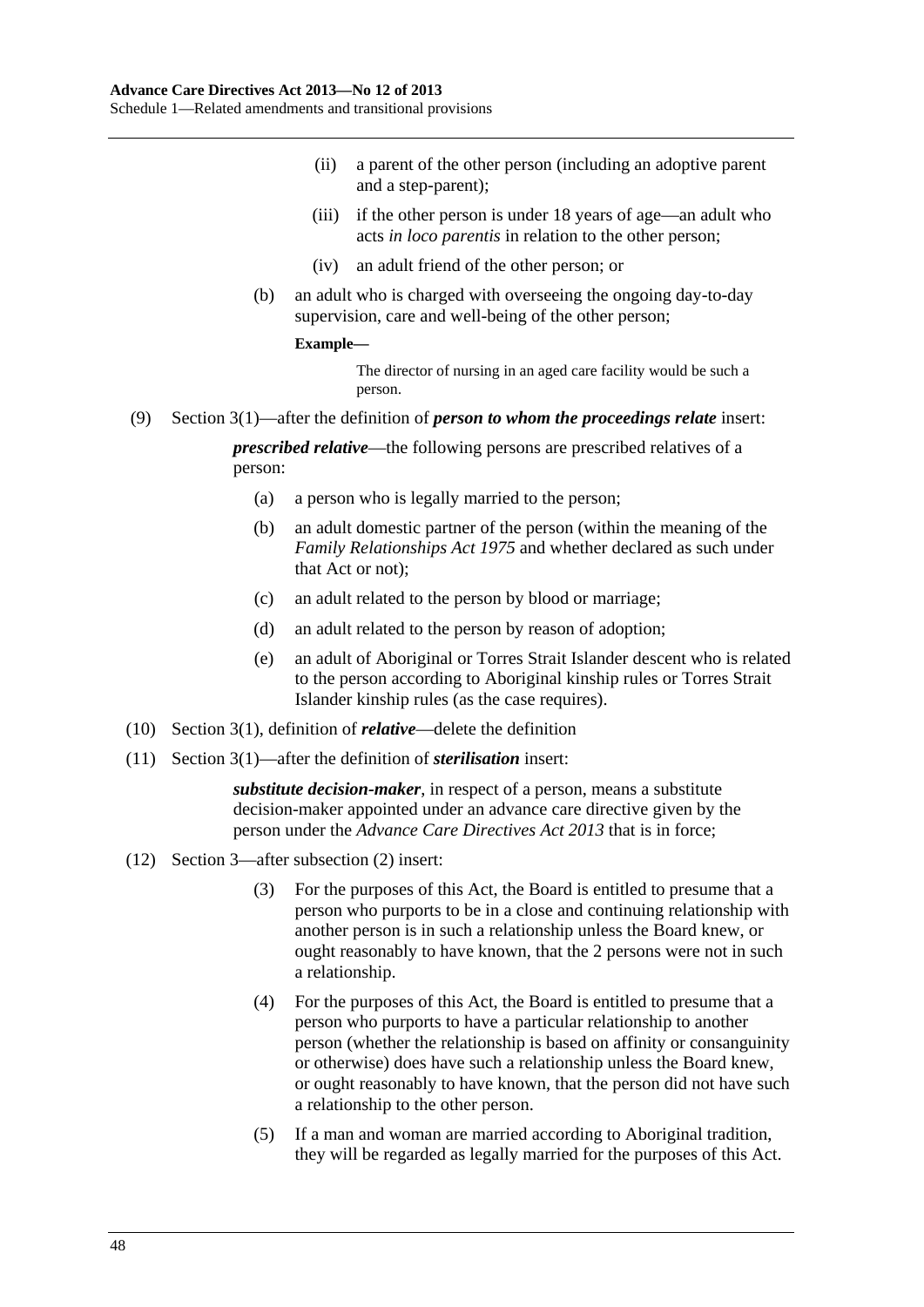### <span id="page-48-0"></span>**17—Amendment of section 5—Principles to be observed**

Section 5—delete "appointed under this Act"

#### **18—Repeal of Part 3**

Part 3—delete the Part

#### **19—Amendment of section 28—Investigations by Public Advocate**

Section 28(1)—delete ''directs after an application has been lodged with the Board for an order under this Part, investigate the affairs of the person the subject of the application" and substitute:

directs for the purposes of this Part, investigate the affairs of a person—

- (a) who is the subject of application for an order under this Part; or
- (b) who has had an advance care directive revoked by the Board under the *[Advance Care Directives Act 2013](http://www.legislation.sa.gov.au/index.aspx?action=legref&type=act&legtitle=Advance%20Care%20Directives%20Act%202013)*.

### **20—Amendment of section 29—Guardianship orders**

(1) Section 29(1)—delete ", on an application made under this Division" and substitute:

(whether on an application made under this Division or on its own motion after revoking an advance care directive under the *[Advance Care Directives](http://www.legislation.sa.gov.au/index.aspx?action=legref&type=act&legtitle=Advance%20Care%20Directives%20Act%202013)  [Act 2013](http://www.legislation.sa.gov.au/index.aspx?action=legref&type=act&legtitle=Advance%20Care%20Directives%20Act%202013)*)

- (2) Section 29(1)(b)—delete paragraph (b)
- (3) Section 29—after subsection (6) insert:
	- (7) A condition or limitation imposed under subsection (6) should, as far as is reasonably practicable, be consistent with the terms of any advance care directive that the protected person has given.

#### **21—Insertion of section 31A**

After section 31 insert:

#### **31A—Guardian to give effect to advance care directive**

- (1) A person appointed as a guardian under this Part—
	- (a) must take reasonable steps to ascertain whether the protected person has given an advance care directive; and
	- (b) if the protected person has given an advance care directive—must, as far as may be reasonably practicable—
		- (i) give effect to any provision in the advance care directive; and
		- (ii) seek to avoid any outcome or intervention that the protected person would wish to be avoided (whether such wish is expressed or implied in the advance care directive).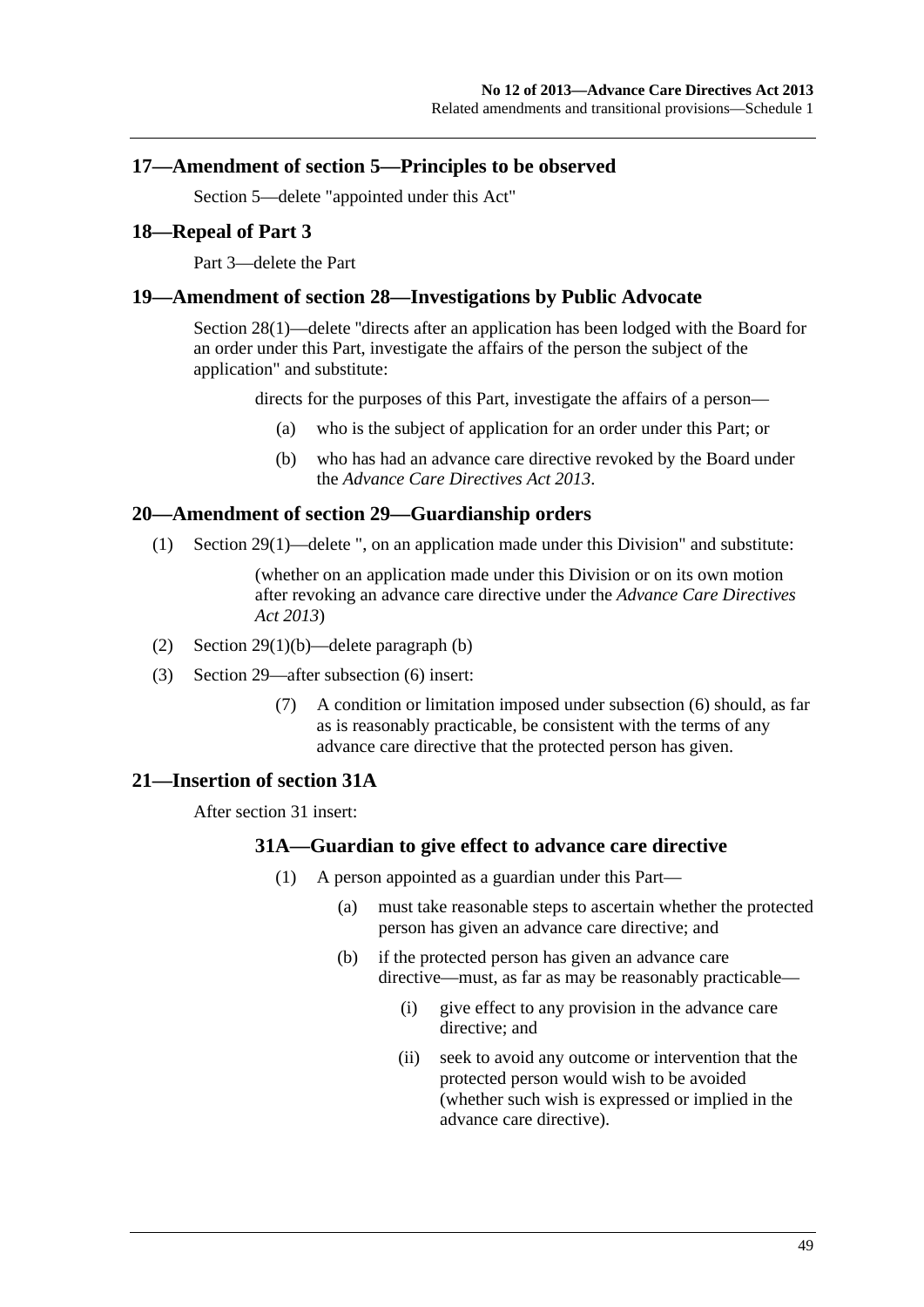- <span id="page-49-0"></span> (2) For the purposes of [subsection \(1\),](#page-48-0) a reference to an advance care directive includes an advance care directive that was revoked by the Board under the *[Advance Care Directives Act 2013](http://www.legislation.sa.gov.au/index.aspx?action=legref&type=act&legtitle=Advance%20Care%20Directives%20Act%202013)* in proceedings that gave rise to the making of an order under this Division.
- (3) For the purposes of this section, a reference to a provision of an advance care directive includes a reference to a condition, instruction or direction of an advance care directive.

### **22—Amendment of section 32—Special powers to place and detain certain persons**

- (1) Section 32—before subsection (1) insert:
	- (a1) This section applies to the following persons:
		- (a) a protected person;
		- (b) a person who has given an advance care directive under which at least 1 substitute decision-maker has been appointed.
- (2) Section 32(1)—delete "the guardian of a protected person" and substitute:

an appropriate authority in respect of a person to whom this section applies

- (3) Section 32(1)(a)—delete "protected"
- (4) Section  $32(1)(a)(ii)$ —delete "guardian" and substitute: appropriate authority
- (5) Section 32(1)(b)—delete "protected"
- (6) Section 32(1)(c)—delete "protected"
- (7) Section 32(2)—delete "protected"
- (8) Section 32(3)—delete "protected"
- (9) Section 32(4)—delete "protected" wherever occurring
- (10) Section 32(4)(a)—delete "guardian" wherever occurring and substitute in each case: appropriate authority
- (11) Section 32—after subsection (7) insert:
	- (8) In this section—

*appropriate authority*, in respect of a person, means—

- (a) if the person is a protected person—the guardian of the person; or
- (b) if the person is a person who has given an advance care directive under which a substitute decision-maker has been appointed—each substitute decision-maker appointed under the advance care directive.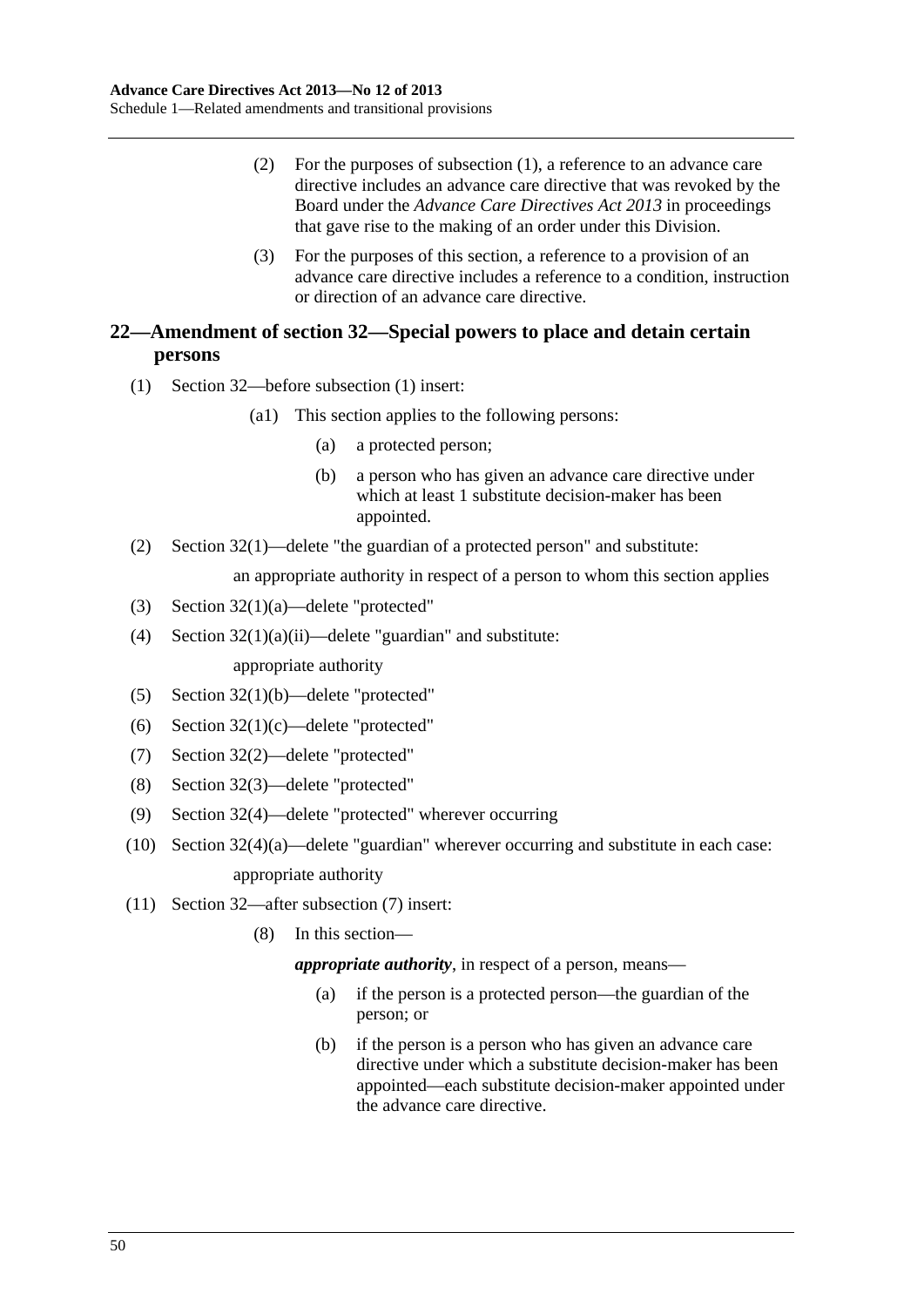### <span id="page-50-0"></span>**23—Amendment of section 33—Applications under this Division**

- (1) Section 33(1)(c)—delete "relative, guardian or medical agent of" and substitute: guardian of, or substitute decision-maker for,
- (2) Section 33(1)—after paragraph (c) insert:

(ca) a person responsible for the person; or

### **24—Amendment of section 37—Applications under this Division**

 (1) Section 37(1)(c)—delete "relative, guardian appointed under this Act or medical agent of" and substitute:

guardian of, or substitute decision-maker for,

(2) Section 37(1)—after paragraph (c) insert:

(ca) a person responsible for the person; or

#### **25—Amendment of heading to Part 5**

Heading to Part 5—delete "medical and dental treatment" and substitute:

prescribed medical treatment

#### **26—Repeal of sections 58, 59 and 60**

Sections 58, 59 and 60—delete the sections

### **27—Amendment of section 61—Prescribed treatment not to be carried out without Board's consent**

(1) Section 61(1)—delete "to whom this Part applies" and substitute:

who, by reason of his or her mental incapacity, is incapable of giving effective consent (whether or not he or she is a protected person)

(2) Section 61(5)—delete "in relation to a person to whom this Part applies"

#### **28—Repeal of section 79**

Section 79—delete the section

#### **29—Repeal of Schedule**

Schedule—delete the Schedule

# **Part 6—Amendment of** *Health and Community Services Complaints Act 2004*

#### **30—Amendment of section 24—Who may complain**

- (1) Section 24(d)—delete "or an enduring guardian of the health or community service user"
- (2) Section 24—after paragraph (d) insert: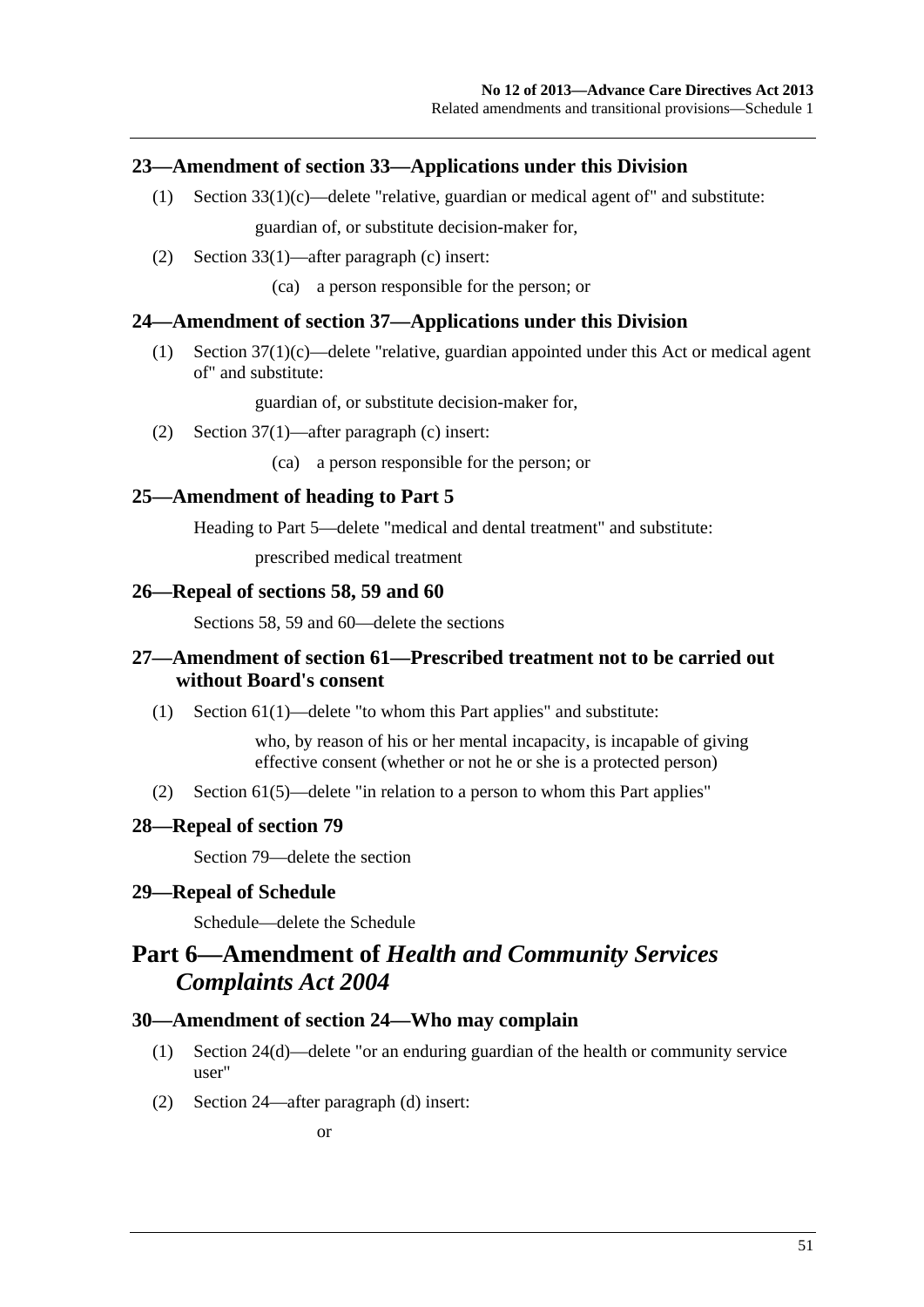(da) a substitute decision-maker appointed under an advance care directive (within the meaning of the *[Advance Care Directives](http://www.legislation.sa.gov.au/index.aspx?action=legref&type=act&legtitle=Advance%20Care%20Directives%20Act%202013)  [Act 2013](http://www.legislation.sa.gov.au/index.aspx?action=legref&type=act&legtitle=Advance%20Care%20Directives%20Act%202013)*) given by the health or community service user; or

# <span id="page-51-0"></span>**Part 7—Amendment of** *Wills Act 1936*

### **31—Amendment of section 7—Will of person lacking testamentary capacity pursuant to permission of court**

Section 7(7)(e)—delete "or enduring guardian"

## **Part 8—Transitional provisions**

### **32—Transitional provisions relating to anticipatory directions under** *Consent to Medical Treatment and Palliative Care Act 1995*

 (1) A direction given by a person under section 7 of the *[Consent to Medical Treatment](http://www.legislation.sa.gov.au/index.aspx?action=legref&type=act&legtitle=Consent%20to%20Medical%20Treatment%20and%20Palliative%20Care%20Act%201995)  [and Palliative Care Act 1995](http://www.legislation.sa.gov.au/index.aspx?action=legref&type=act&legtitle=Consent%20to%20Medical%20Treatment%20and%20Palliative%20Care%20Act%201995)* that is in force immediately before the commencement of [clause 7](#page-34-0) of this Schedule will, on the commencement of that clause, be taken to be an advance care directive given in accordance with this Act.

**Note—** 

See also [clause 36](#page-54-0).

- (2) A provision of such a direction of a kind contemplated by [section 6](#page-5-0) or [12\(1\)](#page-10-0) of this Act will be taken to be void and of no effect.
- (3) An advance care directive contemplated by this clause—
	- (a) will be taken to have been given by the person who gave the direction; and
	- (b) will be taken to contain such provisions as may be necessary to give effect to the direction (but no other provision); and
	- (c) will be taken to contain a provision limiting the circumstances in which the advance care directive has effect to the circumstances contemplated by section 7(1) of the *[Consent to Medical Treatment and Palliative Care](http://www.legislation.sa.gov.au/index.aspx?action=legref&type=act&legtitle=Consent%20to%20Medical%20Treatment%20and%20Palliative%20Care%20Act%201995)  [Act 1995](http://www.legislation.sa.gov.au/index.aspx?action=legref&type=act&legtitle=Consent%20to%20Medical%20Treatment%20and%20Palliative%20Care%20Act%201995)* (as in force immediately before the commencement of [clause 7](#page-34-0) of this Schedule).

**Note—** 

Those circumstances are limited to where the person is in the terminal phase of a terminal illness, or in a persistent vegetative state, and is incapable of making decisions about medical treatment when the question of administering the treatment arises.

- (4) Any relevant condition or limitation contained in the direction will be taken to apply to an advance care directive contemplated by this section.
- (5) The prescribed form by which the direction under section 7 of the *[Consent to Medical](http://www.legislation.sa.gov.au/index.aspx?action=legref&type=act&legtitle=Consent%20to%20Medical%20Treatment%20and%20Palliative%20Care%20Act%201995)  [Treatment and Palliative Care Act 1995](http://www.legislation.sa.gov.au/index.aspx?action=legref&type=act&legtitle=Consent%20to%20Medical%20Treatment%20and%20Palliative%20Care%20Act%201995)* was given will, for all purposes, be taken to be an advance care directive form.
- (6) A reference in any instrument or document to a direction under section 7 of the *[Consent to Medical Treatment and Palliative Care Act 1995](http://www.legislation.sa.gov.au/index.aspx?action=legref&type=act&legtitle=Consent%20to%20Medical%20Treatment%20and%20Palliative%20Care%20Act%201995)* (however described) will be taken to be a reference to the advance care directive contemplated by this clause.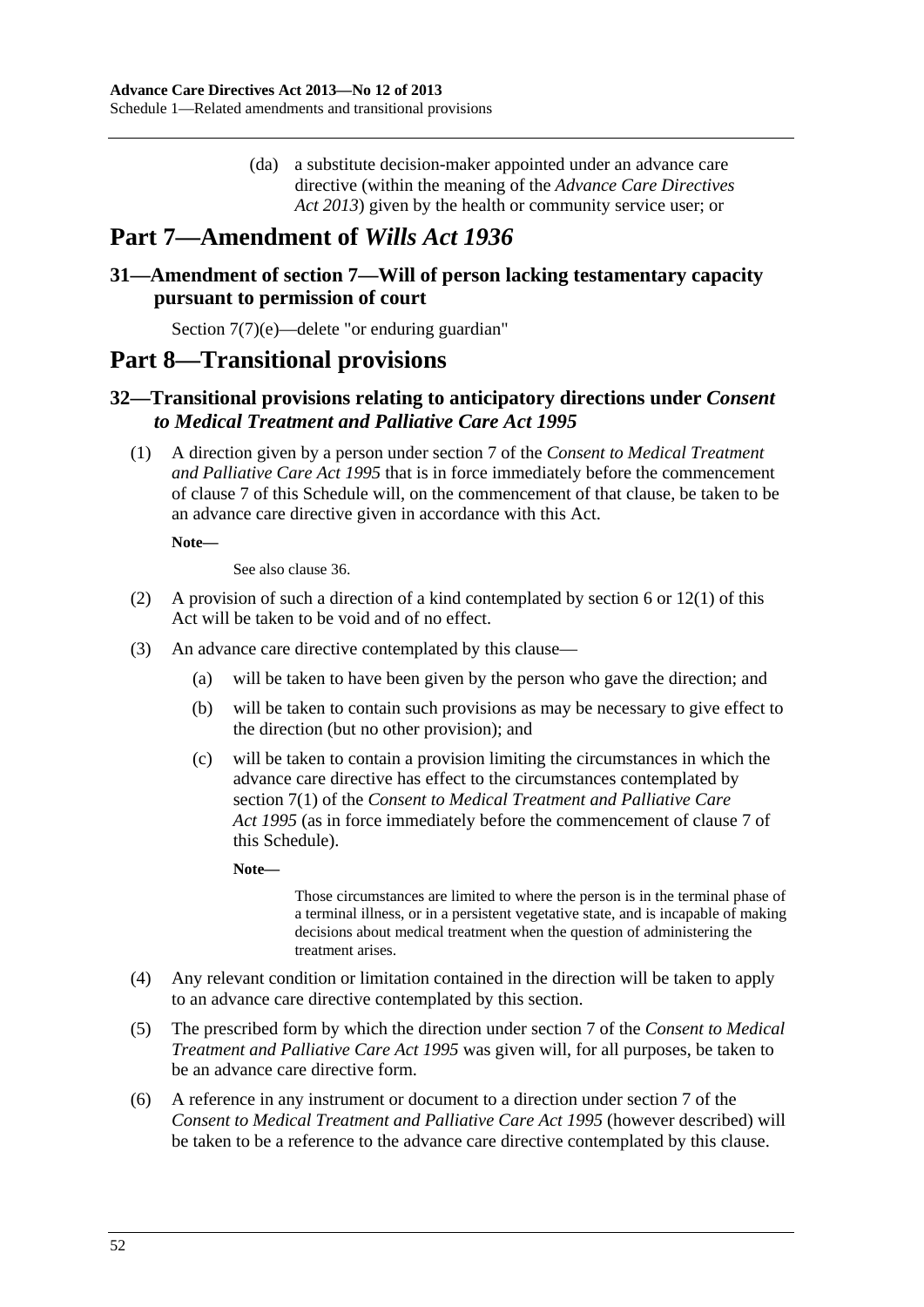### <span id="page-52-0"></span>**33—Transitional provisions relating to medical agents under** *Consent to Medical Treatment and Palliative Care Act 1995*

 (1) A medical power of attorney appointing an agent under section 8 of the *[Consent to](http://www.legislation.sa.gov.au/index.aspx?action=legref&type=act&legtitle=Consent%20to%20Medical%20Treatment%20and%20Palliative%20Care%20Act%201995)  [Medical Treatment and Palliative Care Act 1995](http://www.legislation.sa.gov.au/index.aspx?action=legref&type=act&legtitle=Consent%20to%20Medical%20Treatment%20and%20Palliative%20Care%20Act%201995)* that is in force immediately before the commencement of [clause 7](#page-34-0) of this Schedule will, on the commencement of that clause, be taken to be an advance care directive given in accordance with this Act.

**Note—** 

See also [clause 36.](#page-54-0)

- (2) A provision of such a medical power of attorney of a kind contemplated by [section 6](#page-5-0)  or [12\(1\)](#page-10-0) of this Act will be taken to be void and of no effect.
- (3) An advance care directive contemplated by this clause—
	- (a) will be taken to have been given by the person who gave the medical power of attorney; and
	- (b) will be taken to appoint each agent appointed by the medical power of attorney as a substitute decision-maker under the advance care directive; and
	- (c) will be taken to contain such provisions as may be necessary to enable each substitute decision-maker to make any decision he or she could have made as the person's agent (but no other provision).
- (4) Any relevant condition or limitation contained in the medical power of attorney will be taken to apply to an advance care directive contemplated by this section.
- (5) The prescribed form by which the medical power of attorney was given will, for all purposes, be taken to be an advance care directive form.
- (6) A reference in any instrument or document to a medical power of attorney or agent under section 8 of the *[Consent to Medical Treatment and Palliative Care Act 1995](http://www.legislation.sa.gov.au/index.aspx?action=legref&type=act&legtitle=Consent%20to%20Medical%20Treatment%20and%20Palliative%20Care%20Act%201995)* (however described) will be taken to be a reference to the advance care directive or substitute decision-maker contemplated by this clause (as the case requires).

### **34—Transitional provisions relating to other instruments continued under**  *Consent to Medical Treatment and Palliative Care Act 1995*

 (1) A direction or enduring power of attorney continued in force pursuant to Schedule 3 of the *[Consent to Medical Treatment and Palliative Care Act 1995](http://www.legislation.sa.gov.au/index.aspx?action=legref&type=act&legtitle=Consent%20to%20Medical%20Treatment%20and%20Palliative%20Care%20Act%201995)* and that is in force immediately before the commencement of this clause will, on the commencement of [Part 2](#page-0-0) of this Schedule, be taken to be an advance care directive given in accordance with this Act.

**Note—** 

See also [clause 36.](#page-54-0)

- (2) A provision of such a direction or enduring power of attorney of a kind contemplated by [section 6](#page-5-0) or [12\(1\)](#page-10-0) of this Act will be taken to be void and of no effect.
- (3) An advance care directive contemplated by this clause—
	- (a) will be taken to have been given by the person who gave the direction or enduring power of attorney (as the case requires); and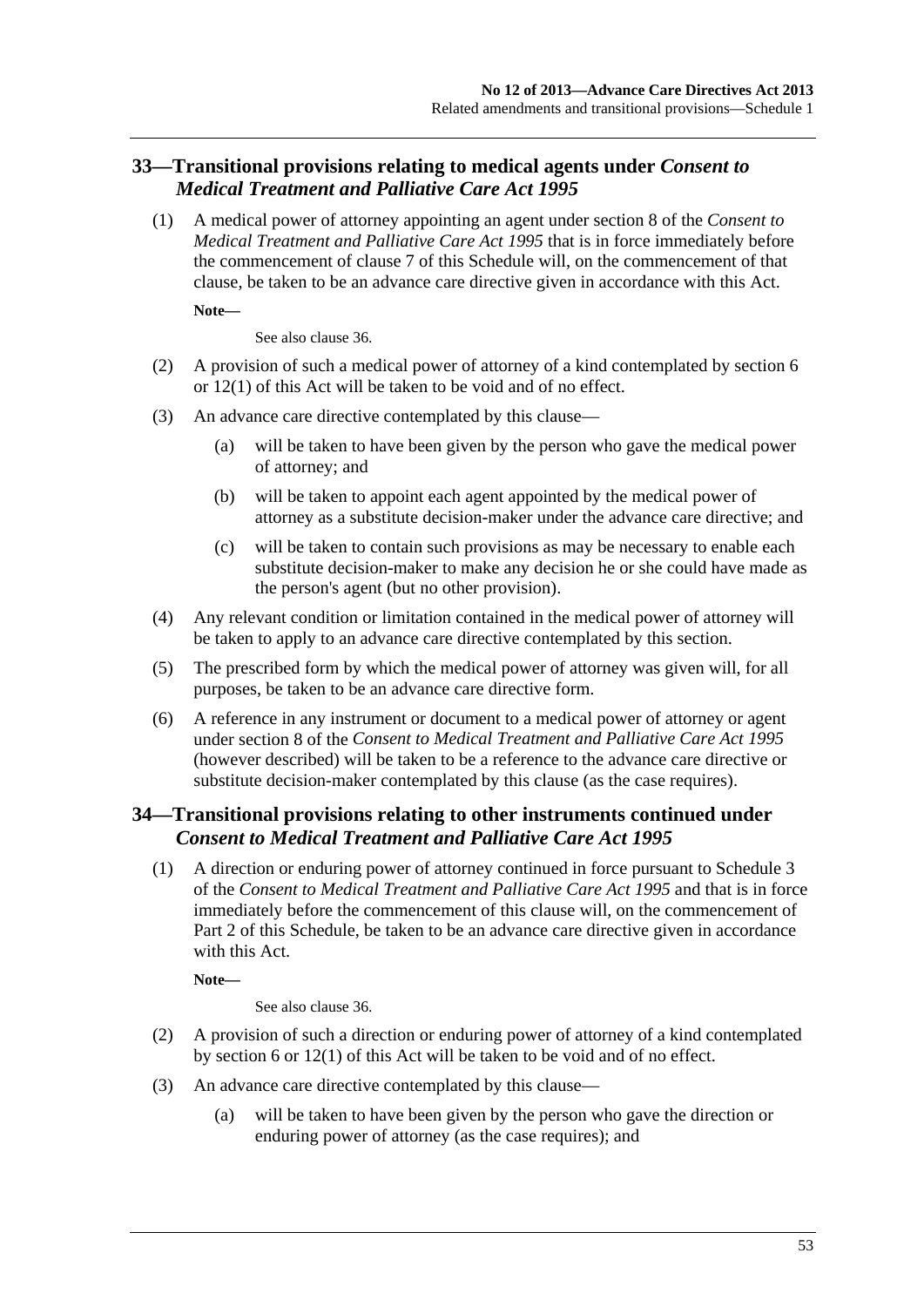- <span id="page-53-0"></span> (b) in the case of an advance care directive related to a direction—will be taken to contain such provisions as may be necessary to give effect to the direction (but no other provision); and
- (c) in the case of an advance care directive related to an enduring power of attorney—will be taken to appoint each agent appointed by the enduring power of attorney as a substitute decision-maker under the advance care directive; and
- (d) will be taken to contain such provisions as may be necessary to enable each substitute decision-maker to make any decision he or she could have made as the person's agent under the enduring power of attorney (but no other provision).
- (4) Any condition or limitation contained in the direction or enduring power of attorney (as the case requires) will be taken to apply to an advance care directive contemplated by this section.
- (5) Any instrument by which the direction or enduring power of attorney was given will, for all purposes, be taken to be an advance care directive form.
- (6) A reference in any instrument or document to a direction or enduring power of attorney to which this clause relates (however described) will be taken to be a reference to the advance care directive contemplated by this clause.

### **35—Transitional provisions relating to enduring guardians under**  *Guardianship and Administration Act 1993*

 (1) An instrument appointing an enduring guardian under section 25 of the *[Guardianship](http://www.legislation.sa.gov.au/index.aspx?action=legref&type=act&legtitle=Guardianship%20and%20Administration%20Act%201993)  [and Administration Act 1993](http://www.legislation.sa.gov.au/index.aspx?action=legref&type=act&legtitle=Guardianship%20and%20Administration%20Act%201993)* that is in force immediately before the commencement of [clause 18](#page-48-0) of this Schedule will, on the commencement of that clause, be taken to be an advance care directive given in accordance with this Act.

#### **Note—**

See also [clause 36](#page-54-0).

- (2) A provision of such an instrument appointing an enduring guardian of a kind contemplated by [section 6](#page-5-0) or  $12(1)$  of this Act will be taken to be void and of no effect.
- (3) An advance care directive contemplated by this clause—
	- (a) will be taken to have been given by the person who appointed the enduring guardian; and
	- (b) will be taken to appoint each enduring guardian appointed by the instrument as a substitute decision-maker under the advance care directive; and
	- (c) will be taken to contain such provisions as may be necessary to enable each substitute decision-maker to make any decision he or she could have made as the person's enduring guardian (but no other provision).
- (4) Any condition or limitation contained in the instrument appointing the enduring guardian will be taken to apply to an advance care directive contemplated by this section.
- (5) The instrument by which the enduring guardian was appointed will, for all purposes, be taken to be an advance care directive form.